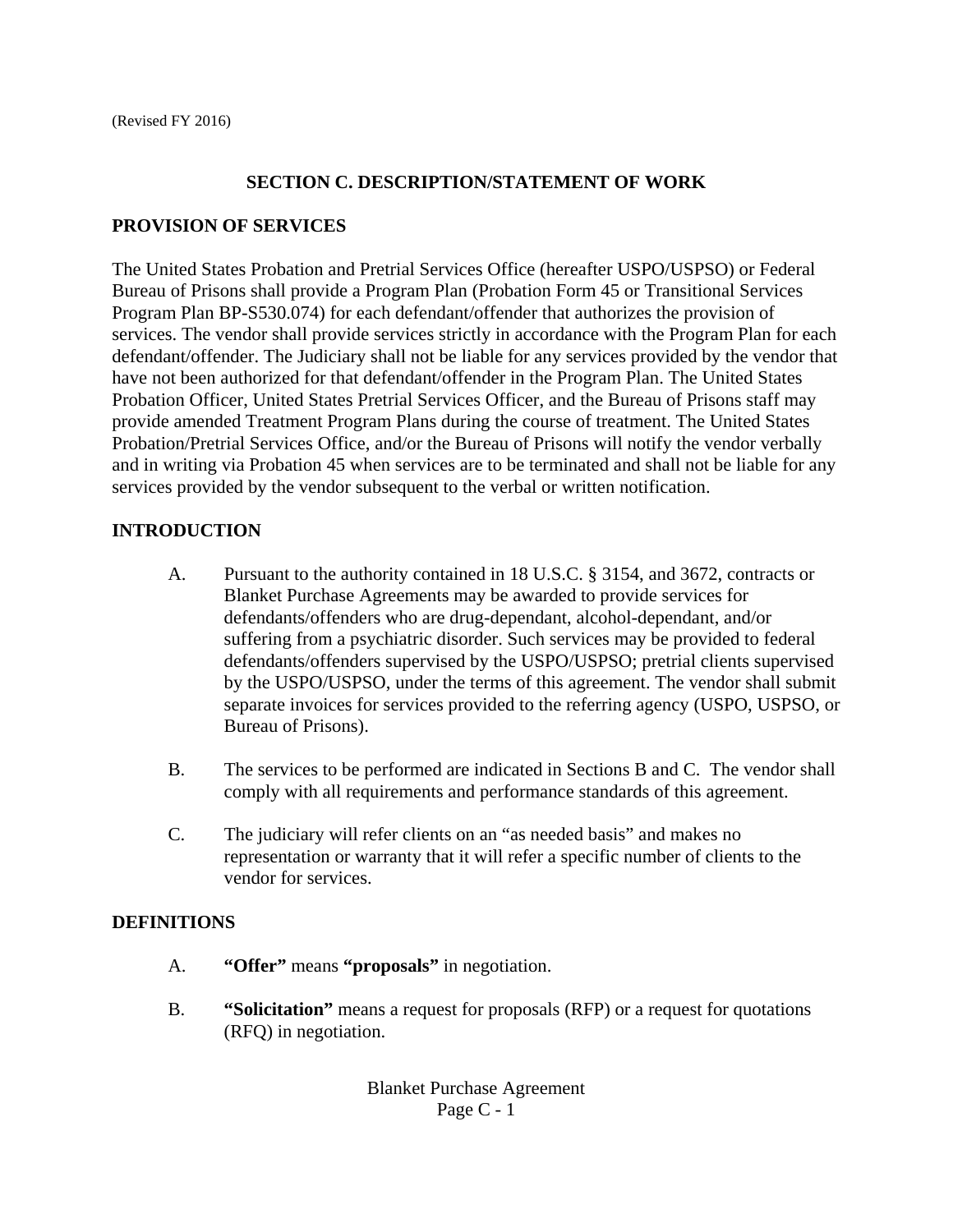- C. **"Judiciary"** means United States Government.
- D. **"Director"** means the Director of the Administrative Office of the United States Courts (unless in the context of a particular section, the use of "Director" manifestly shows that the term was intended to refer to some other office for purposes of that section), and the term "his duty authorized representative" means any person or persons or board (other than the Contracting Officer) authorized in writing to act for the Director.
- E. **"Authorized representative"** means any person, persons, or board (other than the contracting officer and Chief Probation Officer/Chief Pretrial Services Officer) authorized to act for the head of the agency.
- F. **"Contracting Officer"** means the person designated by the Director or his duly authorized representative to execute this Agreement on the behalf of the Judiciary , and any other successor Contracting Officer who has responsibility for this agreement. The term includes, except as otherwise provided in this Agreement, the authorized representative of a Contracting Officer acting within the limits of his written authority.
- G. **"Client"** means any drug dependent pretrial releasee, probationer, parolee, mandatory releasee, mandatory parolee, or supervised releasee receiving drug/alcohol testing and/or treatment and/or mental health treatment while under the supervision of the Federal Probation System.
- H. **"Probation Officer"** (i.e., USPO) means an individual appointed by the United States District Court to provide pretrial, presentence and supervision (pre and post sentence) services for the court. "Probation Officer" refers to the individual responsible for the direct supervision of a client receiving drug/alcohol testing and/or treatment and/or mental health treatment services.
- I. **"Chief Probation Officer"** (i.e., CUSPO) means the individual appointed by the United States District Court to supervise the work of the court's probation staff. For the purpose of the contract, the "Chief Probation Officer" acts as the contract administrator on behalf of the Director of the Administrative Office of the United States Courts.
- J. **"Pretrial Services Officer"** (i.e., USPSO) means the individual appointed by a United States District Court to provide pretrial release investigations, recommendations and supervision services for that court. "Pretrial Services Officer" refers to the individual responsible for the direct supervision of a client receiving drug/alcohol testing and/or treatment and/or mental health treatment services.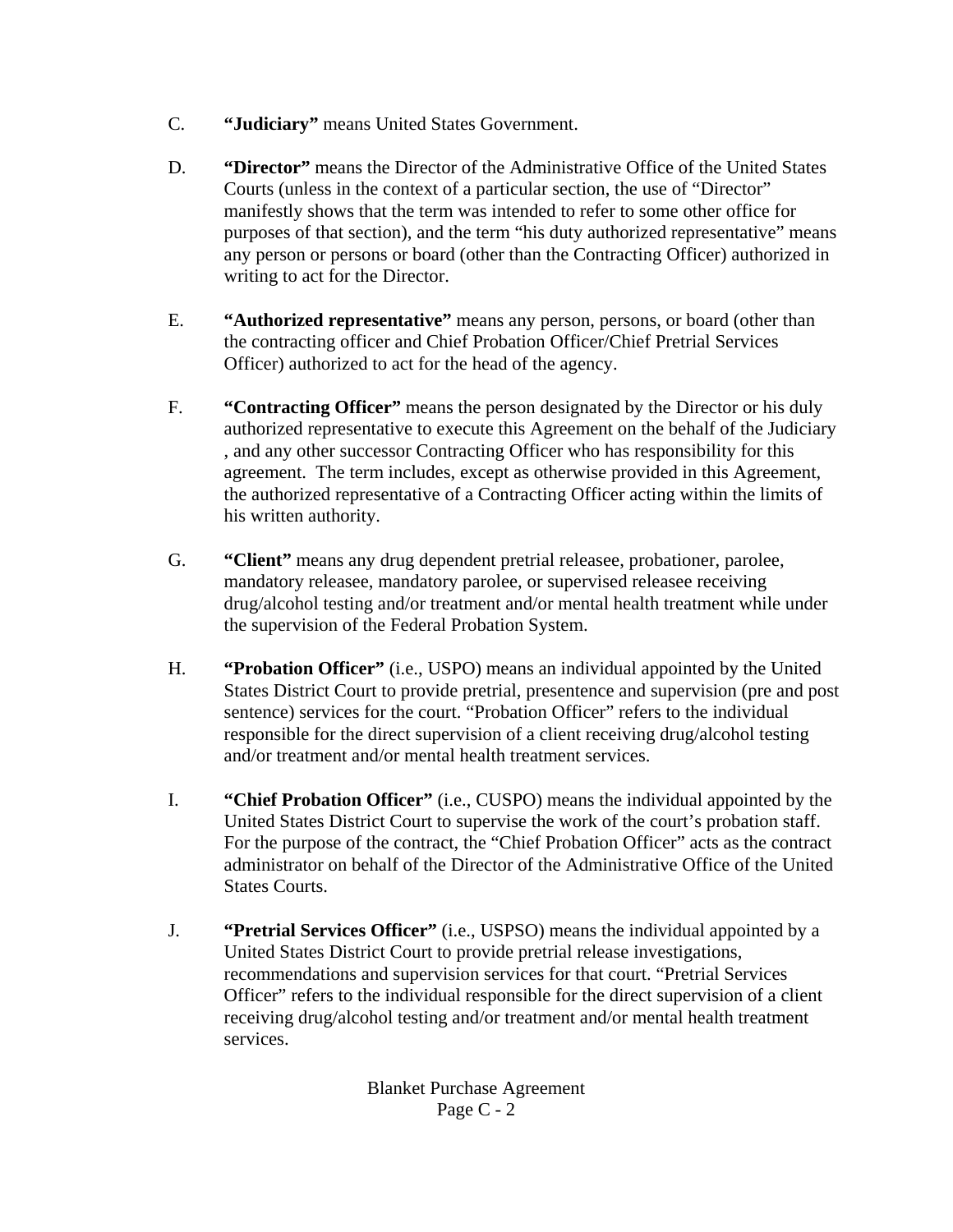- K. **"Chief Pretrial Services Officer"** (i.e., CPSO) means the individual appointed by the court to supervise the work of the court's pretrial services staff. For the purpose of the contract, the "Chief Probation Officer" acts as the contract administrator on behalf of the Director of the Administrative Office of the United States Courts.
- L. **"Designee"** means the person selected by the Chief Probation Officer or the Chief Pretrial Services Officer to act in his/her behalf in drug, alcohol, and mental health treatment matters.
- M. **"Federal Bureau of Prisons"** The federal agency responsible for housing inmates in federal prisons, penitentiaries, correctional institutions and residential re-entry centers who have been sentenced by the federal courts.
- N. **"Clarifications"** are limited exchanges, between the Judiciary and offerors that may occur when award without discussions is contemplated. If award will be made without conducting discussions, offerors may be given the opportunity to clarify certain aspects of proposals or to resolve minor or clerical errors.
- O. **"AOUSC"** Administrative Office of the U.S. Courts.
- P. **"USPO/USPSO"** -U.S. Probation Officer/U.S. Pretrial Services Officer.
- Q. **"Probation Form 17"**  U.S. Probation Travel Log.
- R. **"Probation Form 45"**  Treatment Services Program Plan.
- S. **"Probation Form 46"**  Monthly Treatment Record.
- T. **"NIDT"** Non-Instrumented Drug Testing Device.
- U. **"COTR"** Contracting Officer Technical Representative.
- V. **"Case Staffing Conference"** A meeting between the Officer and the provider to discuss the needs and progress of the defendant/offender. The defendant/offender may or may not be present at the conference.
- W. **"DSM"** Diagnostic and Statistical Manual of Mental Disorders.
- X. **"Co-payment"**  Any payment from an offender/defendant or third party reimbursement.
- Y. **"PPSO"**  Probation and Pretrial Services Office, Administrative Office of the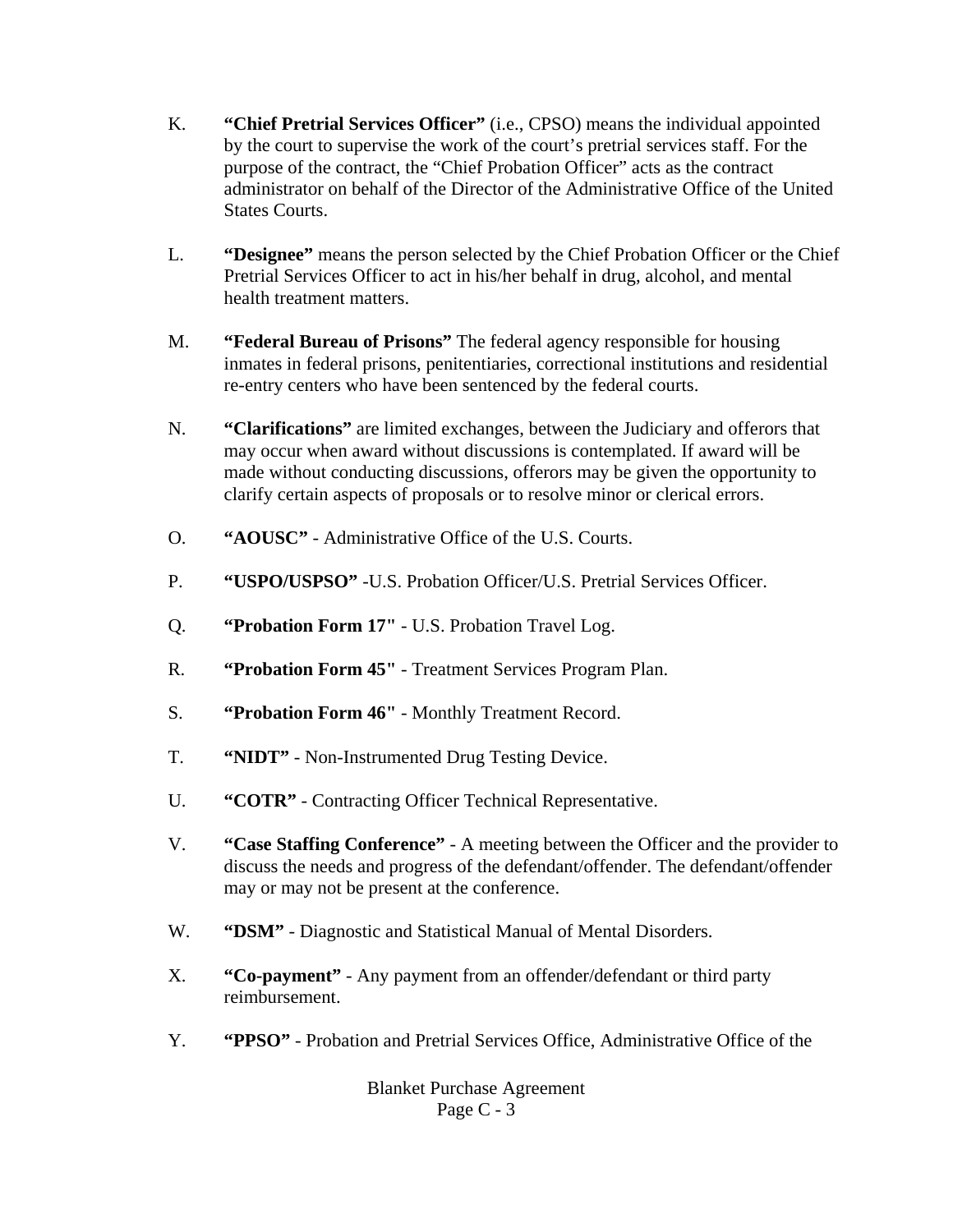US Courts.

## **MANDATORY REQUIREMENTS**

For Project Codes in Section B, the corresponding paragraphs in this statement of work shall be considered mandatory requirements, as well as the sections listed below:

- A. Defendant/Offender Reimbursement and Co-payment
- B. Deliverables
- C. Notifying USPO/USPSO of Defendant/Offender Behavior
- D. Staff Requirements and Restrictions
- E. Facility Requirements
- F. Local Services (if applicable)

#### 1. **Urine Collection, Instrumented Testing and Reporting (1010)**

The vendor shall perform the following procedures related to the collection, testing and reporting of urine specimens:

#### a. **Storage of Urinalysis Supplies**

The vendor shall:

- (1) Store all urinalysis supplies in a secure area with access limited only to authorized vendor employees involved in the collection process.
- (2) Prevent defendant/offender access to the secure storage areas.

#### b. **Secure Collection Area**

The vendor shall:

- (1) To the extent possible provide a lavatory only for collecting urine specimens that is not used by staff or others not providing urine specimens.
- (2) If the lavatory is used by others not providing a urine specimen the vendor shall:
	- (a) Limit the possibility of any interference with the collection process or adulteration of the specimen; and
	- (b) Limit access during the collection process to only those involved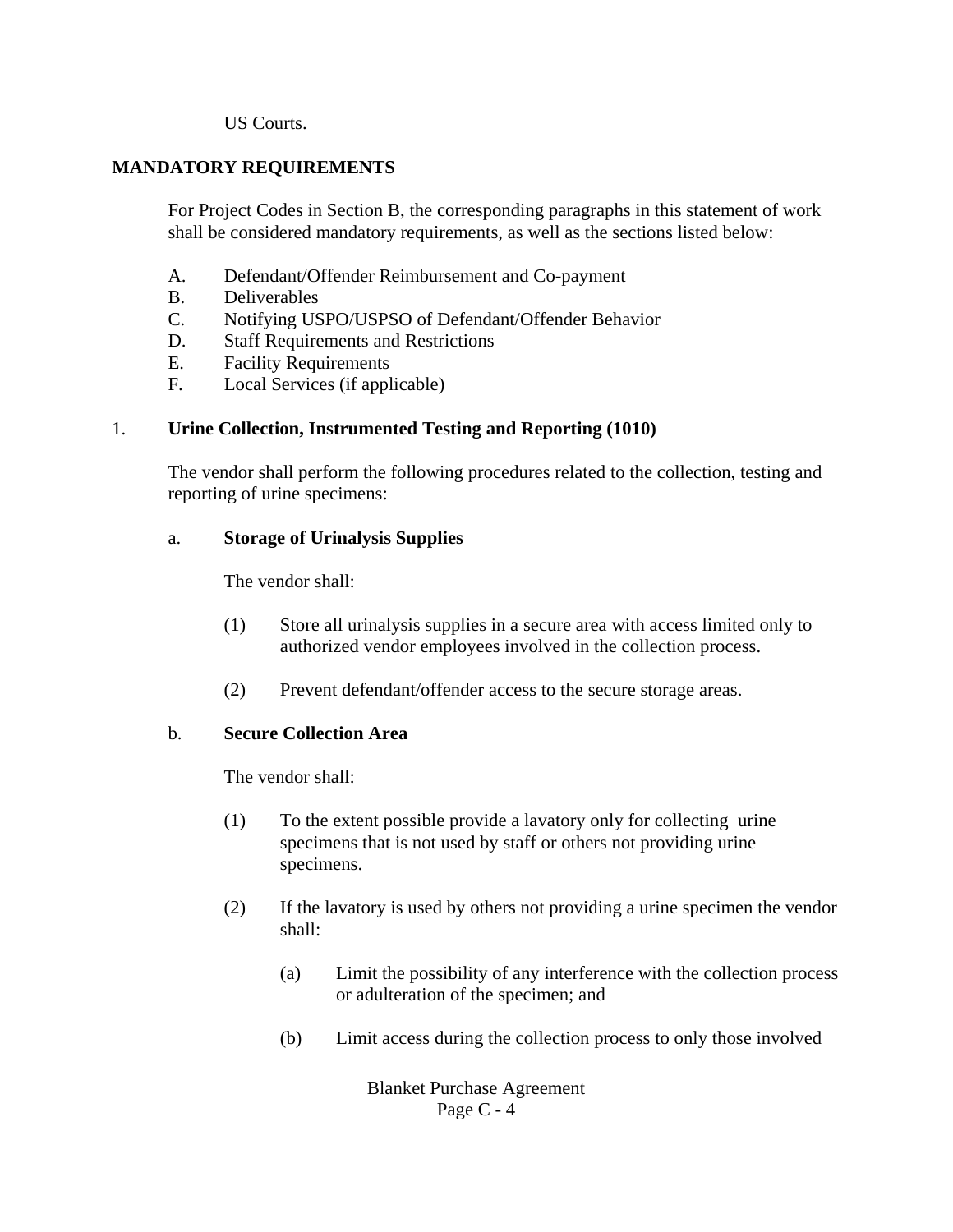in the collection of urine specimens.

# c. **Safety Precautions and Collector Training.**

- (1) The vendor shall ensure that collectors receive appropriate detailed training that includes a review of the federal OSHA Bloodborne Pathogen regulations (29 C.F.R. 1910.1030). The vendor shall document such training in their personnel file and the employee must certify they have received and understand such training. The vendor shall provide the documentation to the USPO/USPSO upon request.
- (2) The vendor shall ensure that all personnel handling urine specimens wear disposable gloves designed for protection against bio-hazards, and are familiar with standard precautions for handling bodily fluids.

# d. **General Urine Specimen Collection Procedures**

- (1) The vendor shall ensure defendants/offenders:
	- (a) Remove jackets, coats and large pocket items before entering the collection area.
	- (b) Leave purse or other carried items outside the collection area, or in the control of the specimen collector.
	- (c) Rinse their hands in cold water and thoroughly dry them prior to voiding to remove any adulterant from under the fingernails or on the skin.
	- (d) Roll up long-sleeved shirts or blouses so the collector can examine defendant/offender's arms to detect tampering devices or adulterants.
- (2) The vendor shall ensure that the collectors:
	- (a) Verify the identity of the defendant/offender by means of a state driver's license, state identification or other acceptable form of photo identification.
	- (b) Collect specimens from only one donor at a time. Both the donor and the collector shall keep the specimen bottle/container in view at all times prior to it being sealed and labeled.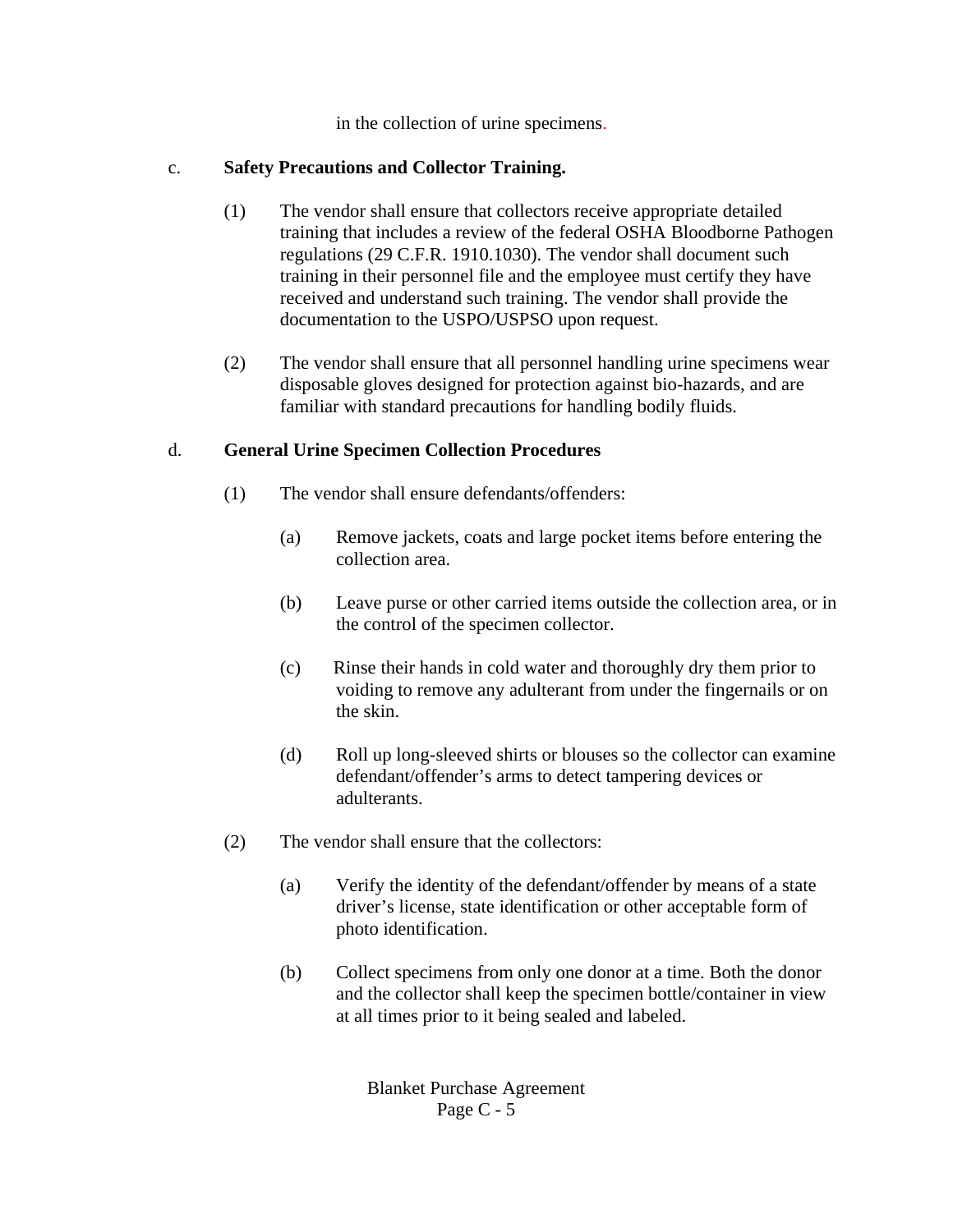- (c) Complete a Chain of Custody or NIDT Collection Form (provided by the USPO/USPSO) before a defendant or offender voids following the chain of custody procedures, and then unless the vendor is using an NIDT that yielded a negative result, peel the Barcode label from the Chain of Custody form and place it on the bottle.
- (d) Collect a minimum of 30 milliliters of urine to allow the laboratory to conduct the initial presumptive screen and confirmation tests. A specimen with less than 10 milliliters of urine is not acceptable for testing and shall not be submitted as the laboratory will not test it due to insufficient quantity.
- (e) Not flush urinals until the collection is completed and the defendant/offender has left the urinal area ( a coloring agent is not necessary).
- (f) Observe and document any indication (unusual color, odor) of specimen dilution and/or adulteration, or any unusual collection events or discrepancies.
- $(g)$  Screw the top on the bottle or ensure the defendant/offender tightly screws the top on the bottle, and that the top is secure to the bottle and is not leaking.
- (h) Review the temperature of the specimen to determine if it is near body temperature, if applicable. The temperature of the specimen should be measured within 4 minutes of collection and should be within a range of 90 - 100 degrees.
- (I) Use a tamper evident seaming system (e.g., tape) across the top of the bottle cap and down the sides of the bottle, and initial the evidence tape. (This procedure is not mandatory for NIDTs when an instant negative result is obtained and no further testing will be done on that sample).
- (j) Sign the Specimen Collection Statement of the Chain of Custody Form. This is not mandatory for NIDTs when an instant negative result is obtained and no further testing will be done on that sample.
- (k) Have the defendant/offender sign or initial the Chain of Custody Form. This is not mandatory for NIDTs when an instant negative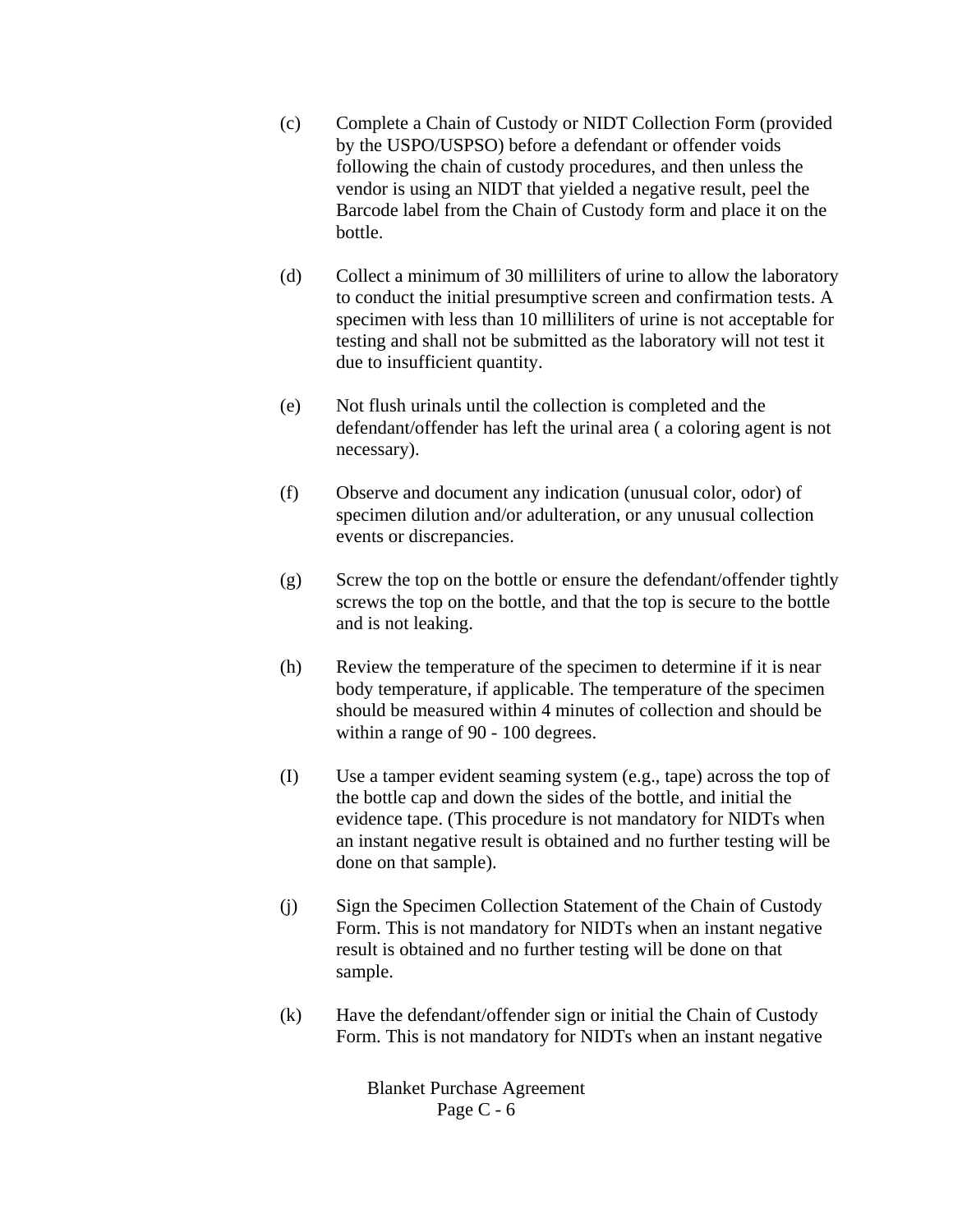result is obtained and no further testing will be done on that sample. The donor and collector shall not sign the certification area of the form until the collection process is completed.

#### e. **Observed Urine Specimen Collection Procedures**

The vendor shall:

- (1) Directly observe defendants/offenders voiding into a specimen collection container. Collectors observing the voiding process shall be the same gender as the defendant/offender providing the specimen (no exceptions).
- (2) The use of mirrors is acceptable if the mirrors aid the collector in viewing the voiding process. The USPO/USPSO must approve such use of mirrors.
- (3) Notify the USPO/USPSO within 24 hours if the defendant/offender fails to report for a drug test or does not provide a urine specimen that is suitable for testing (e.g., an insufficient amount, stall, adulterated).

### f. **Unobserved Urine Specimen Collection Procedures**

The vendor shall perform the following urine specimen collection procedures if circumstances prevent the observed collection of a specimen. The vendor shall ensure that collectors:

- (1) Take unobserved specimens **only** when the defendant/offender and the collector are not of the same gender or it is virtually impossible to collect an observed specimen. If circumstances necessitate the collection of unobserved specimens, the vendor shall contact the USPO/USPSO for approval.
- (2) Clearly document on the Chain of Custody Form or NIDT Collection Form any unobserved collection.
- (3) When using NIDTs for unobserved collection of a specimen, ensure that an adulteration test is performed that at a minimum includes temperature, pH and specific gravity tests. Adulteration test panels are performed on all specimens sent to the national laboratory for testing.
- (4) Use a temperature strip to measure urine specimen temperatures which should range between 90 and 100 degrees Fahrenheit. The time from voiding to temperature measurement is critical and in no case shall exceed 4 minutes.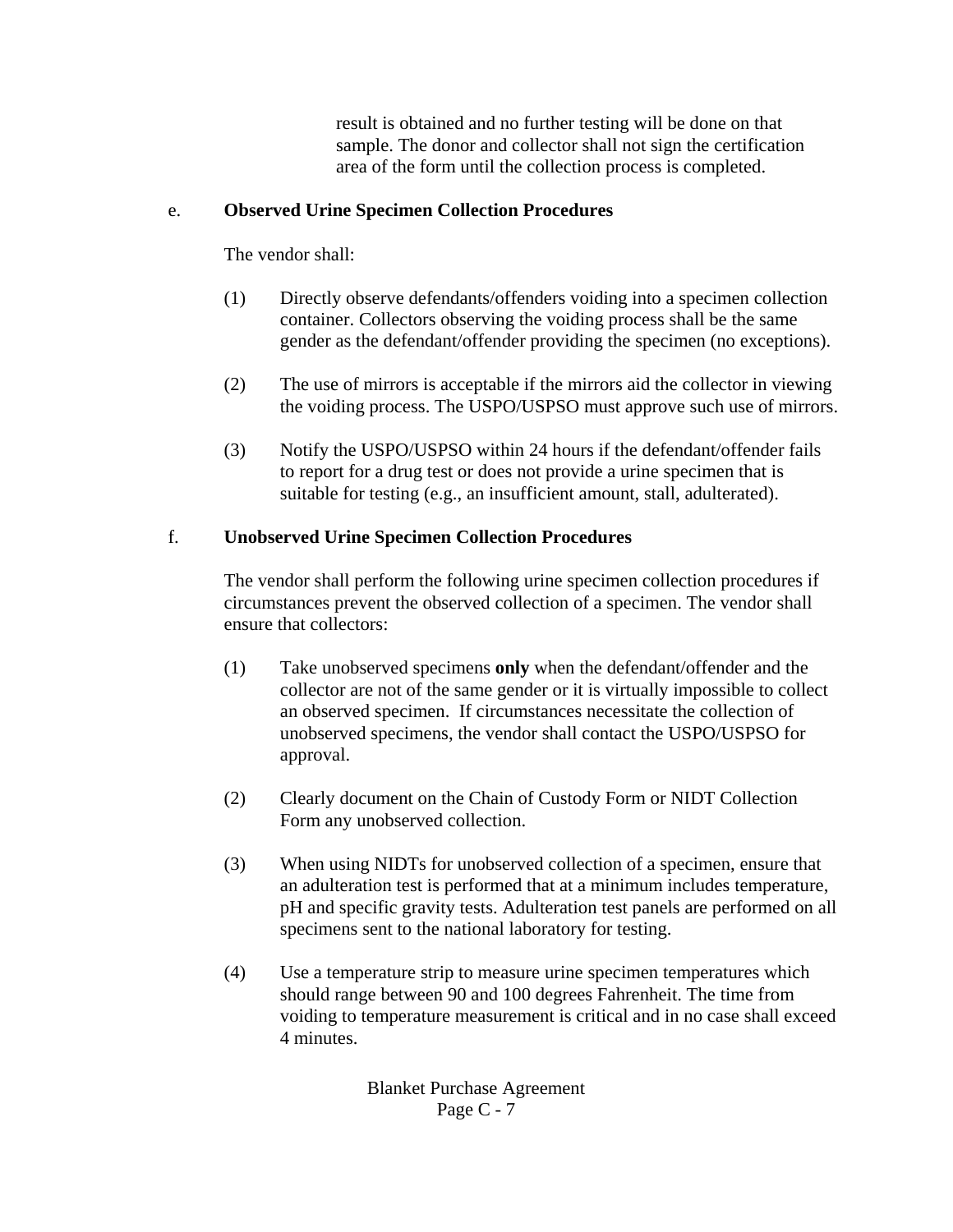- (5) Obtain a second specimen from defendants/offenders whose urine specimen temperature is outside the range in (4) above.
- (6) Place a blue or green colored toilet bowl cleaner or coloring agent in the commode to deter dilution of the specimen with commode water.
- (7) Pour the coloring agent into the bowl when using commodes without holding tanks (e.g., commercial commodes).
- (8) Follow all general collection procedures in subsection d above.
- (9) Secure any source of water in the area where the collection occurs, by either shutting off the water or securing its access with tamper evident tape.
- (10) Remove and/or secure any agents that could be used in an attempt to adulterate the specimen, such as soaps, cleaners and deodorizers.
- g. **Urine Specimen Mailing and Storage** (For specimens shipped or transferred to contract national drug testing laboratories or on-site instrumented drug testing laboratories).

The vendor shall ensure that:

- (1) Every specimen shipped or transferred to a testing facility is contained in a bottle or container specifically designed to withstand the rigors of transport. All bottles and containers shall be provided by the Judiciary. NIDT cups/bottles may only be used for shipping with the advanced approval of PPSO. Vendors shall seek approval for each type of NIDT device intended for shipping.
- (2) The collector places the specimen and corresponding Chain of Custody Form or NIDT collection form in the approved shipping container and places such containers in the custody of an approved delivery service or courier;
- (3) The collector notifies the shipper/delivery service/courier that specimen(s) are ready to be delivered to the laboratory. This notification shall be given no later than the close of business the day the specimens are collected.
- (4) Urine specimens are refrigerated if specimens are retained and not shipped the same day.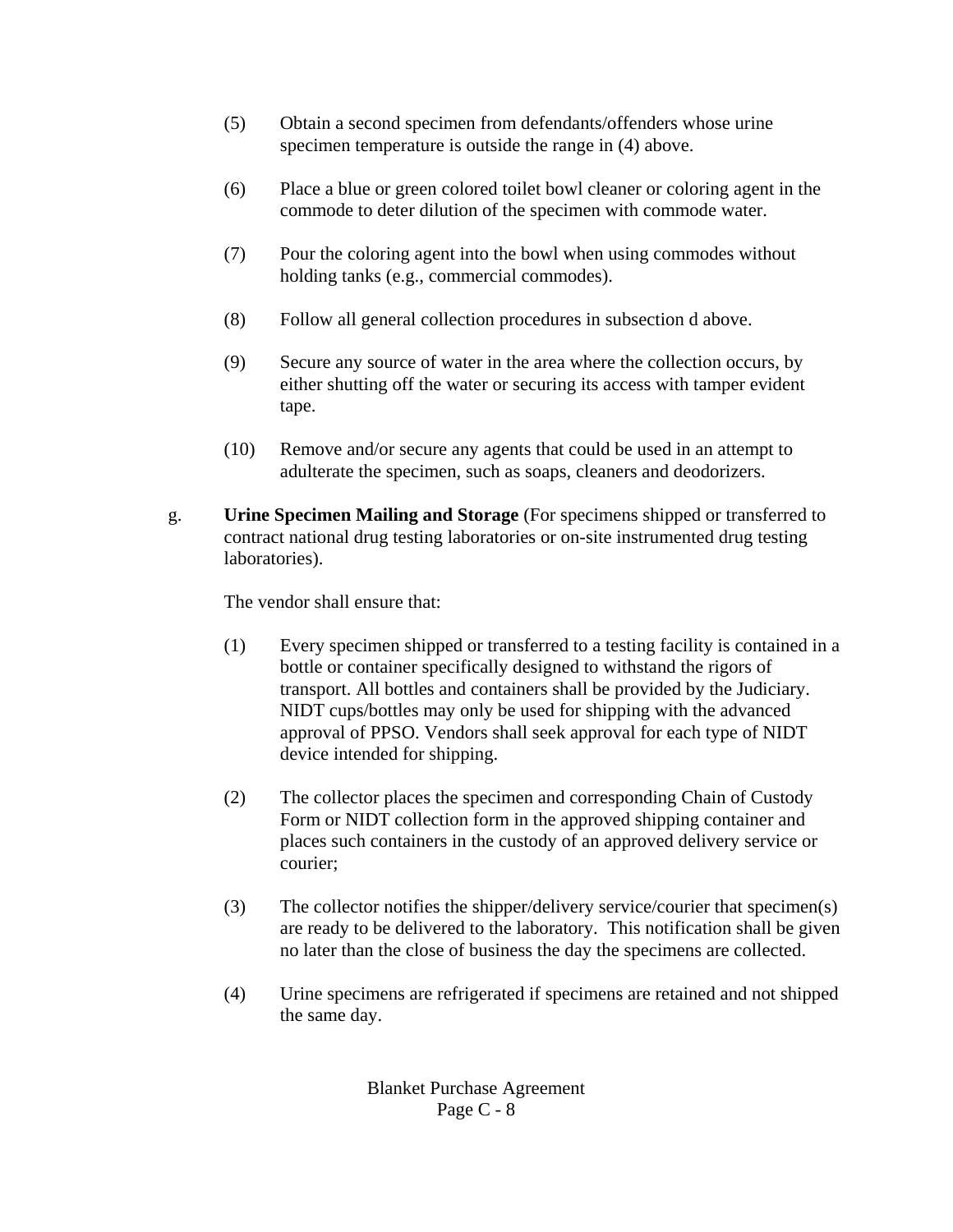- (5) Refrigerated urine specimens are not retained **longer than** 48 hours before they are sent to the laboratory. If urine specimens are retained longer than 48 hours the specimens must be frozen.
- (6) Urine specimens are stored in a secure area or locked refrigerator/freezer with access limited only to collectors or other vendor authorized personnel. The refrigerator temperature shall not exceed 43 degrees Fahrenheit and its temperature should be periodically monitored and documented.

# h. **"No Test" Policy**

The urinalysis laboratories under contract with the AOUSC **will only test** urine specimens if all of the following conditions are met.

- (1) The specimen bottle contains no less than 10 milliliters of urine.
- (2) The specimen security seal or tamper evident system (e.g., tape) is present and intact.
- (3) The specimen bar code label is present.
- (4) The specimen is accompanied by the Chain of Custody Form.
- (5) The specimen identifier (i.e., bar code number) on the bottle is identical to the number on the Chain of Custody Form.
- (6) The collector's signature is on the Chain of Custody Form.

When any of the above conditions are not met, "No Test" will be stamped on the request report form and the reason for the no test will be checked or written in the space provided. Specimens that cannot be tested will be discarded. The vendor shall ensure that **all** of the above conditions are present for specimens sent to the national drug testing laboratories for testing.

### I. **Random Urine Specimen Collection Procedures**

The vendor shall provide random urine specimens collections in accordance with the following:

(1) Urine Collection Phases

The frequency of testing for defendants/offenders shall follow the Three Phase Program, which requires a minimum of three (3) random tests with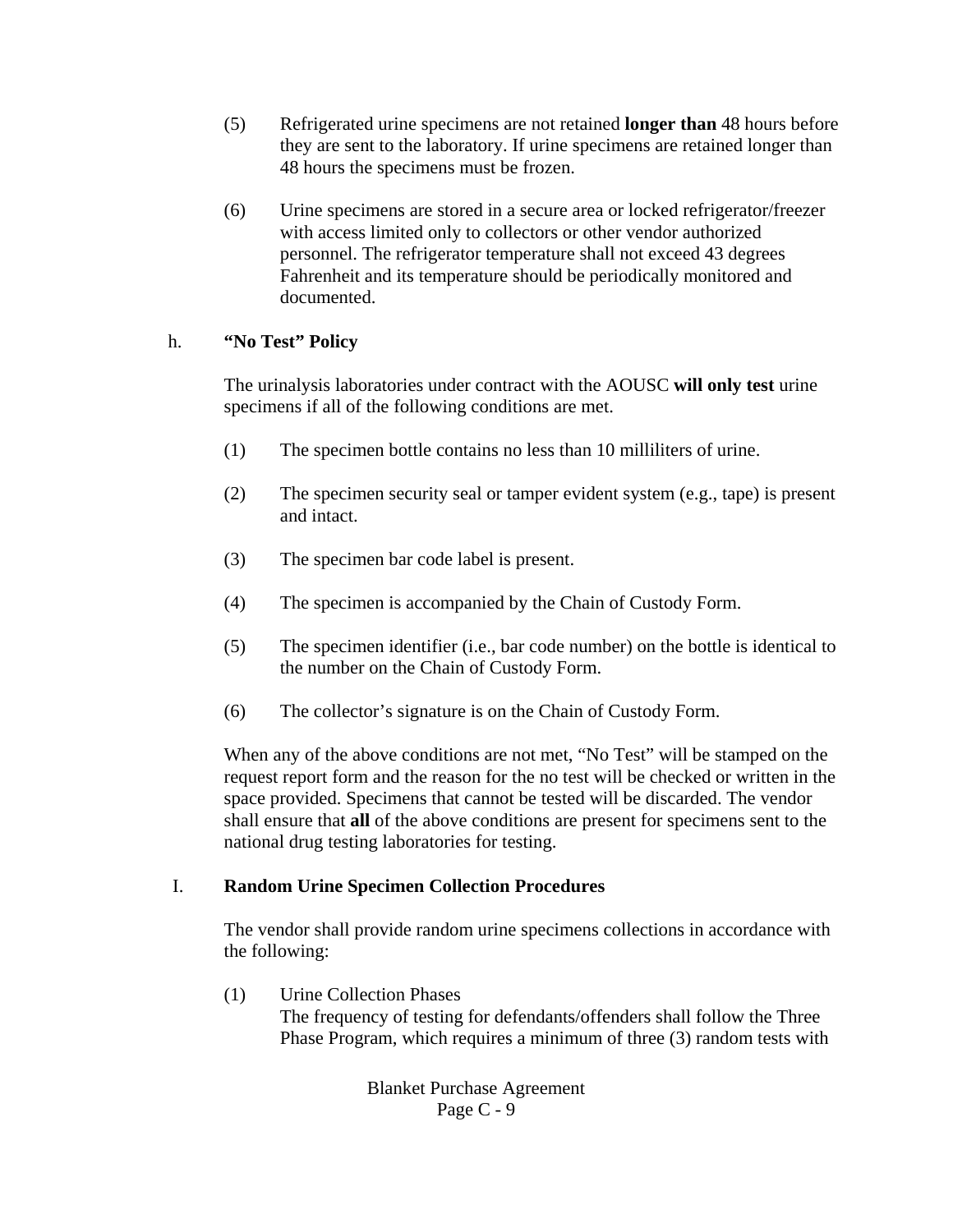less than 24 hours notice per month during Phase 1; a minimum of two (2) such tests monthly during Phase II; and a minimum of one (1) such test monthly during Phase III. The length of the phases is determined by the USPO/USPSO and can range from 60 days to 6 months. If a defendant or offender tests positive, more frequent urine collections may be required.

- (2) The vendor shall collect random urine specimens when the defendants/offenders have less than 24 hours notice that a urine specimen is to be submitted.
- (3) The vendor shall not alter a randomly scheduled urine collection without the approval of the USPO/USPSO. The frequency of random urine collections shall be determined and authorized by the Program Plan (Probation Form 45).
- (4) Upon request of the USPO/USPSO the vendor shall develop and operate an automated phone notification system for random urine collections. The vendor shall obtain the approval of the USPO/USPSO for the design and operation of the phone-based system before putting it into use.

### j. **Urine Specimen Collection Records and Reports**

### (1) **Urinalysis Testing Log**

The vendor shall maintain a log approved by the USPO/USPSO for all urinalysis specimens collected which shall indicate:

- (a) Defendant's or offender's name and PACTS number.
- (b) Collection Date
- (c) Specimen ID/Chain of custody (bar code) number.
- (d) Drugs or medications prescribed and date taken.
- (e) Collector's initials.
- (f) Special tests requested, and
- (g) Test results and date received (if applicable)
- (h) Co-pay collected (if applicable)

 **NOTE:** Allowing anyone undergoing treatment to see the names or signatures of defendants/offenders violates federal confidentiality regulations regarding disclosure of drug or alcohol treatment records.

### k. **National Contract Urinalysis Laboratories**

Urine specimens are analyzed under a separate contract with the AOUSC. The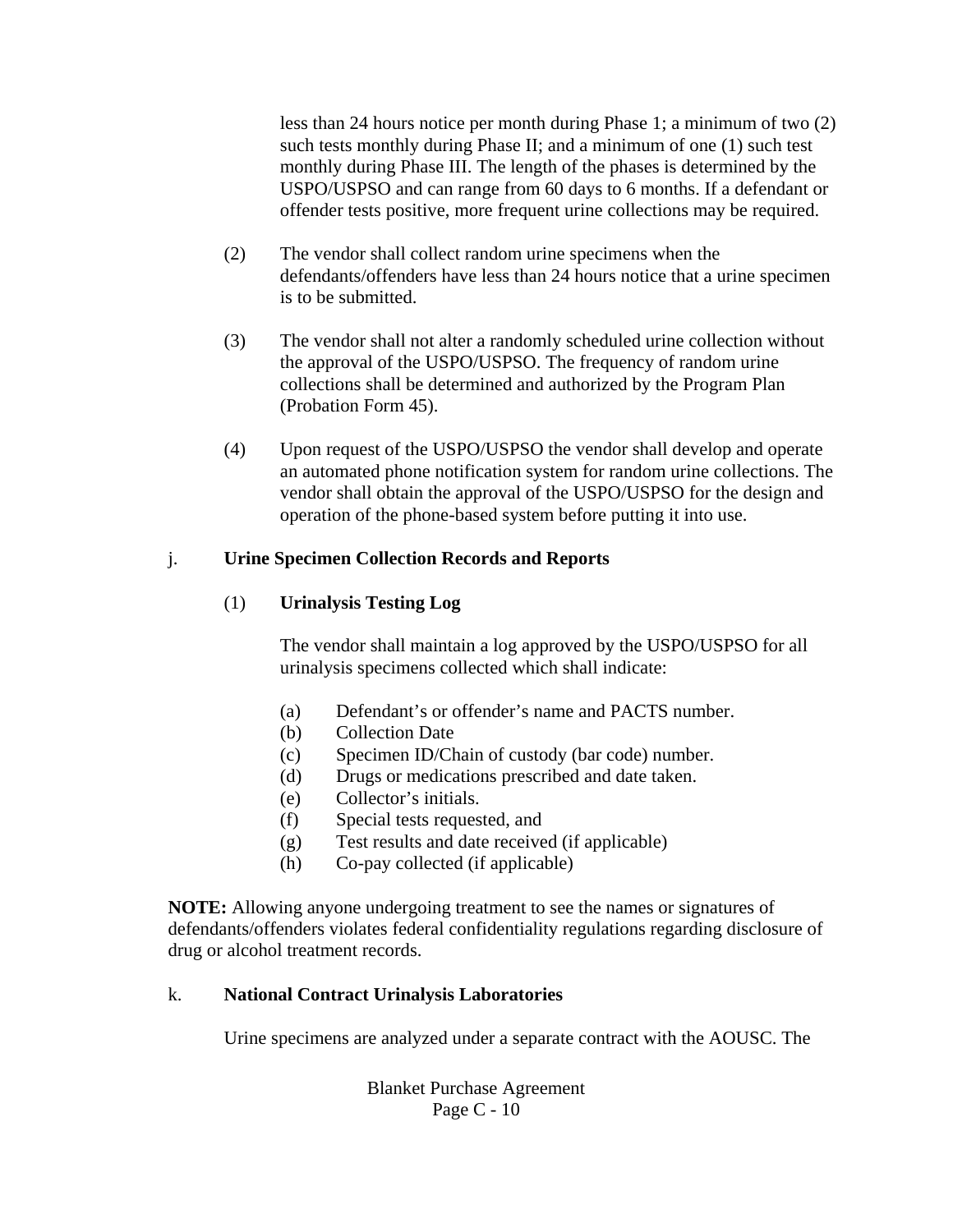vendor shall notify the USPO/USPSO of positive specimen results reported from a national laboratory within 24 hours. Upon award, the USPO/USPSO shall notify the vendor that it uses a national contract testing laboratory and provide supplies and instructions for the shipping and handling of specimens.

#### l. **Onsite Screening Urinalysis Laboratory**

Urine specimens are analyzed by onsite laboratories at some locations in probation and/or pretrial services offices. Specimens sent to these facilities shall be processed in the same manner as listed above. Upon award, the USPO/USPSO shall notify the vendor that it uses an on-site testing laboratory and provide supplies and instructions for the shipping and handling of specimens.

### 2. **Urine Collection/Testing - Non-instrumented Drug Testing Devices (NIDTs) (1011):**

The vendor shall perform the following procedures related to the collection, testing and reporting of urine specimens using NIDT devices provided by the USPO/USPSO:

#### a. **Storage of Urinalysis Supplies**

The vendor shall:

- (1) Store all urinalysis supplies in a secure area with access limited only to authorized vendor employees involved in the collection process.
- (2) Prevent defendant/offender access to the secure storage areas.

### b. **Secure Collection Area**

The vendor shall:

- (1) To the extent possible provide a lavatory only for collecting urine specimens that is not used by staff or others not providing urine specimens.
- (2) If the lavatory is used by others not providing a urine specimen the vendor shall:
	- (a) Limit the possibility of any interference with the collection process or adulteration of the specimen; and
	- (b) Limit access during the collection process to only those involved in the collection of urine specimens.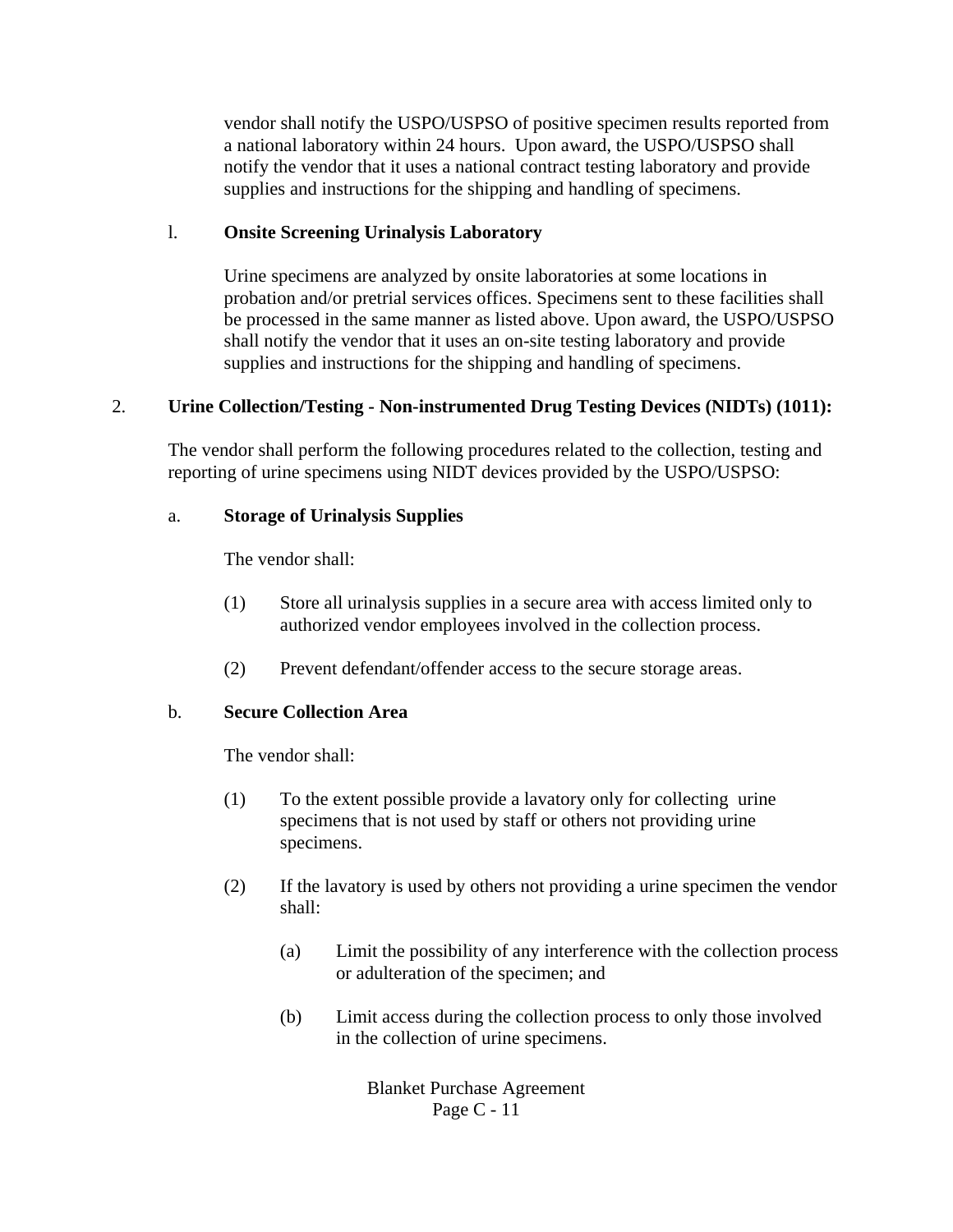## c. **Safety Precautions and Collector Training.**

- (1) The vendor shall ensure that collectors receive appropriate detailed training that includes a review of the federal OSHA Bloodborne Pathogen regulations (29 C.F.R. 1910.1030). The vendor shall document such training in their personnel file and the employee must certify they have received and understand such training. The vendor shall provide the documentation to the USPO/USPSO upon request.
- (2) The vendor shall ensure that all personnel handling urine specimens wear disposable gloves designed for protection against bio-hazards, and are familiar with standard precautions for handling bodily fluids.

# d. **General Urine Specimen Collection Procedures**

- (1) The vendor shall ensure defendants/offenders:
	- (a) Remove jackets, coats and large pocket items before entering the collection area.
	- (b) Leave purse or other carried items outside the collection area, or in the control of the specimen collector.
	- (c) Rinse their hands in cold water and thoroughly dry them prior to voiding to remove any adulterant from under the fingernails or on the skin.
	- (d) Roll up long-sleeved shirts or blouses so the collector can examine defendant/offender's arms to detect tampering devices or adulterants.
- (2) The vendor shall ensure that the collectors:
	- (a) Verify the identity of the defendant/offender by means of a state driver's license, state identification or other acceptable form of photo identification.
	- (b) Collect specimens from only one donor at a time. Both the donor and the collector shall keep the specimen bottle/container in view at all times prior to it being sealed and labeled.
	- (c) Complete a Chain of Custody or NIDT Collection Form (provided by the USPO/USPSO) before a defendant or offender voids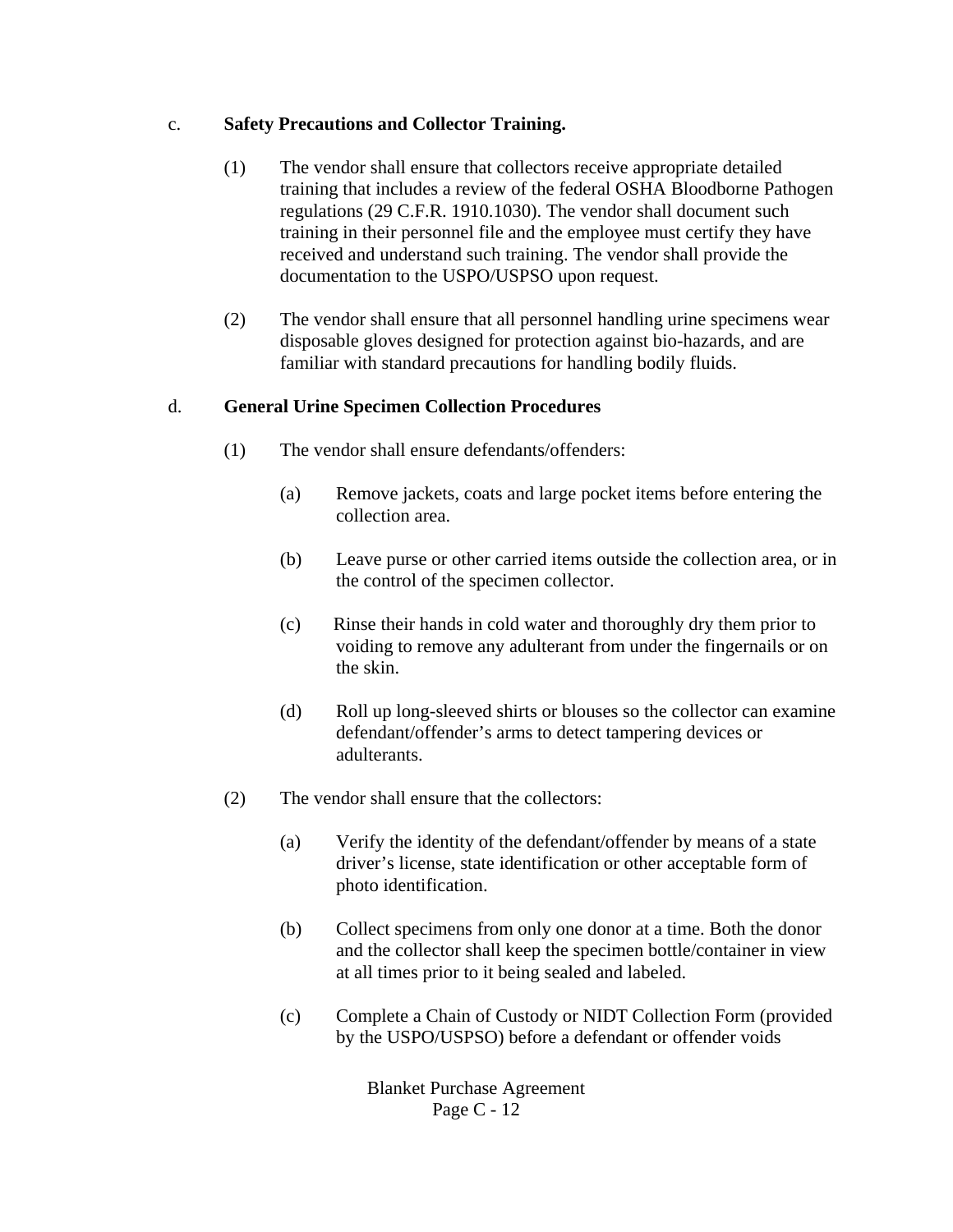following the chain of custody procedures, and then unless the vendor is using an NIDT that yielded a negative result, peel the Barcode label from the Chain of Custody form and place it on the bottle.

- (d) Collect a minimum of 30 milliliters of urine to allow the laboratory to conduct the initial presumptive screen and confirmation tests. A specimen with less than 10 milliliters of urine is not acceptable for testing and shall not be submitted as the laboratory will not test it due to insufficient quantity.
- (e) Not flush urinals until the collection is completed and the defendant/offender has left the urinal area ( a coloring agent is not necessary).
- (f) Observe and document any indication (unusual color, odor) of specimen dilution and/or adulteration, or any unusual collection events or discrepancies.
- (g) Screw the top on the bottle or ensure the defendant/offender tightly screws the top on the bottle, and that the top is secure to the bottle and is not leaking.
- (h) Review the temperature of the specimen to determine if it is near body temperature, if applicable. The temperature of the specimen should be measured within 4 minutes of collection and should be within a range of 90 - 100 degrees.
- (I) Use a tamper evident seaming system (e.g., tape) across the top of the bottle cap and down the sides of the bottle, and initial the evidence tape. (This procedure is not mandatory for NIDTs when an instant negative result is obtained and no further testing will be done on that sample).
- (j) Sign the Specimen Collection Statement of the Chain of Custody Form. This is not mandatory for NIDTs when an instant negative result is obtained and no further testing will be done on that sample.
- (k) Have the defendant/offender sign or initial the Chain of Custody Form. This is not mandatory for NIDTs when an instant negative result is obtained and no further testing will be done on that sample. The donor and collector shall not sign the certification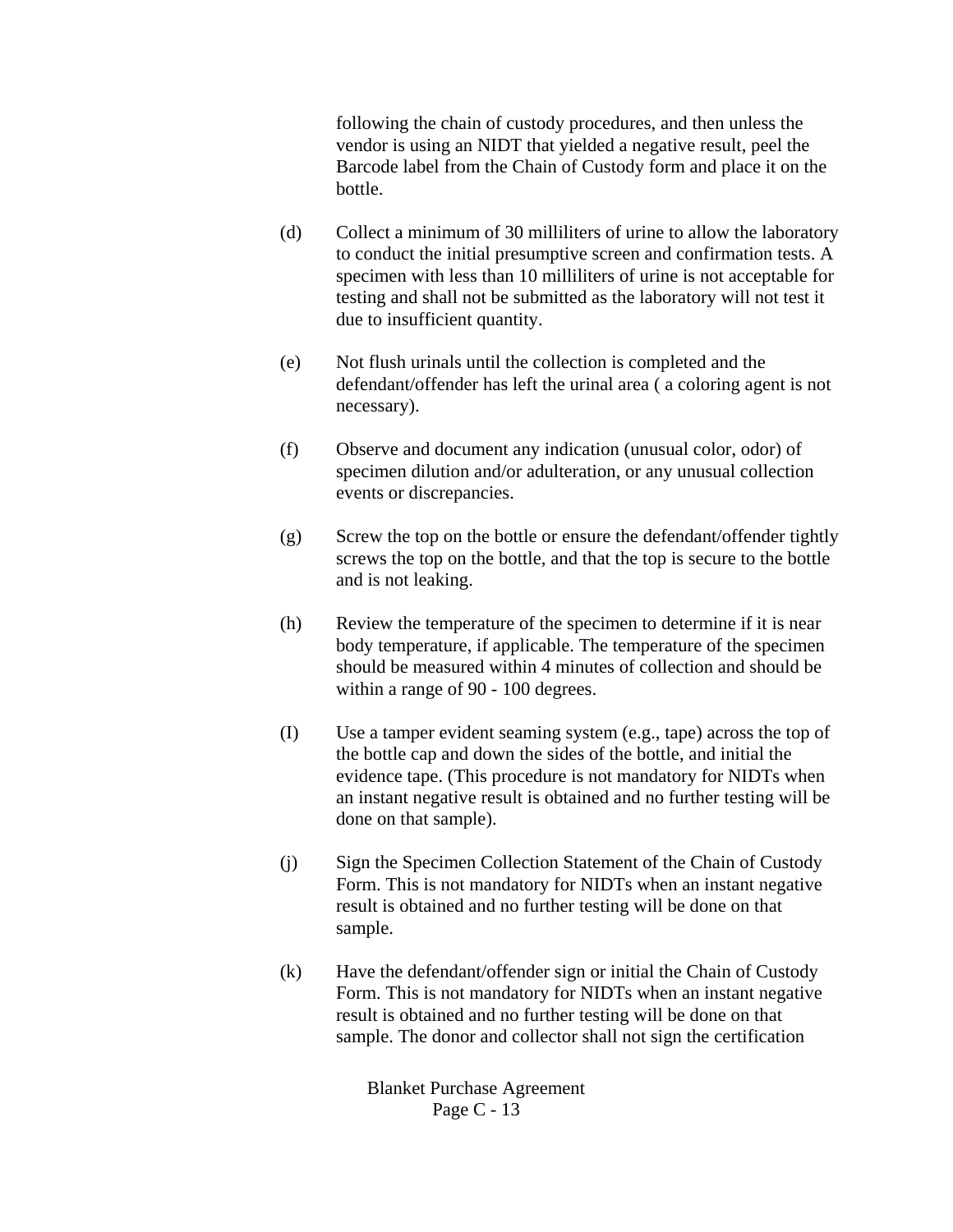area of the form until the collection process is completed.

### e. **Observed Urine Specimen Collection Procedures**

The vendor shall:

- (1) Directly observe defendants/offenders voiding into a specimen collection container. Collectors observing the voiding process shall be the same gender as the defendant/offender providing the specimen (no exceptions).
- (2) The use of mirrors is acceptable if the mirrors aid the collector in viewing the voiding process. The USPO/USPSO must approve such use of mirrors.
- (3) Notify the USPO/USPSO within 24 hours if the defendant/offender fails to report for a drug test or does not provide a urine specimen that is suitable for testing (e.g., an insufficient amount, stall, adulterated).

### f. **Unobserved Urine Specimen Collection Procedures**

The vendor shall perform the following urine specimen collection procedures if circumstances prevent the observed collection of a specimen. The vendor shall ensure that collectors:

- (1) Take unobserved specimens **only** when the defendant/offender and the collector are not of the same gender or it is virtually impossible to collect an observed specimen. If circumstances necessitate the collection of unobserved specimens, the vendor shall contact the USPO/USPSO for approval.
- (2) Clearly document on the Chain of Custody Form or NIDT Collection Form any unobserved collection.
- (3) When using NIDTs for unobserved collection of a specimen, ensure that an adulteration test is performed that at a minimum includes temperature, pH and specific gravity tests. Adulteration test panels are performed on all specimens sent to the national laboratory for testing.
- (4) Use a temperature strip to measure urine specimen temperatures which should range between 90 and 100 degrees Fahrenheit. The time from voiding to temperature measurement is critical and in no case shall exceed 4 minutes.
- (5) Obtain a second specimen from defendants/offenders whose urine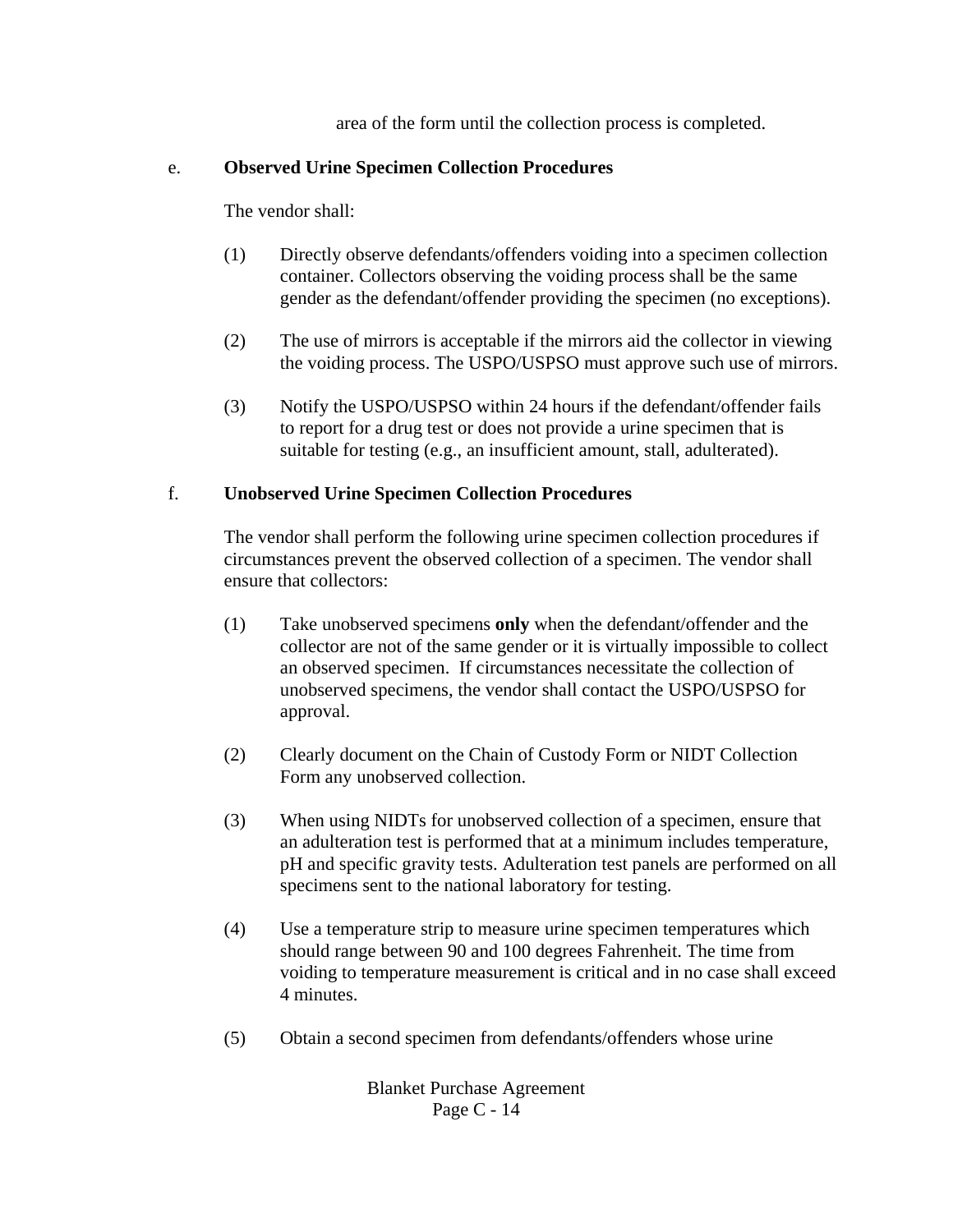specimen temperature is outside the range in (4) above.

- (6) Place a blue or green colored toilet bowl cleaner or coloring agent in the commode to deter dilution of the specimen with commode water.
- (7) Pour the coloring agent into the bowl when using commodes without holding tanks (e.g., commercial commodes).
- (8) Follow all general collection procedures in subsection d above.
- (9) Secure any source of water in the area where the collection occurs, by either shutting off the water or securing its access with tamper evident tape.
- (10) Remove and/or secure any agents that could be used in an attempt to adulterate the specimen, such as soaps, cleaners and deodorizers.

#### g. **Random Urine Specimen Collection Procedures**

The vendor shall provide random urine specimens collections in accordance with the following:

(1) Urine Collection Phases

The frequency of testing for defendants/offenders shall follow the Three Phase Program, which requires a minimum of three (3) random tests with less than 24 hours notice per month during Phase 1; a minimum of two (2) such tests monthly during Phase II; and a minimum of one (1) such test monthly during Phase III. The length of the phases is determined by the USPO/USPSO and can range from 60 days to 6 months. If a defendant or offender tests positive, more frequent urine collections may be required.

- (2) The vendor shall collect random urine specimens when the defendants/offenders have less than 24 hours notice that a urine specimen is to be submitted.
- (3) The vendor shall not alter a randomly scheduled urine collection without the approval of the USPO/USPSO. The frequency of random urine collections shall be determined and authorized by the Program Plan (Probation Form 45).
- (4) Upon request of the USPO/USPSO the vendor shall develop and operate an automated phone notification system for random urine collections. The vendor shall obtain the approval of the USPO/USPSO for the design and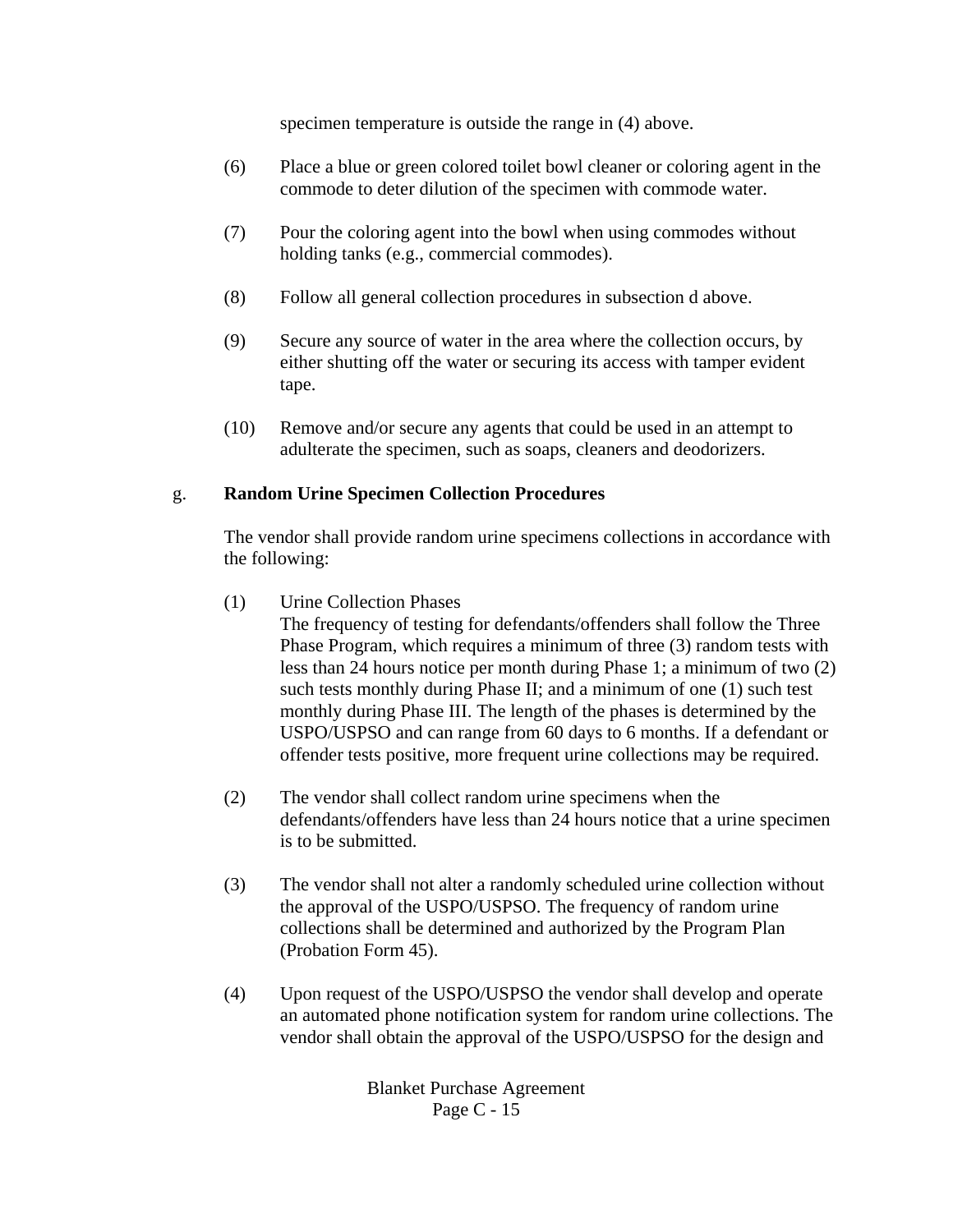operation of the phone-based system before putting it into use.

## h. **Urine Specimen Collection Records and Reports**

# (1) **Urinalysis Testing Log**

The vendor shall maintain a log approved by the USPO/USPSO for all urinalysis specimens collected which shall indicate:

- (a) Defendant's or offender's name and PACTS number.
- (b) Collection Date
- (c) Specimen ID/Chain of custody (bar code) number.
- (d) Drugs or medications prescribed and date taken.
- (e) Collector's initials.
- (f) Special tests requested, and
- (g) Test results and date received (if applicable)
- (h) Co-pay collected (if applicable)

 **NOTE:** Allowing anyone undergoing treatment to see the names or signatures of defendants/offenders violates federal confidentiality regulations regarding disclosure of drug or alcohol treatment records.

#### I. **Urine Testing**

The vendor shall:

- (1) Ensure that personnel who perform drug testing using NIDTs have documented training by the device manufacturer or their designee, certification of successful completion of the training, and demonstrated proficiency in the use of the test device(s).
- (2) Test for drug(s) only as directed by the USPO/USPSO, using only devices provided by the USPO/USPSO.
- (3) Perform test(s) according to the manufacturer's procedures with the defendant/offender observing the process.
- (4) Record the NIDT test result on the Urinalysis Log and an NIDT log (provided and/or approved by USPO/USPSO) if applicable.
- (5) Notify the USPO/USPSO within 24 hours of positive specimen results, if the defendant/offender fails to report for a scheduled drug test, or does not provide a urine specimen that is suitable for testing (e.g., an insufficient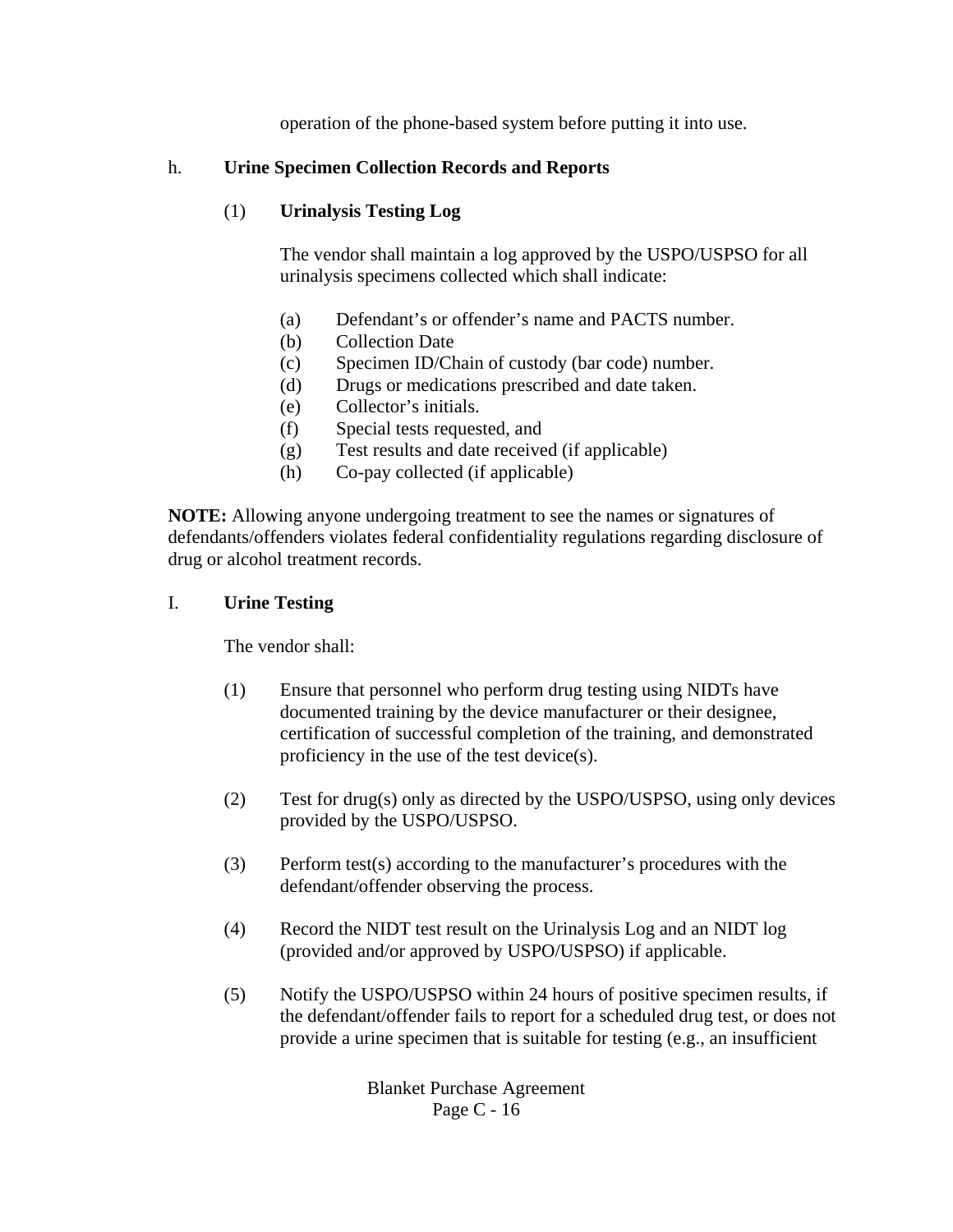amount, stall, adulterated).

- (6) Send specimens to the national drug testing laboratories under the explicit instruction of the USPO/USPSO, using the procedures outlined in k below.
- j. **Urine Specimen Mailing and Storage** (For specimens shipped or transferred to contract national drug testing laboratories or on-site instrumented drug testing laboratories).

The vendor shall ensure that:

- (1) Every specimen shipped or transferred to a testing facility is contained in a bottle or container specifically designed to withstand the rigors of transport. All bottles and containers shall be provided by the Judiciary. NIDT cups/bottles may only be used for shipping with the advanced approval of PPSO. Vendors shall seek approval for each type of NIDT device intended for shipping.
- (2) The collector places the specimen and corresponding Chain of Custody Form or NIDT collection form in the approved shipping container and places such containers in the custody of an approved delivery service or courier;
- (3) The collector notifies the shipper/delivery service/courier that specimen(s) are ready to be delivered to the laboratory. This notification shall be given no later than the close of business the day the specimens are collected.
- (4) Urine specimens are refrigerated if specimens are retained and not shipped the same day.
- (5) Refrigerated urine specimens are not retained **longer than** 48 hours before they are sent to the laboratory. If urine specimens are retained longer than 48 hours the specimens must be frozen.
- (6) Urine specimens are stored in a secure area or locked refrigerator/freezer with access limited only to collectors or other vendor authorized personnel. The refrigerator temperature shall not exceed 43 degrees Fahrenheit and its temperature should be periodically monitored and documented.
- k. **"No Test" Policy**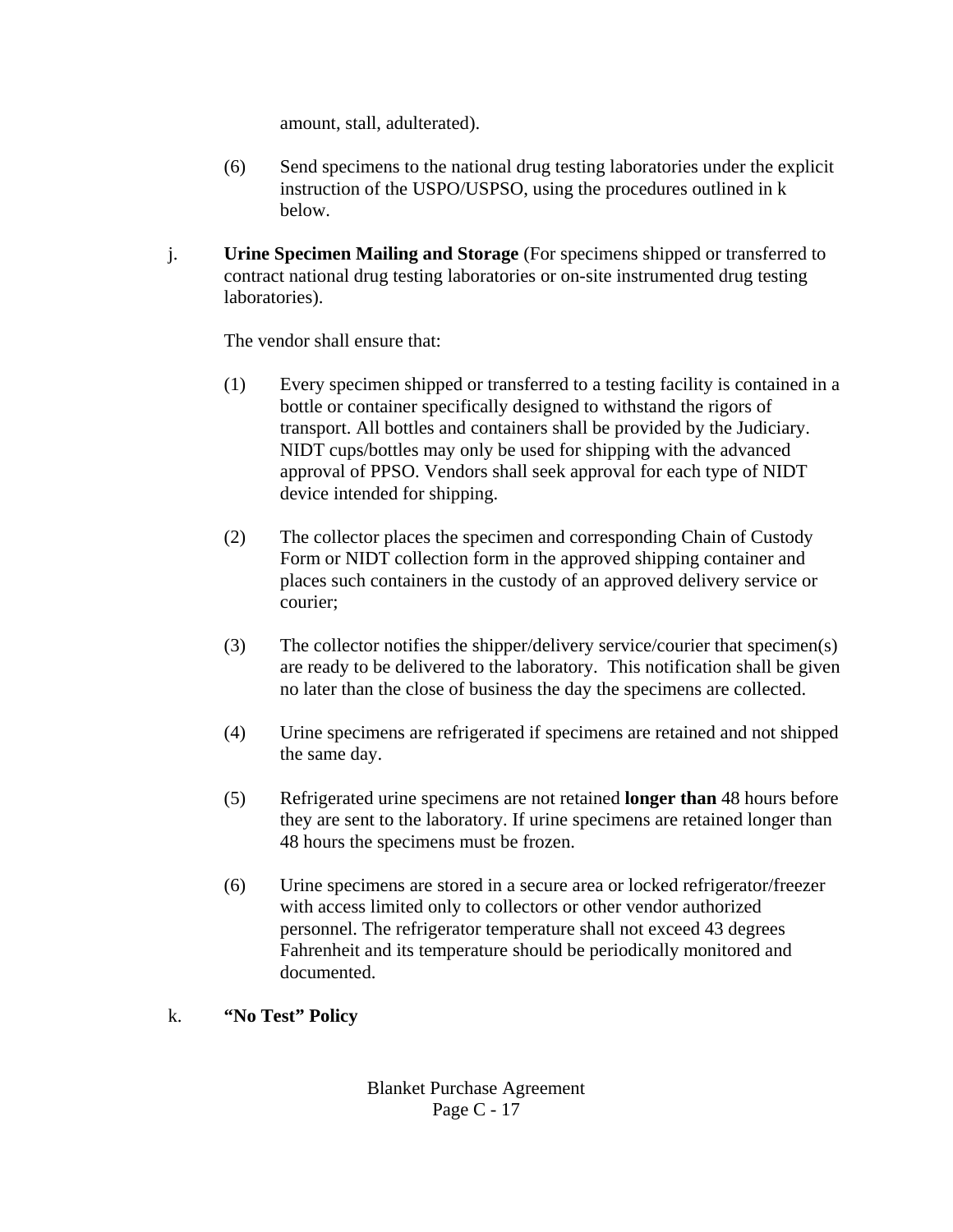The urinalysis laboratories under contract with the AOUSC **will only test** urine specimens if all of the following conditions are met.

- (1) The specimen bottle contains no less than 10 milliliters of urine.
- (2) The specimen security seal or tamper evident system (e.g., tape) is present and intact.
- (3) The specimen bar code label is present.
- (4) The specimen is accompanied by the Chain of Custody Form.
- (5) The specimen identifier (i.e., bar code number) on the bottle is identical to the number on the Chain of Custody Form.
- (6) The collector's signature is on the Chain of Custody Form.

When any of the above conditions are not met, "No Test" will be stamped on the request report form and the reason for the no test will be checked or written in the space provided. Specimens that cannot be tested will be discarded. The vendor shall ensure that **all** of the above conditions are present for specimens sent to the national drug testing laboratories for testing.

## l. **Specimen Processing**

- $(1)$  If the test(s) is negative the vendor shall:
	- (a) Discard the urine specimen by flushing urine down the toilet. Rinse the emptied bottle. Urine is not considered biohazardous waste.
	- (b) Discard the test device in compliance with federal, state and local regulations. The test device or any other solid waste exposed to urine as a part of the collection and testing process may require biohazard disposal. If such disposal is required, the vendor shall ensure it is conducted in compliance with federal, state and local regulations.
	- $(c)$  Log the result(s) on the approved urinalysis log(s) mentioned above.
- (2) For a presumptive positive test result(s), the vendor shall: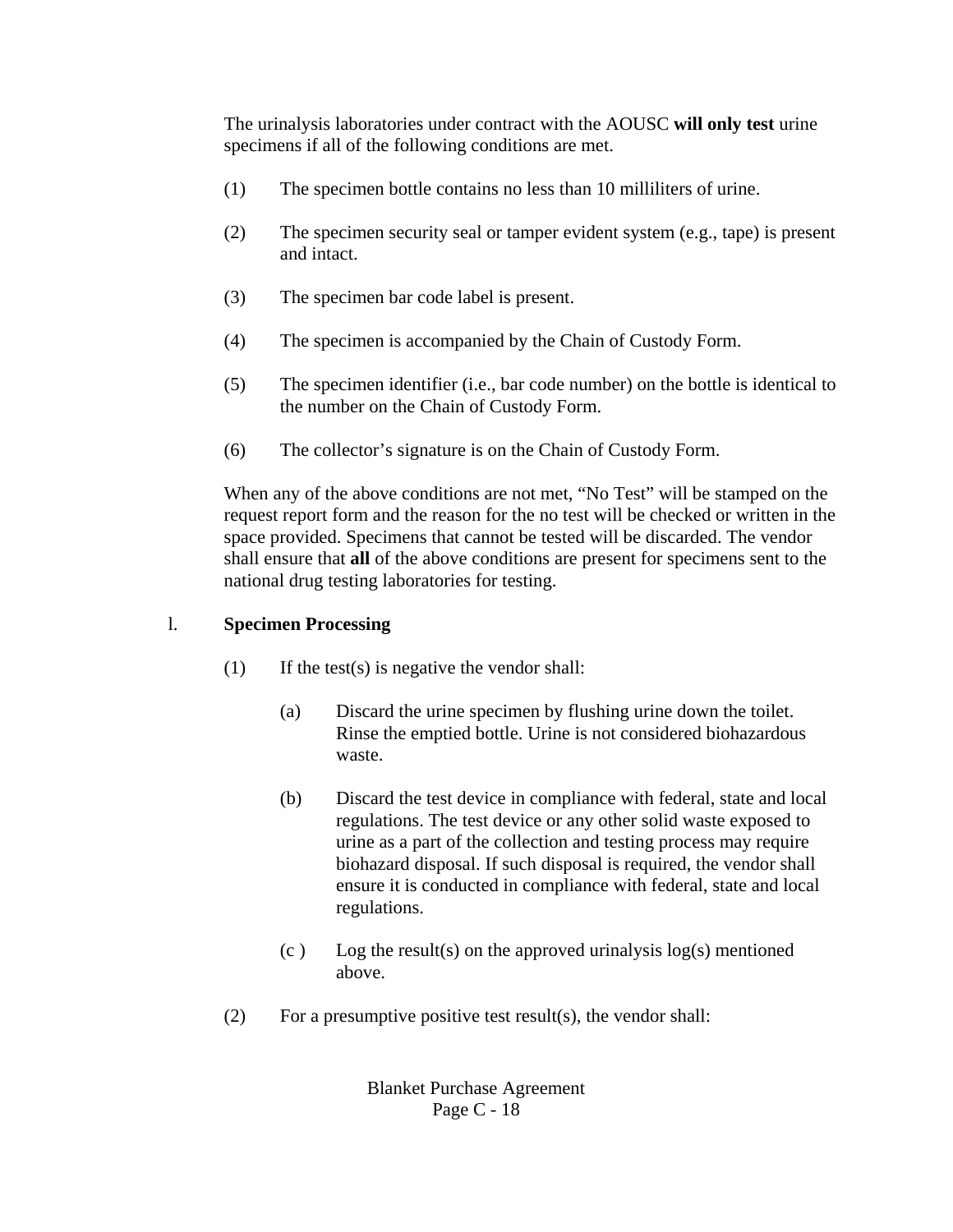- (a) Remind the defendant/offender that the test(s) result is presumptive, and will be reported to the assigned officer.
- (b) At the direction of the USPO/USPSO, prepare the specimen(s) to send to the national laboratories by transferring the specimen(s) to a national laboratory bottle and completing the Chain of Custody Form(s). All bottles and containers shall be provided by the Judiciary. Once transfer of the specimen is completed, the vendor shall discard the NIDT device(s). Send the specimen(s) to the national laboratory within 48 hours unless otherwise instructed by the USPO/USPSO.
- (c ) Within 24 hours of the presumptive test result notify the USPO/USPSO by telephone and/or fax and document that the notification was done in the defendant/offender's file.

If the defendant/offender refuses to sign the Chain of Custody form, the vendor shall:

- (d) Note the refusal on the Chain of Custody form and instruct the defendant/offender to personally contact his/her assigned USPO/USPSO immediately to provide notification of their refusal to sign the form.
- (e) Within 24 hours, notify the USPO/USPSO of the defendant/offender's refusal to sign the form.
- (f) Ensure the collectors do not insist that the defendant/offender sign the Chain of Custody Form. The vendor shall record the defendant/offender's refusal to sign on the Chain of Custody Form and in the defendant/offender file (the specimen will be tested by the national laboratory even if the defendant/offender fails to sign the form).

#### c. **Drug Testing Invoicing (NIDTs)**

The vendor shall:

(1) Invoice only one unit of NIDT (PC 1011) per defendant/offender per tested specimen. For example, if the NIDT device **does not** provide a test result or the test result is not readable, the test shall be conducted using another NIDT device at no additional charge to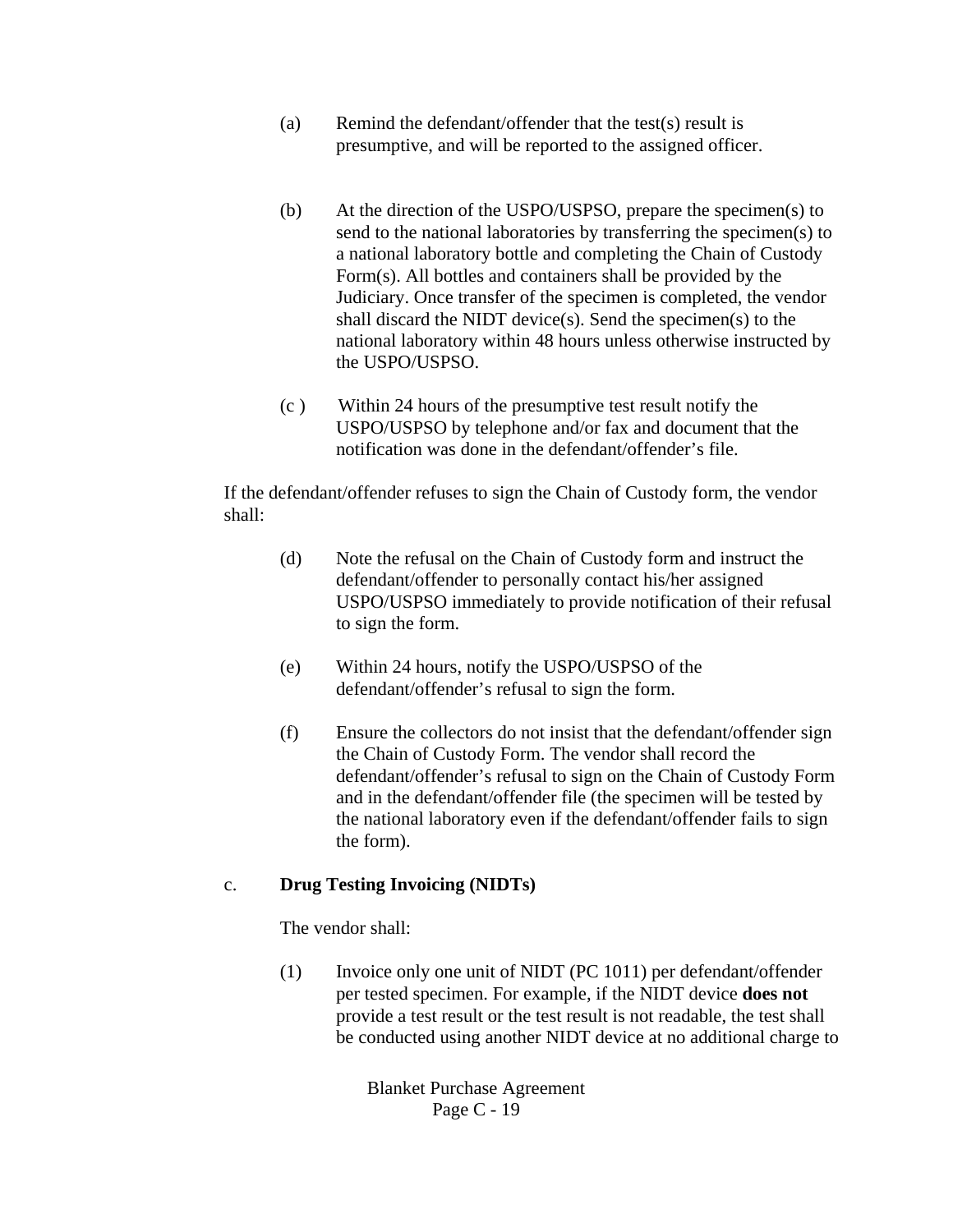the judiciary. This may occur approximately five percent of the time when using NIDT devices. The vendor shall include the "multiple test" factor in the unit price for this service.

(2) Charge only one NIDT (PC 1011) to the Judiciary if the specimen is also sent to a national laboratory. Charging for **PC 1010-**(urine collection) and PC 1011 for the same specimen is not permitted. The vendor may include the additional work related to sending a specimen to a national laboratory and reporting the result in the unit price (PC 1011) for this service. Approximately one out of ten samples will be prepared for mailing to a national laboratory, but not all samples will be sent because defendants/offenders will admit drug use.

### 3. **Sweat Patch Application and Removal (1012):**

The sweat patch is a white absorption pad, covered with a polyurethane dressing that acts as a storage device for illicit drugs released from the body in sweat. It is used to monitor defendants/offenders for extended periods of time, or to test defendants/offenders who have difficulty voiding due to documented medical conditions. Patches will be supplied by the USPO/USPSO. If USPO/USPSO approves the vendor's use of the sweat patch on the Form 45, the vendor shall use the following procedures for the application, removal, and testing process of the sweat patch:

### a. **Staff Training**

The vendor shall ensure that their staff is trained in the sweat patch procedures before applying or removing a patch. The staff should view the video presentation, read the sweat patch training manual provided by the USPO/USPSO, take and pass the certification test provided by the sweat patch vendor, and perform the procedures contained in this section of the statement of work. The vendor shall document training for personnel it authorizes to apply and remove sweat patches. This documentation must include a certificate from the sweat patch vendor which indicates a successful completion of the certification test.

#### b. **Storage**

The vendor shall:

(1) Ensure patches are stored in a secure area with access limited to only collectors or other authorized vendor personnel.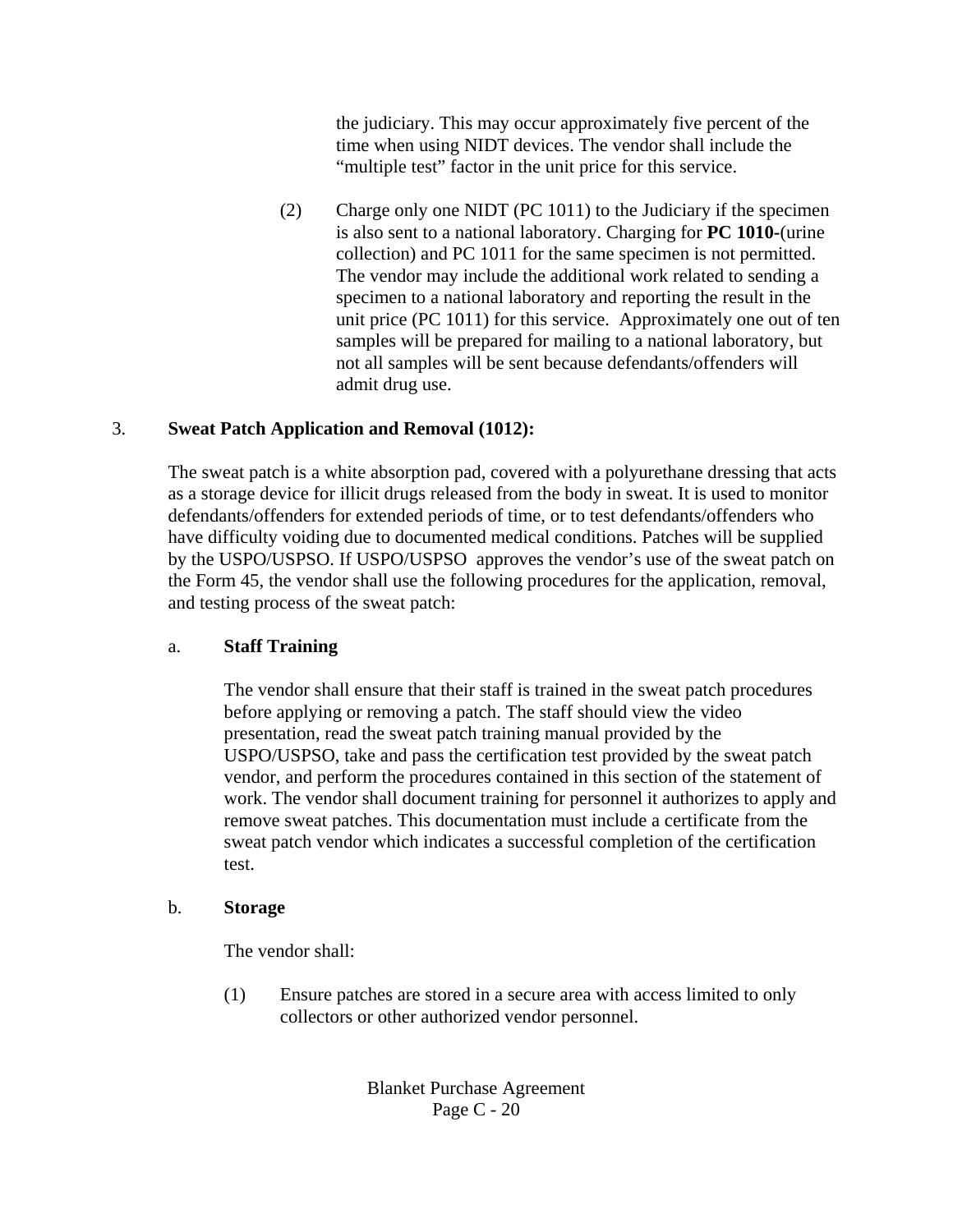(2) Ensure patches are stored at temperatures between 36 and 78 degrees Fahrenheit.

# c. **Safety Precautions**

The vendor shall:

- (1) Ensure the integrity of the collection process and make every effort to eliminate the possibility of external contamination. Staff shall wear gloves while applying and removing the patch and avoid touching the collection pad during the process.
- (2) Ensure that a witness is present when the defendant/offender and the collector are of opposite gender.

# d. **Sweat Collection and Duration of Sweat Patch Use**

The vendor shall:

- (1) Ensure that the patch is worn for a minimum of 24 hours and a maximum of 10 days.
- (2) Immediately collect a urine specimen and report to the USPO/USPSO within 24 hours if a defendant/offender reports with a sweat patch that is falling off, has fallen off, or is missing. The vendor shall stop using a sweat patch on defendants/offenders who continue to experience difficulties in retaining the patch on their skin. The vendor shall report to the USPO/USPSO within 24 hours if it has discontinued use of a sweat patch.

### e. **Sweat Patch Application**

The vendor shall:

- (1) Advise the defendant/offender that the patch may be placed on the upper arm, the lower back, or the front kidney area. Ask the defendant/offender where they would prefer to have the patch applied. Apply the patch on the preferred location, but avoid placement on tattooed, abraded, cut, irritated or sensitive skin.
- (2) Direct the defendant/offender to clean the area with soap and cool water or with a disposable towelette. An abrasive pad may be used to clean dry skin and dirt.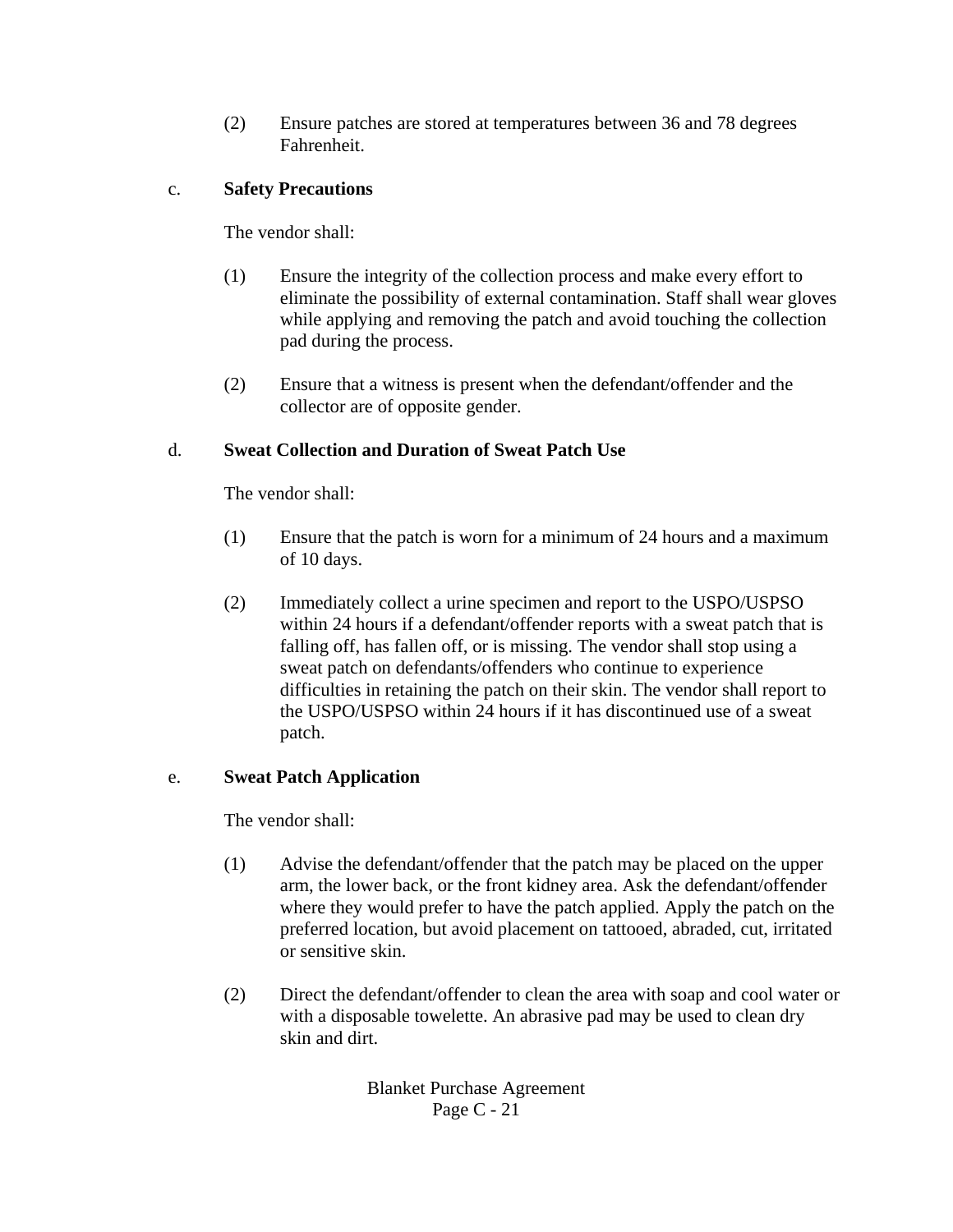- (3) Wearing disposable gloves, the collector shall clean the skin by using an alcohol wipe. Repeat the cleansing if the wipe is dirty. Allow the area to dry for approximately 90 seconds to avoid alcohol burns to the skin.
- (4) Have the defendant/offender flex the upper arm for arm placement, bend forward slightly at the waist for back placement, or bend slightly backward at the waist for front kidney placement. Place the patch on skin and press firmly to promote proper adhesion. Pull parallel to the skin when removing the paper border, not outward and up from the patch. As the paper border is removed, follow right behind with a finger pressing on the polyurethane film.
- (5) Instruct the defendant/offender to remove a sweat patch if he or she experiences a rash or any skin irritation, and immediately report the problem to the vendor and USPO/USPSO. The vendor shall substitute urine testing for a sweat patch testing and report this to the USPO/USPSO.
- (6) Provide clear instructions as to the scheduling for removal of the patch.

# f. **Sweat Patch Removal**

The vendor shall ensure that collectors follow the procedures demonstrated in the training video, particularly the following:

- (1) Wearing disposable gloves, the collector shall peel back the top edge of the sweat patch sufficiently to expose the pad. The collector shall inspect the pad to ascertain whether there are any signs of tampering. The collector shall note condition of the pad and any evidence of tampering on the Chain of Custody Form.
- (2) Ensure the pad is not contaminated by the collector or the client. The pad may be removed with disposable tweezers or with a gloved hand. The pad shall immediately be placed in the specimen bag.
- (3) Ensure the specimen is kept at room temperature in a secured area and mailed or shipped within 24 hours to the laboratory for analysis.
- (4) Ensure the Chain of Custody is kept with the specimen.

### g. **Sweat Patch Test Policy**

A laboratory will only test sweat patches if **all** of the following conditions are met: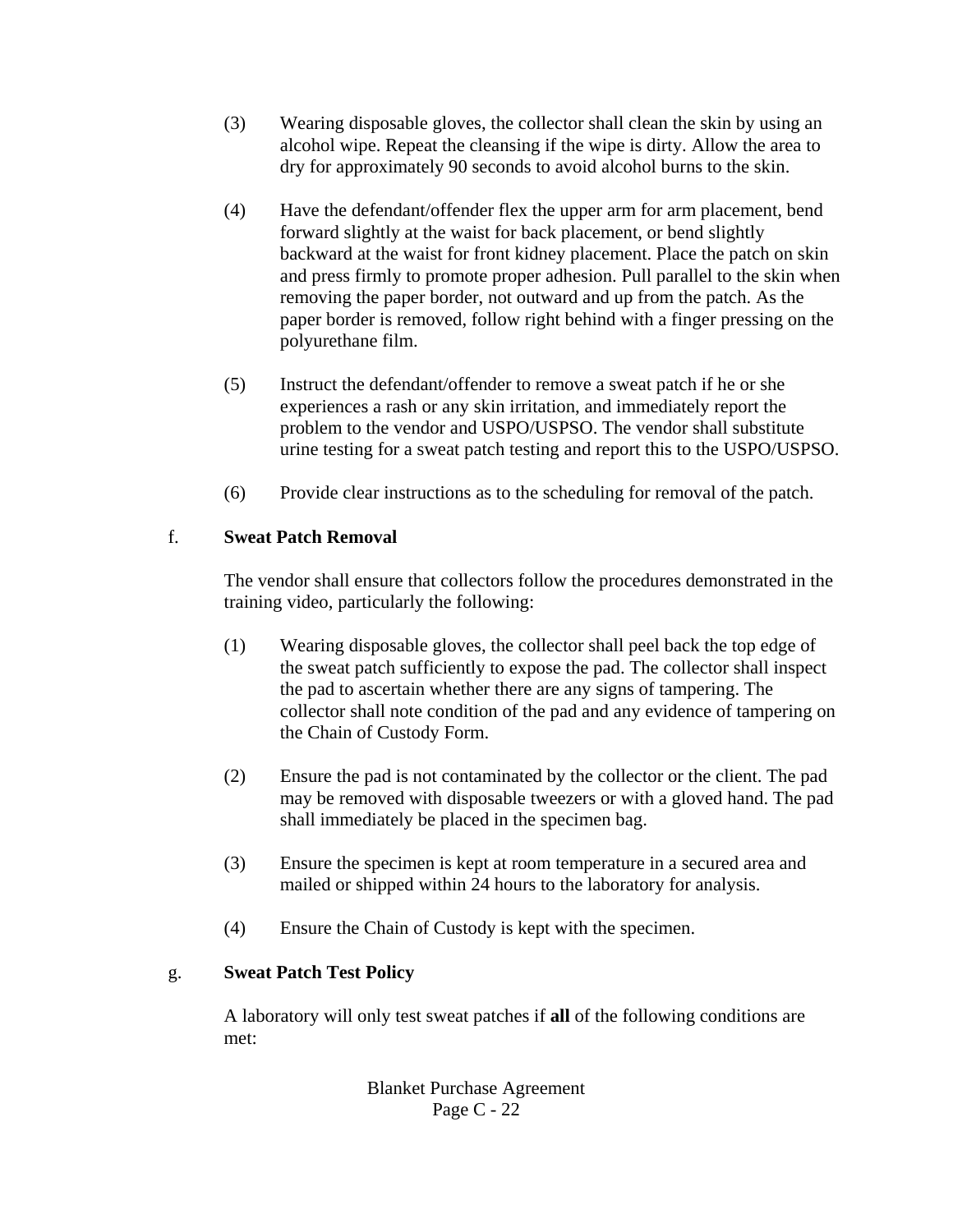- (1) The absorption pad is accompanied by a Chain of Custody Form signed and completed by the collector.
- (2) The absorption pad is in a specimen bag, and the security seal shall be present, initialed by collector, and intact.
- (3) A barcode label is present on the specimen bag and a security seal is present and intact.
- (4) The sweat patch number on the polyurethane film shall match the sweat patch number on the Chain of Custody Form.

The USPO/USPSO shall review and approve all requests for retesting.

#### h. **Sweat Patch Records and Reports**

The vendor shall:

- (1) Maintain a separate log for sweat patch specimens which includes columns for the following information: the name of the defendant/offender, PACTS Number, Chain of Custody barcode number, medications taken, application date, removal date, test result, collector's initials, co-pay collected (if applicable), and a place to note any unusual occurrences. The log must be approved by the USPO/USPSO.
- (2) When the vendor receives positive results from the laboratory, notify the USPO/USPSO within 24 hours and provide the top copy of the Chain of Custody Form together with the results to the USPO/USPSO.
- (3) Include sweat patch application and removal information in each Monthly Treatment Report.

### I. **Sweat Patch Invoicing**

The vendor shall:

- (1) Invoice one price for all elements in the sweat collection process.
- (2) Not invoice if the defendant/offender fails to return for removal of the patch, if the defendant/offender loses the patch, or if the laboratory refuses to test the sweat patch because the conditions in paragraph "g" of this section were not satisfied.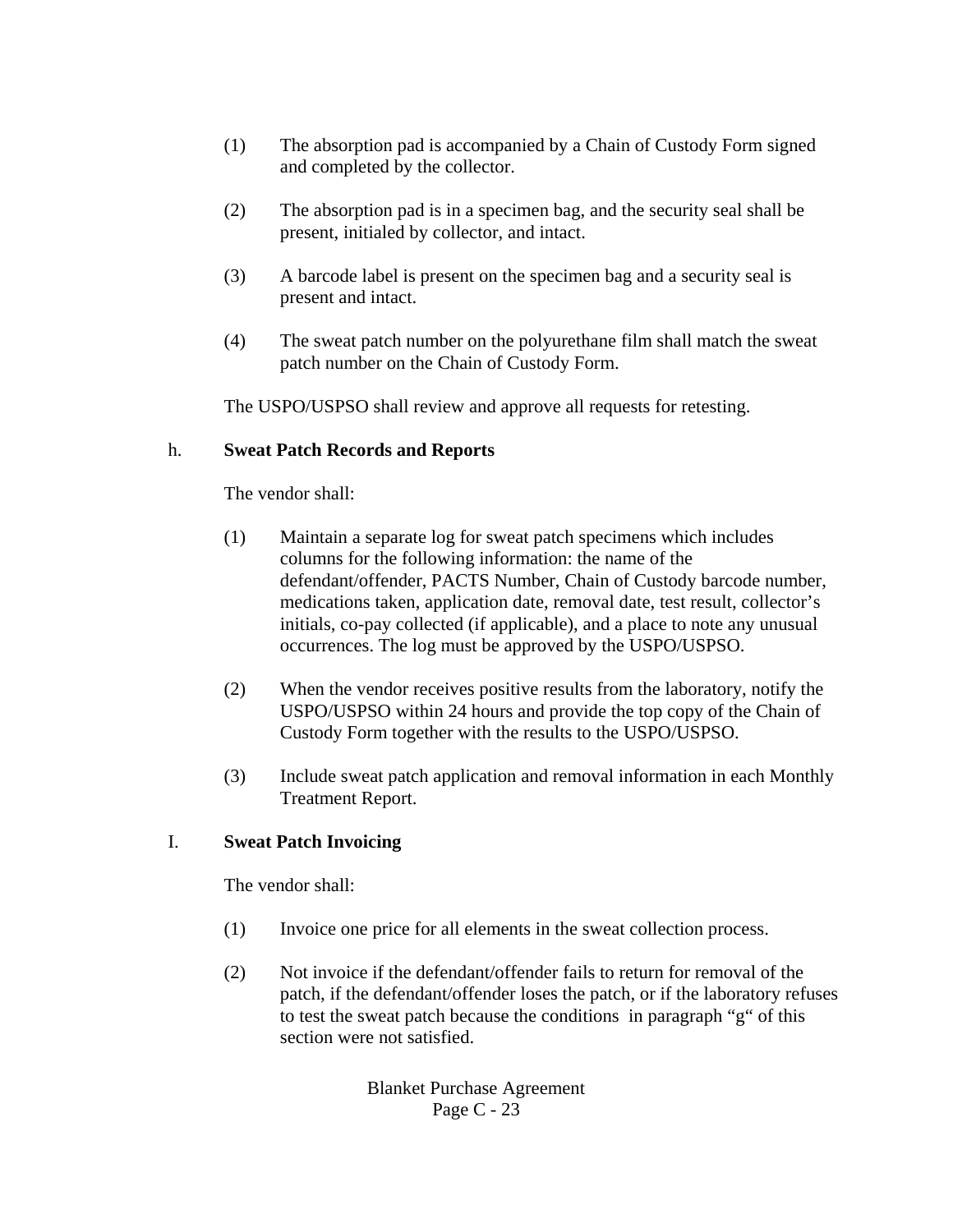(3) Invoice for the service during the month the patch is removed.

# 4. **Breathalyzer (1504):**

The vendor shall:

- a. Provide a breath alcohol content (BAC) test and all supplies and consumables necessary to operate the instrument, in accordance with the Form 45. The vendor shall provide and use a reliable instrument approved by the USPO/USPSO.
- b. Ensure all staff using the instrument are trained and familiar with its operation as outlined in the manufacturer's operation instructions, and their training is documented.
- c. Report a positive BAC test, no show, or refusal of the defendant/offender to take the BAC test to the USPO/USPSO within 24 hours.
- d. Maintain a log to indicate those defendants/offenders tested, the staff performing the test, the reason for the test, the test results, and a column for additional comments, to include refusal by the defendant/offender. This log shall be approved by the USPO/USPSO.
- e. Maintain an instrument log that will document the instrument's serial number, requirements for calibration, dates of calibration, and the date for the next calibration. Instrument logs shall be approved by the USPO/USPSO.
- f. Include Breathalyzer administration and results information in each Monthly Treatment Report.

### **Substance Abuse Services**

# **5. Case Management Services (Substance Abuse) (2000)**

Case Management Services (Substance Abuse) is defined as a method of coordinating the care and services of drug and/or alcohol dependent people within the Re-entry Program setting. This service can be utilized as a way of linking a Re-entry Program to the clinicians and service providers involved with the defendant/offender's care. This service is only available when used in conjunction with individual or group counseling (Project Codes 2010, 2020, 2021, 2022, 2030, 2040, 2080, 2090, 6015, 6026, 6027, 6036).

The vendor shall provide: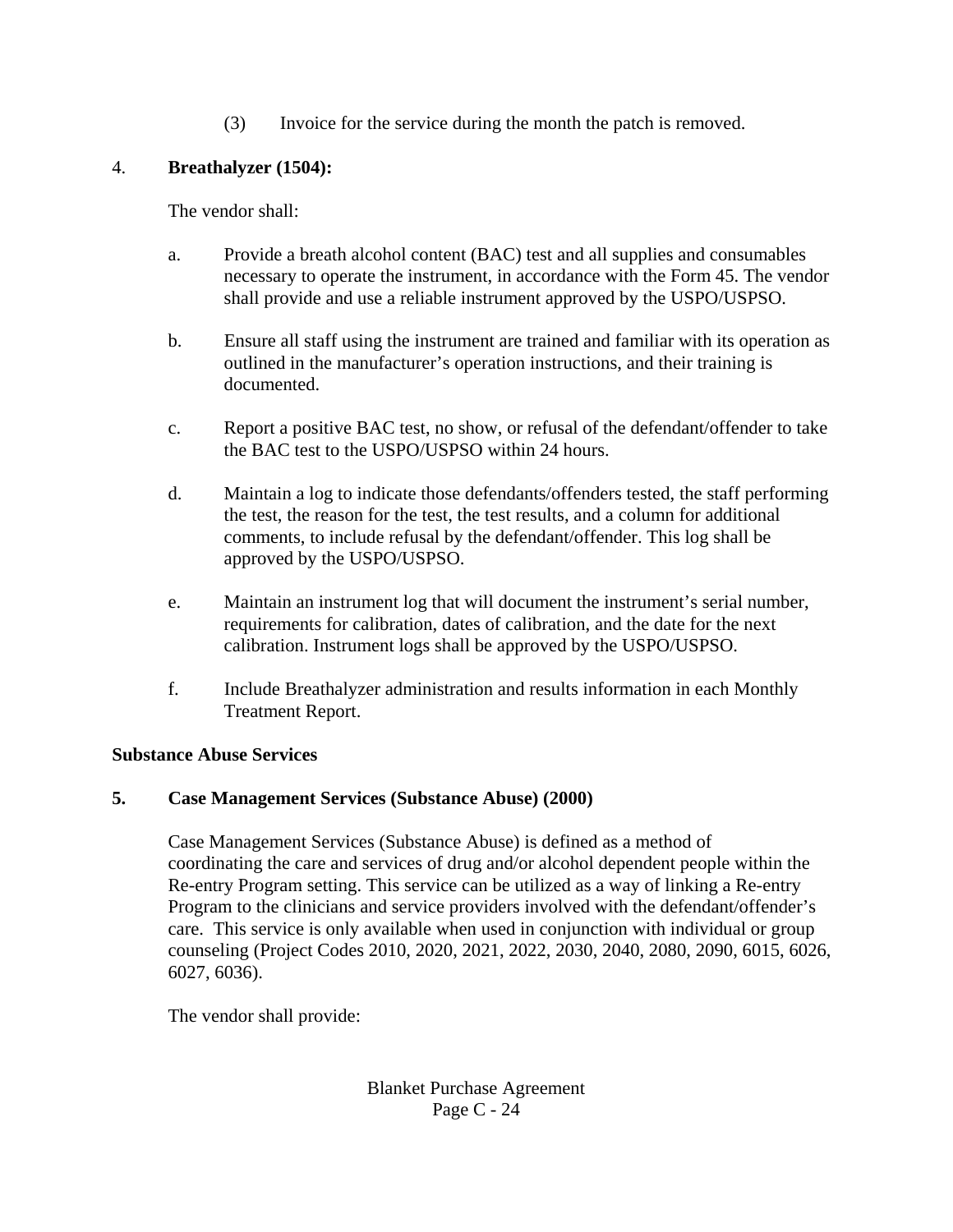- a. **Case Management Services (Substance Abuse) (2000)** to defendants and/or offenders which may include but is not limited to providing assistance in the following areas:
	- (1) Facilitate service linkage in the community and coordinate integrated services from multiple providers (where applicable);
	- (2) Attend Re-entry Program proceedings as requested;
	- (3) Provide verbal and written reports on the defendant/offender's progress as required by the Court; and
	- (4) See additional requirements under the local needs section.

# 6. **Substance Abuse Intake Assessment Report (2011)**

This is comprehensive biopsychosocial intake assessment and report which shall be conducted by a state certified addictions counselor or a clinician who meets the standards of practice established by his/her state's regulatory board. The assessor shall identify the defendant(s)/offender(s) substance abuse severity, strengths, weaknesses, and readiness for treatment. Assessments shall be conducted face to face.

The vendor shall provide:

- (a) A comprehensive diagnostic interview for each defendant/offender, to include a structured diagnostic instrument such as the Substance Abuse Subtle Screening Inventory (SASSI), Addiction Severity Index (ASI), or Structured Clinical Interview for DSM-Substance Abuse Disorder Module (SCID-IV).
- (b) A typed report to the USPO/USPSO **within 10 calendar days** of the vendor's first face-to-face contact with the defendant/offender. At a minimum the assessment report shall address the following:
	- (1) Basic identifying information and sources of the information for the report;
	- (2) Diagnostic impression;
	- (3) A biopsychosocial profile of symptoms that are related to substance use disorders, and mental disorders, if applicable;
	- (4) The target treatment problem which will be the primary or central focus of the initial treatment plan;
	- (5) The defendant's/offender's substance use disorder as it relates to supervision; and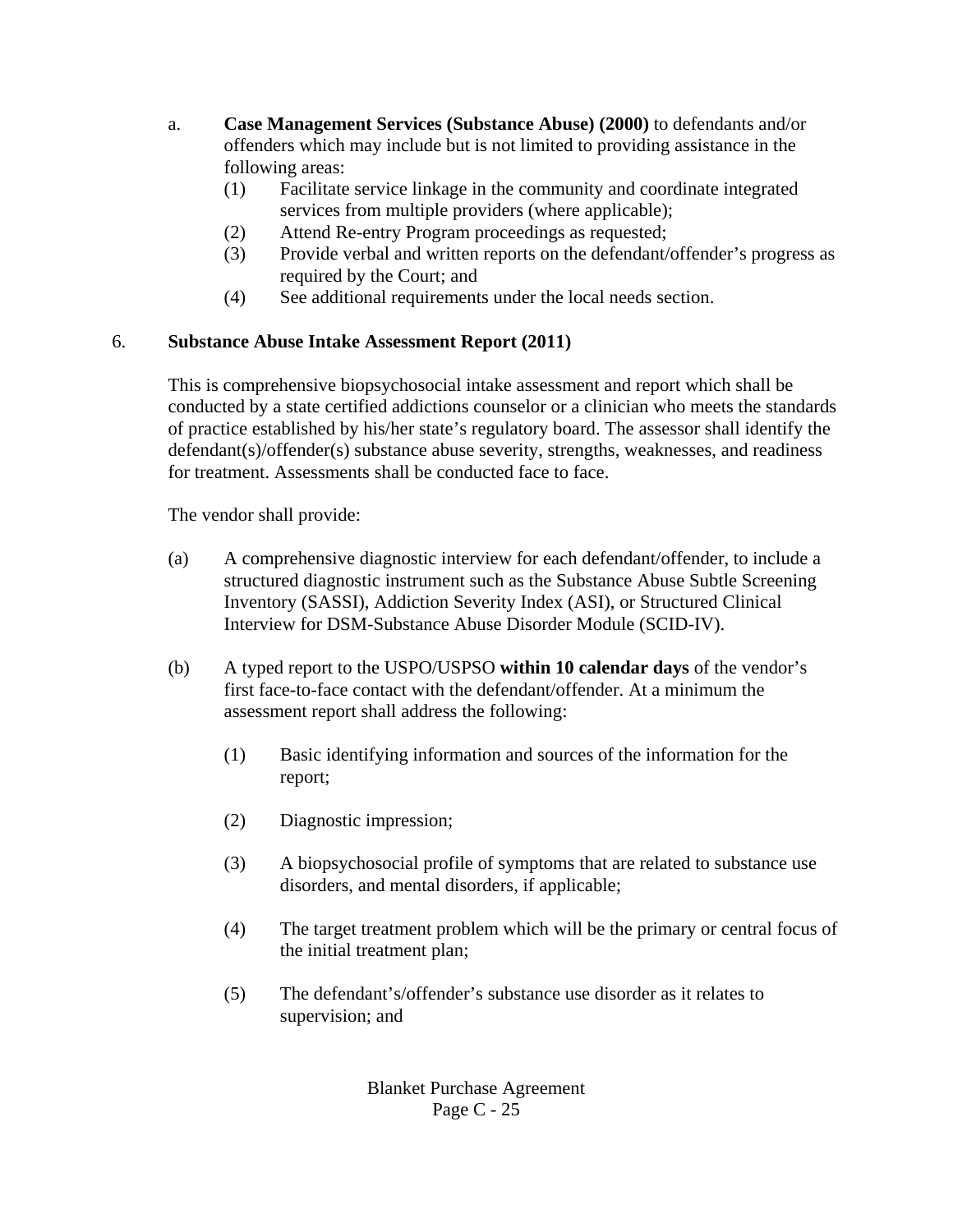(6) A treatment recommendation as to the level of service appropriate to address the identified problems.

The comprehensive diagnostic interview report shall not be a synopsis and/or overview of the presentence report, pretrial services report or any other institutional progress reports provided by the USPO/USPSO to the vendor for background information.

#### 7. **Cognitive Behavioral Interventions**

The goal of Cognitive Behavioral Therapy (CBT) is to change the way defendants/offenders think, hence changing the way they behave. More specifically, CBT restructures a defendant/offender's thought pattern while simultaneously teaching prosocial skills. This type of intervention is effective in addressing criminogenic needs such as antisocial values, low self-control and substance abuse. Broadly, Cognitive Behavioral Therapy can be divided into two types, *clinical* and *manualized.* 

The vendor shall provide:

**Clinical Cognitive Behavioral Group (2021) -** to two (2) or more defendants/offenders but no more then twelve (12) led by a trained and certified counselor as defined below. Treatment shall include the use of cognitive and behavioral techniques to change defendant/offender thought patterns while teaching pro-social skill building.

The vendor shall ensure that personnel meet the following qualifications:

(1) Principal counseling services practitioners shall have at least one of the following (a or b):

(a) an advanced degree (masters or doctoral level) in behavioral science, preferably psychology or social work, or

(b) a BA/BS and at least two years of drug treatment training and/or experience.

- (2) Counselors shall be certified and/or have credentials to engage in substance abuse treatment intervention as established by his/her state's regulatory board and/or accrediting agency.
- (3) Paraprofessionals are **only** used under the direct supervision of, and in conjunction with, a staff member who meets the requirements described in item numbers (1) and (2) above, and after obtaining the approval of the contracting officer or designee. Interns may be considered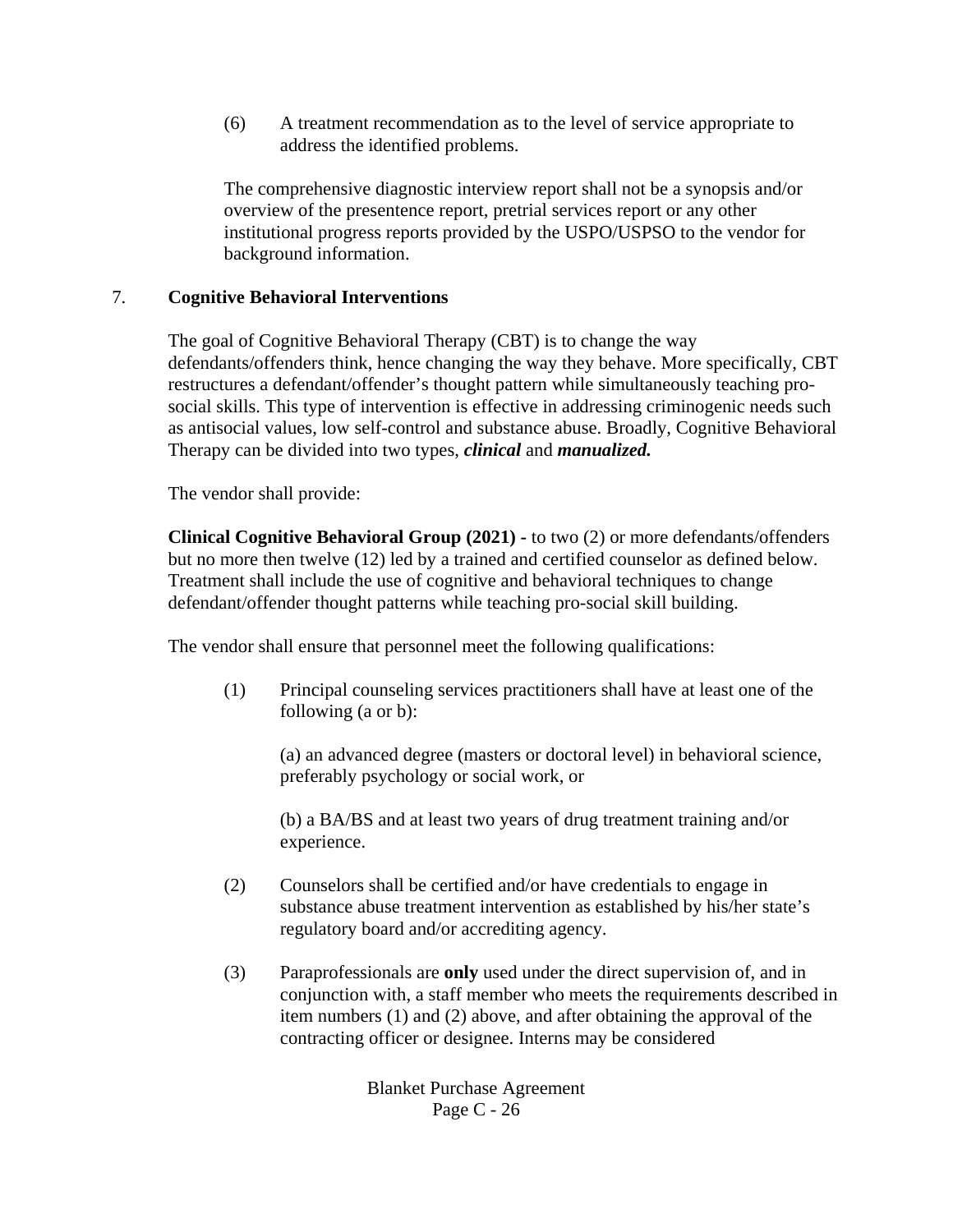#### paraprofessionals.

**Manualized Cognitive Behavioral Group (2022) -** to two (2) or more defendants/offenders but no more then twelve (12) led by a trained facilitator as defined below. The groups shall offer a structured approach to a specific component of an intervention plan and address the criminal thinking component of a defendant/offender. Examples of this type of group are Moral Reconation Therapy, Thinking for a Change, Problem Solving Skills in Action, Choices and Changes, and The Change Companies. The specific curriculum utilized by the vendor must be designed to address substance abuse issues and must be approved in advance by the contracting officer or designee. The applicable course materials shall be provided by the vendor and included in the price for this service.

The vendor shall ensure:

.

(1) The trained facilitator has successfully completed training for the specific manualized CBT program being utilized. The completion of such training shall be documented. A trained facilitator shall not be required to have clinical oversight.

For services provided under project codes 2021 and 2022, the vendor shall:

- (1) Provide treatment only as directed on the Probation Form 45.
- (2) Provide for emergency services (e.g., after hours staff phone numbers, local hotlines) for defendants/offenders when counselors are not available.
- (3) Ensure that treatment plans are present and include: (a) short and longterm goals for the defendant(s)/offender(s); (b) measurable objectives; (c) type and frequency of services to be received; (d) specific criteria for treatment completion and the anticipated time-frame; (e) documentation of treatment plan review (including defendant's/offender's input), and continued need for treatment, if necessary (**at least every 90 days**). The plan should include information on family and significant others involvement (i.e., community support programs, etc.).

**NOTE:** After every update, or at least every 90 days, the treatment plan should be attached to the monthly treatment report provided to the USPO/USPSO.

- (4) Ensure that only face-to-face contacts with the defendant/offender are billed and that emergency telephone calls are factored into the unit price.
- (5) Ensure that a typed discharge summary is submitted to the USPO/USPSO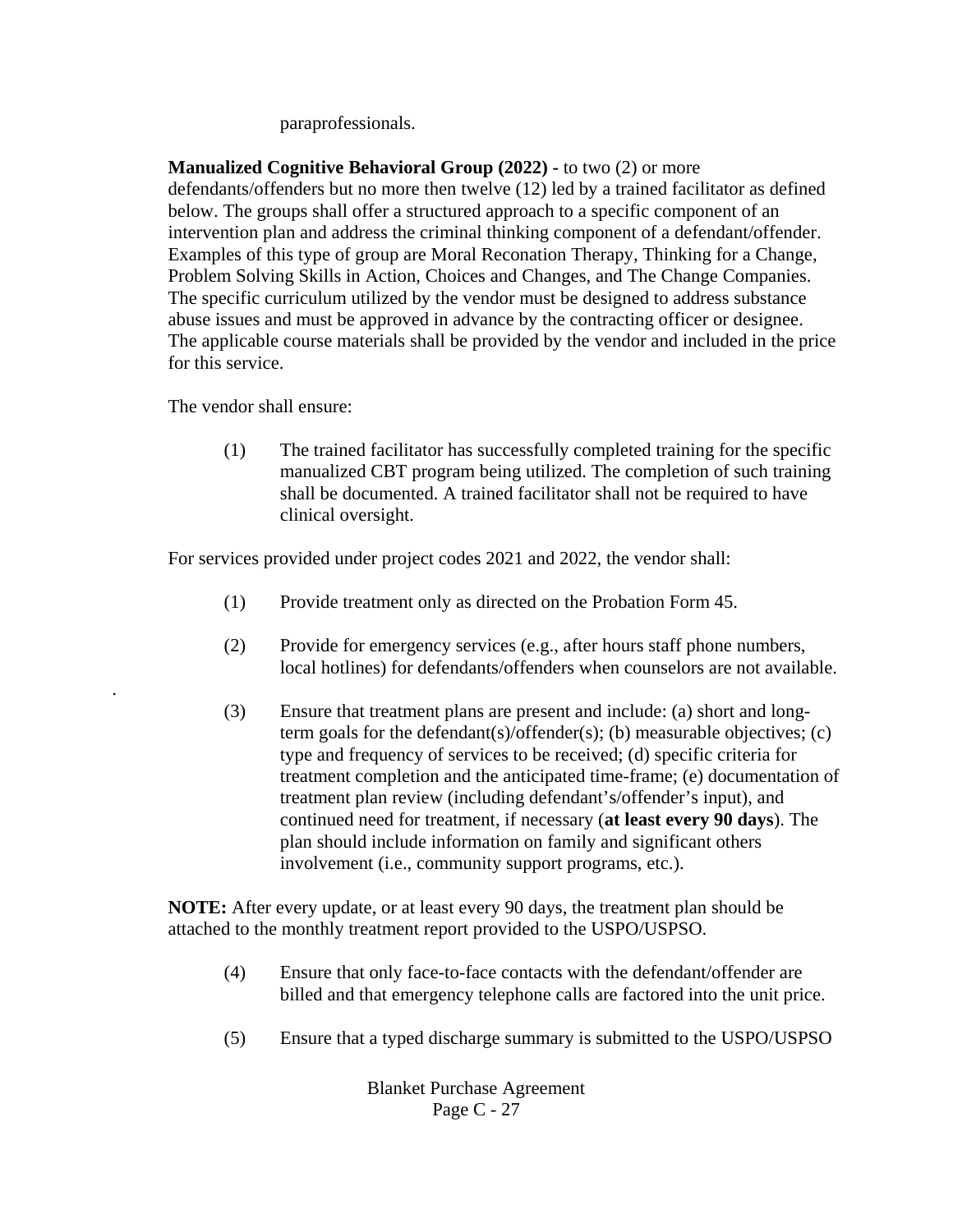**within 15 calendar days after** treatment is terminated. The summary shall outline the reason for concluding contract services, (i.e., the defendant/offender responded to treatment and treatment is no longer needed, or the defendant/offender failed to respond to treatment). In addition, the discharge summary shall include recommendations for community-based aftercare that the defendant/offender can readily access. In all cases, the discharge status (i.e., successful discharge, unsuccessful discharge, interruption of treatment, etc.) shall be clearly stated.

(6) Ensure that counselors notify the USPO/USPSO within 24 hours if the defendant/offender fails to report for treatment, conduct violating a condition of supervision occurs, or third-party risk issues are identified. If the assigned USPO/USPSO is not available, the counselor shall notify a supervisor or the duty officer.

### 8. **Substance Abuse Counseling**

Counseling is a clinical interaction between defendant/offender and a trained and certified counselor. The interactions are deliberate and based on various clinical modalities, which have demonstrated evidence to change behavior.

The vendor shall provide:

- a. The services below (1 through 5) or any combination thereof as indicated on the Form 45 for each defendant/offender:
	- (1) **Treatment Readiness Group (2090)** to two (2) or more defendants/offenders. This clinical service shall prepare defendants/offenders for success in substance abuse treatment through the use of motivational interviewing and cognitive-behavioral skill building.
	- (2) **Individual Counseling (2010)** to one (1) defendant/offender;
	- (3) **Group Counseling (2020)** to two (2) or more defendants/offenders but no more then twelve (12);
	- (4) **Family Counseling (2030)** to a defendant/offender and one (1) or more family members. The vendor may meet with family members without the defendant/offender present with USPO/USPSO approval.
	- (5) **Group Family Counseling (2040)** to two (2) or more families with defendant/offender attendance optional.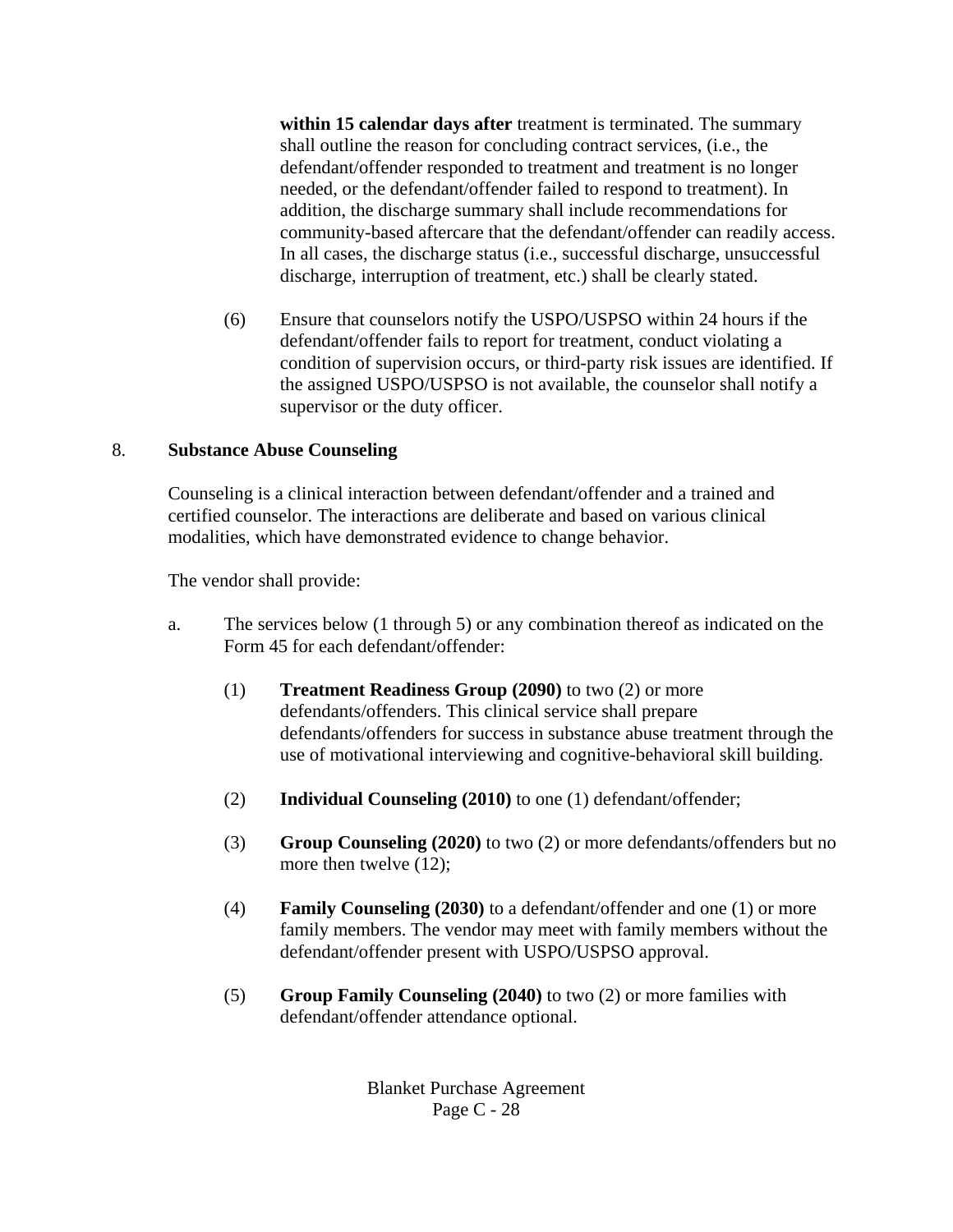- b. For counseling identified for project codes **2010, 2020, 2030, 2040, and 2090,** the vendor shall:
	- (1) Provide treatment only as directed on the Probation Form 45.
	- (2) Provide for emergency services ( e.g., after hours staff phone numbers, local hotlines) for defendants/offenders when counselors are not available.
	- (3) Ensure that treatment plans are present and include: (a) short and longterm goals for the defendant(s)/offender(s); (b) measurable objectives; (c) type and frequency of services to be received; (d) specific criteria for treatment completion and the anticipated time-frame; (e) documentation of treatment plan review (including defendant's/offender's input), and continued need for treatment, if necessary (**at least every 90 days**). The plan should include information on family and significant others involvement (i.e., community support programs, etc.).

**NOTE:** After every update, or at least every 90 days, the treatment plan should be attached to the monthly treatment report provided to the USPO/USPSO.

- (4) Ensure that only face-to-face contacts with the defendant/offender (or family) are billed and that emergency telephone calls are factored into the unit price.
- (5) Ensure that a typed discharge summary is submitted to the USPO/USPSO **within 15 calendar days after** treatment is terminated. The summary shall outline the reason for concluding contract services, (i.e., the defendant/offender responded to treatment and treatment is no longer needed, or the defendant/offender failed to respond to treatment). Additionally, the discharge summary shall include recommendations for community-based aftercare that the defendant/offender can readily access. In all cases, the discharge status (i.e., successful discharge, unsuccessful discharge, interruption of treatment, etc.) shall be clearly stated.
- (6) Ensure that counselors notify the USPO/USPSO within 24 hours if the defendant/offender fails to report for treatment, conduct violating a condition of supervision occurs, or third-party risk issues are identified. If the assigned USPO/USPSO is not available, the counselor shall notify a supervisor or the duty officer.
- c. For **substance abuse treatment services** performed for project codes **2010, 2020, 2030, 2040,** and **2090** the vendor shall ensure that all personnel meet the following qualifications: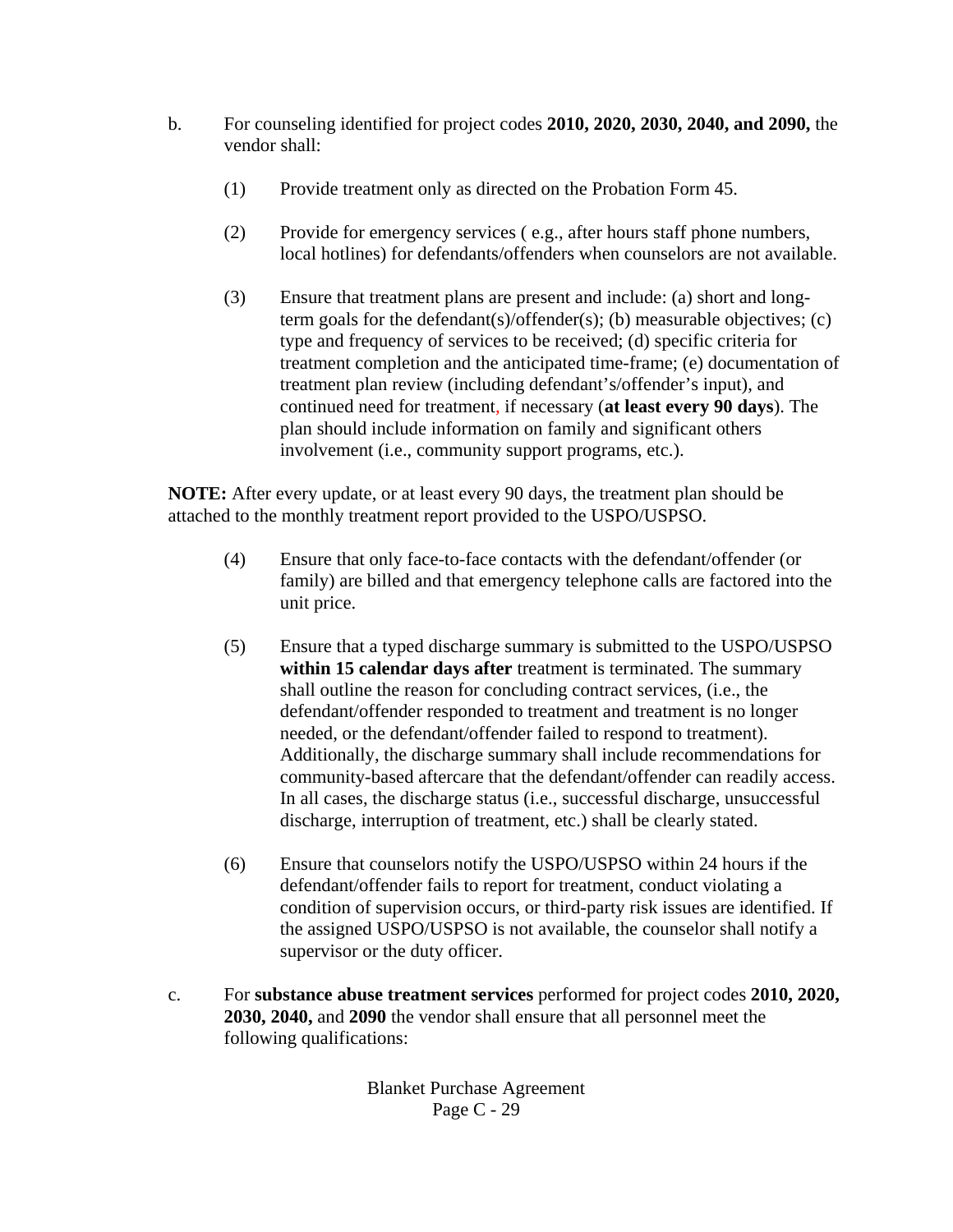(1) Principal counseling services practitioners shall have at least one of the following ( a or b ):

(a) an advanced degree (masters or doctoral level) in behavioral science, preferably psychology or social work,

(b) a BA/BS and at least two years of drug treatment training and/or experience.

- (2) Counselors shall be certified and/or have credentials to engage in substance abuse treatment intervention as established by his/her state's regulatory board and/or accrediting agency.
- (3) Paraprofessionals are **only** used under the direct supervision of, and in conjunction with, a staff member who meets the requirements described in item numbers (1) and (2) above, and after obtaining the approval of the contracting officer or designee. Interns may be considered paraprofessionals.

# 9. **Intensive Outpatient Counseling (2080)**

This intervention is for defendants/offenders who require more structure than is provided in either individual or group counseling, but less structure than is offered in residential treatment.

The vendor shall provide:

- a. **Intensive Outpatient Counseling (2080)** to one (1) or more defendant(s)/offender(s) who are demonstrating more complex symptoms requiring more intense, structured outpatient interventions, while allowing the defendant(s)/offender(s) to live at home and work while receiving treatment. The vendor shall utilize cognitive behavioral interventions. The format shall include:
	- (1) This service must be used in conjunction with one (1) hour a month of individual counseling which is ordered separately under code 2010; and
	- (2) Group counseling sessions at least three (3) days per week for a minimum length of three (3) hours per session; and
	- (3) Review and evaluate the need for continued intensive outpatient treatment every 90 days and communicate with the USPO/USPSO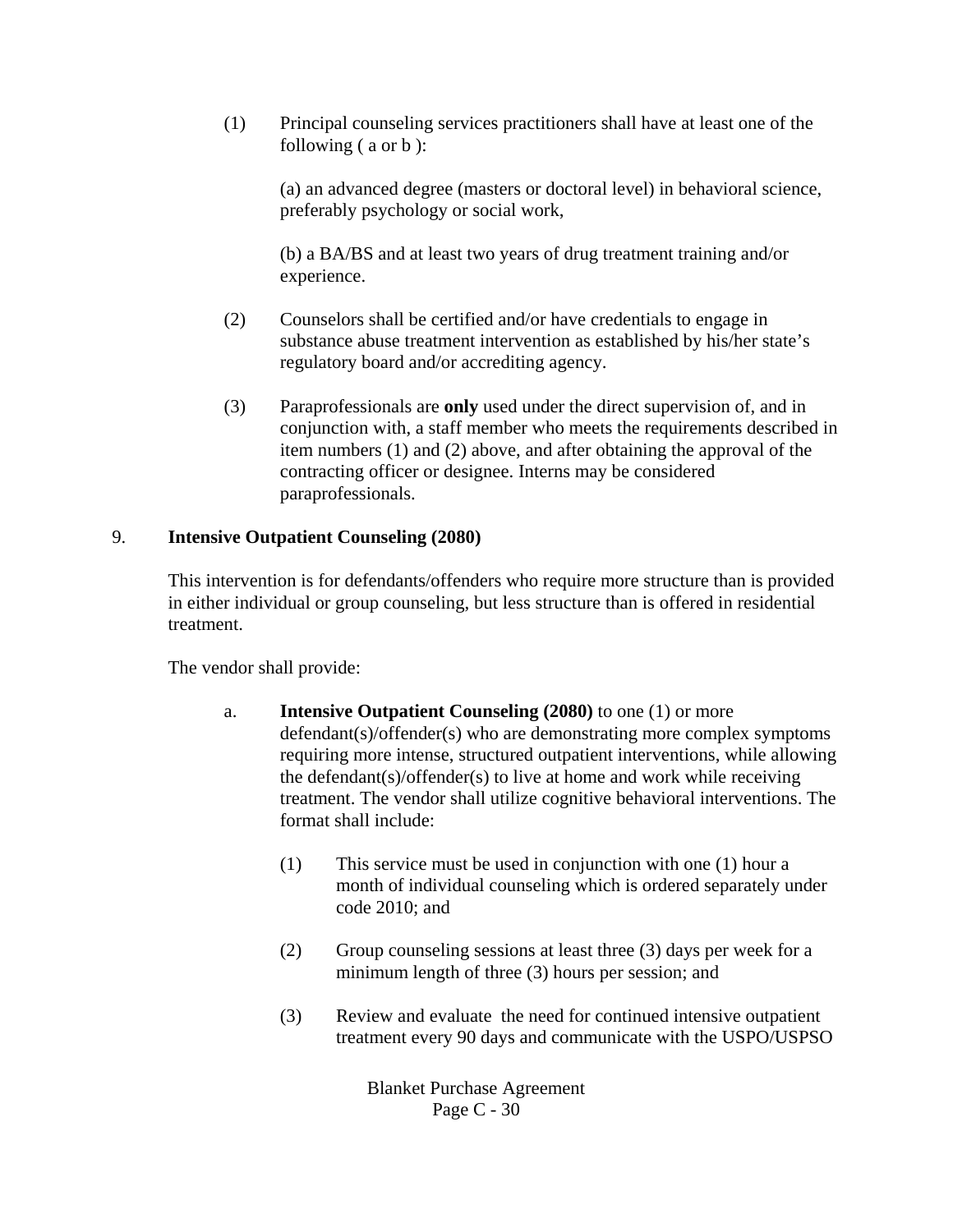to discuss the reasons for continued treatment. Subsequent to this review intensive outpatient treatment shall be continued only upon the approval of the USPO/USPSO; and

- (4) Change the frequency of sessions only with USPO/USPSO approval on an amended Program Plan (Probation Form 45).
- b. The vendor shall:
	- (1) Provide treatment only as directed on the Probation Form 45.
	- (2) Provide for emergency services ( e.g., after hours staff phone numbers, local hotlines) for defendants/offenders when counselors are not available.
	- (3) Ensure that treatment plans are present and include: (a) short and long-term goals for the defendant(s)/offender(s); (b) measurable objectives; (c) type and frequency of services to be received; (d) specific criteria for treatment completion and the anticipated timeframe; (e) documentation of treatment plan review (including defendant's/offender's input), and continued need for treatment, if necessary (**at least every 90 days**). The plan should include information on family and significant others involvement (i.e., community support programs, etc.).

**NOTE:** After every update, or at least every 90 days, the treatment plan should be attached to the monthly treatment report provided to the USPO/USPSO.

- (4) Ensure that only face-to-face contacts with the defendant/offender are billed and that emergency telephone calls are factored into the unit price.
- (5) Ensure that a typed discharge summary is submitted to the USPO/USPSO **within 15 calendar days after** treatment is terminated. The summary shall outline the reason for concluding contract services, (i.e., the defendant/offender responded to treatment and treatment is no longer needed, or the defendant/offender failed to respond to treatment). Additionally, the discharge summary shall include recommendations for community-based aftercare that the defendant/offender can readily access. In all cases, the discharge status (i.e., successful discharge, unsuccessful discharge, interruption of treatment, etc.) shall be clearly stated.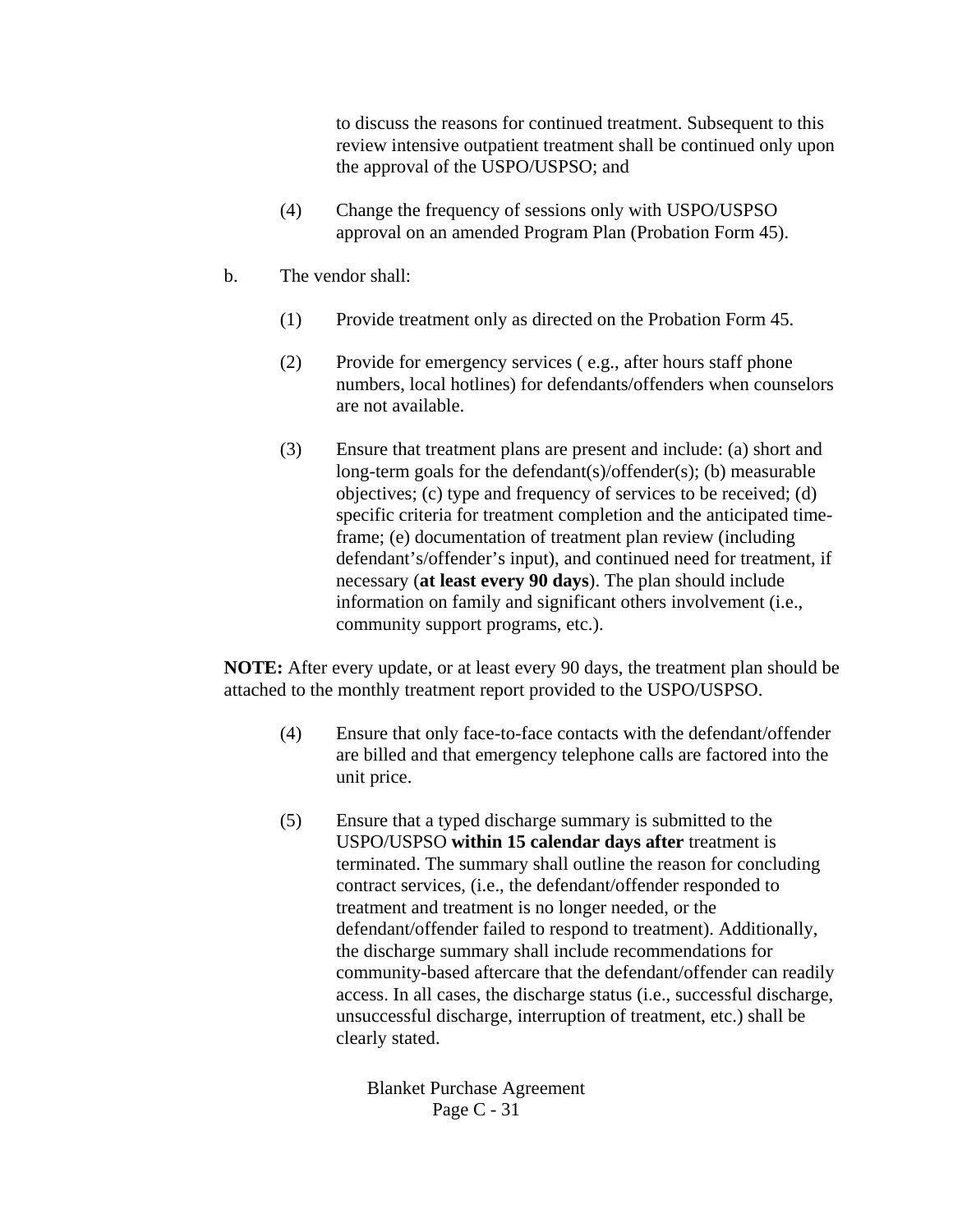- (6) Ensure that counselors notify the USPO/USPSO within 24 hours if the defendant/offender fails to report for treatment, conduct violating a condition of supervision occurs, or third-party risk issues are identified. If the assigned USPO/USPSO is not available, the counselor shall notify a supervisor or the duty officer.
- c. The vendor shall ensure that all personnel meet the following qualifications:
	- (1) Principal counseling services practitioners shall have at least one of the following ( a or b ):

(a) an advanced degree (masters or doctoral level) in behavioral science, preferably psychology or social work, or

(b) a BA/BS and at least two years of drug treatment training and/or experience.

- (2) Counselors shall be certified and/or have credentials to engage in substance abuse treatment intervention as established by his/her state's regulatory board and/or accrediting agency.
- (3) Paraprofessionals are **only** used under the direct supervision of, and in conjunction with, a staff member who meets the requirements described in item numbers (1) and (2) above, and after obtaining the approval of the contracting officer or designee. Interns may be considered paraprofessionals.

### 10. **Integrated Treatment Services for Co-Occurring Disorders**

Defendants/offenders with co-occurring disorders shall receive substance abuse and mental health services in an integrated fashion. When receiving integrated treatment services defendants/offenders shall be treated by the same clinician and/or team in the same location.

The vendor shall provide:

- a. One or more of the following (or any combination thereof):
	- (1) **Integrated Treatment Services for Co-Occurring Disorders/Individual Counseling (6015)** to one (1) defendant/offender. This treatment shall conform to the standards set forth in 2010 and 6010,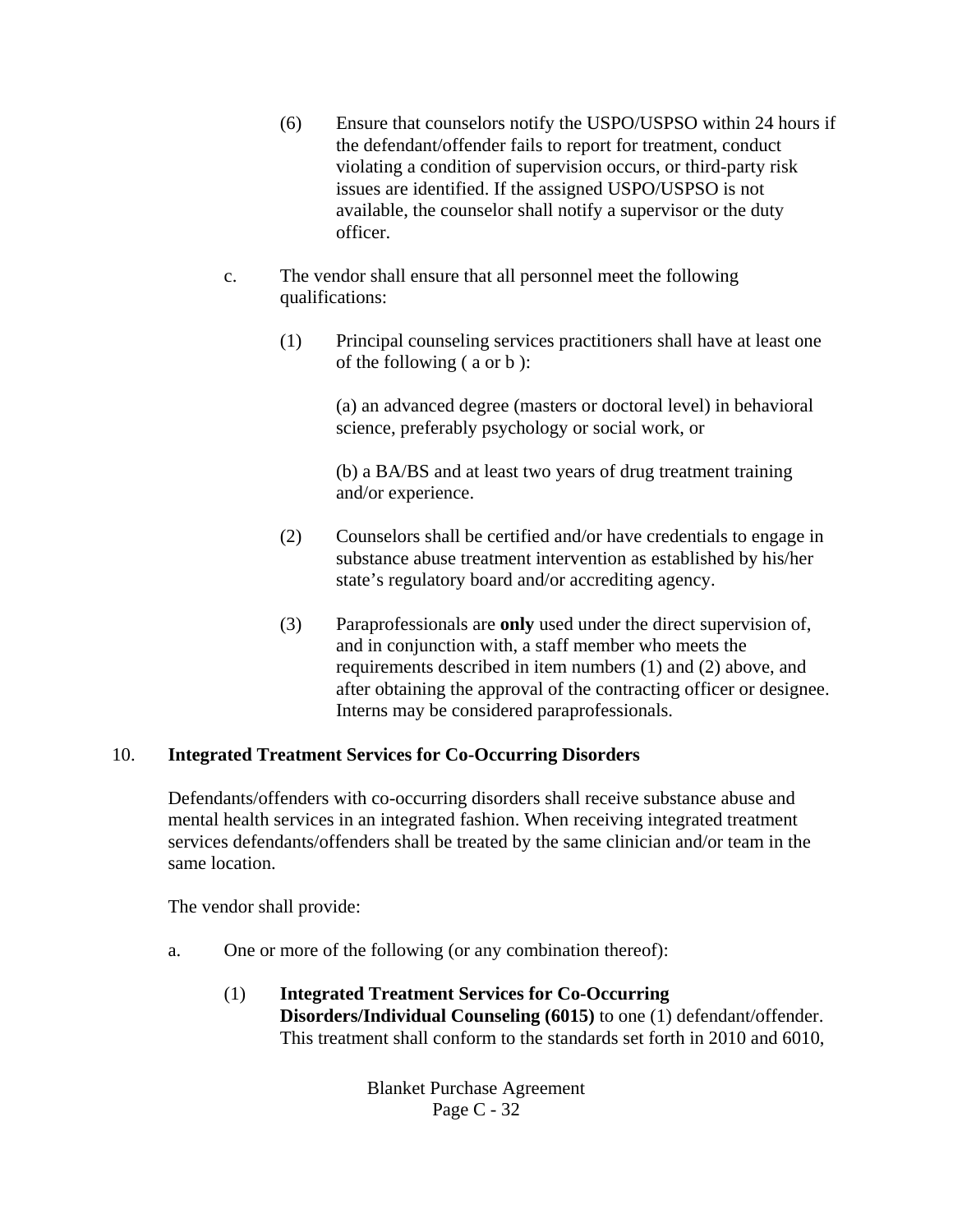but shall be completed in an integrated fashion.

- (2) **Integrated Treatment Services for Co-Occurring Disorders/Group Counseling (6026)** with at least two (2), but no more than ten (10) defendants/offenders. This treatment shall conform to the standards set forth in 2020 and 6020, but shall be completed in an integrated fashion.
- (3) **Integrated Treatment Services for Co-Occurring Disorders/Treatment Readiness Group (6027)** Two (2) or more defendants/offenders and/or family members.
- (4) **Integrated Treatment Services for Co-Occurring Disorders/Family Counseling (6036)** to defendant/offender and one (1) or more family members. The vendor may meet with family members without the defendant/offender present with USPO/USPSO approval.

The vendor shall ensure that:

- b. Practitioners providing integrated treatment services for co-occurring disorders must be a licensed/certified psychiatrist, psychologist, masters or doctoral level practitioner who meets the standards of practice established by his/her state's regulatory board and are trained in working toward the recovery of clients with co-occurring disorders;
- c. Practitioners use integrated treatment approaches deemed successful with individuals with co-occurring psychiatric and substance abuse disorders;
- d. Practitioners develop a treatment plan which includes: (1) short and long-term goals the defendants/offenders will be attempting to achieve; (2) measurable objectives which relate to the achievement of the corresponding goals and objectives; (3) type and frequency of services to be received; (4) specific criteria for treatment completion and the anticipated time-frame; and (5) documentation of treatment plan review, at least every 90 days, to include the following: defendant's/offender's input, continued need for treatment, and information on family and any significant other involvement (i.e., community support programs, etc.)

**NOTE:** After every update, or at least every 90 days, the treatment plan should be attached to the monthly treatment report provided to the USPO/USPSO.

e. Practitioners notify the USPO/USPSO within 24 hours if the defendant/offender fails to report for treatment, conduct violating a condition of supervision occurs,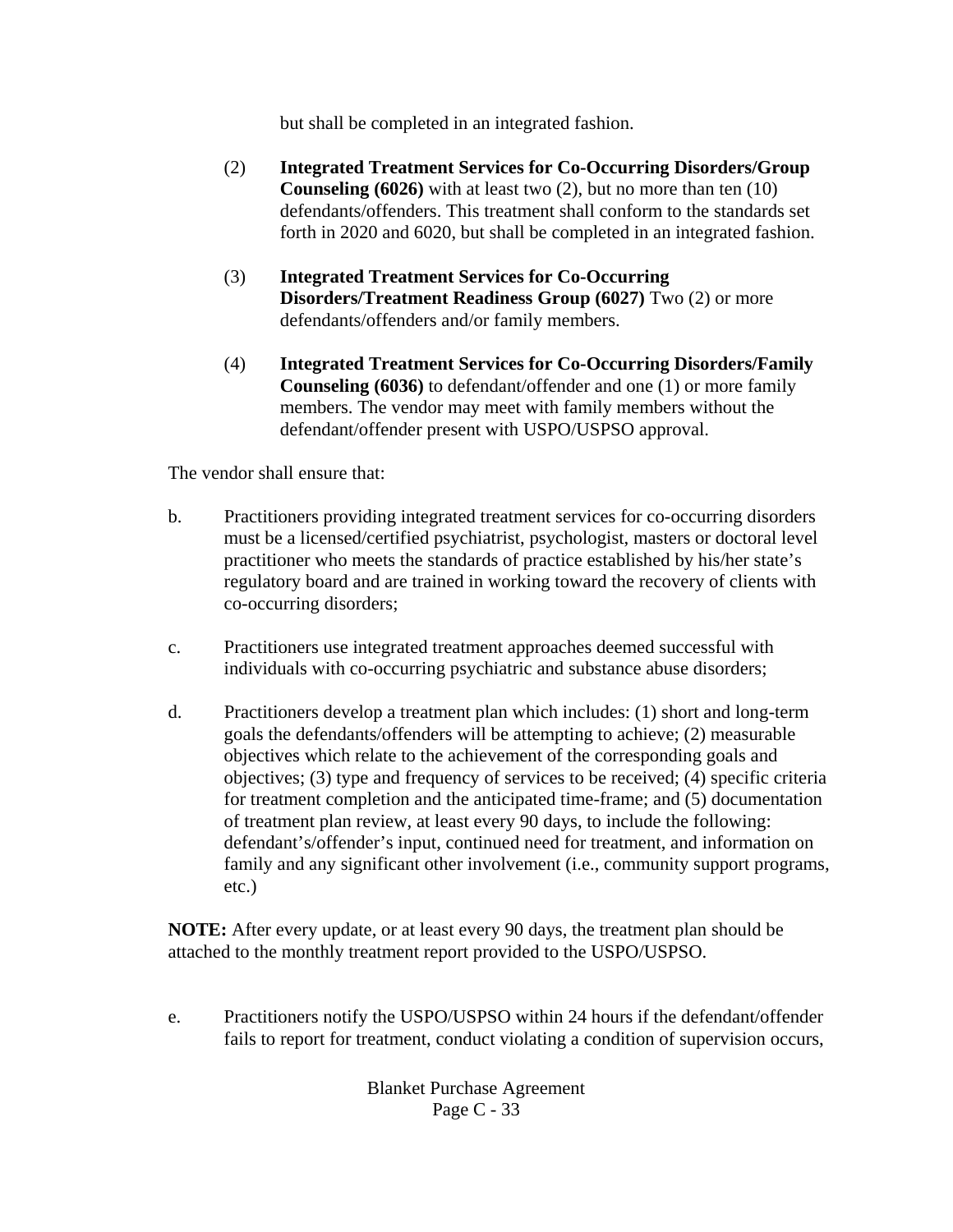or third-party risk issues are identified. Factors which increase general risk of violence shall be communicated to the USPO/USPSO assigned to the case. If the assigned USPO/USPSO is not available, practitioners shall notify a supervisor or the duty officer;

- f. Emergency services (e.g., after hour staff phone numbers, local hotlines) and/or procedures are in place when counselors are unavailable;
- g. A typed discharge summary is submitted to the USPO/USPSO **within 15 calender days after** the treatment is terminated. The summary shall outline the reason for concluding formal services, (i.e., the defendant/offender responded to treatment and treatment is no longer needed, or the defendant/offender failed to respond to treatment). In addition, the discharge summary shall include recommendations for community-based aftercare that the defendant/offender can readily access. In all cases, the discharge status (i.e., successful discharge, unsuccessful discharge, interruption of treatment, etc.) shall be clearly stated; and
- h. Only face-to-face contacts with the defendant/offender (or family) are billed and that emergency telephone calls are factored into the basic unit price.

# 11. **Physical Examination and Laboratory Studies**

Physical Examinations and Laboratory Studies may be an adjunct to Mental Health, Substance Abuse, or Co-Occurring Treatment, and shall be billed under PCs 4010 and 4020 below.

The vendor shall provide:

- a. **One Physical Examination and Report (4010)** per defendant/offender, as deemed medically necessary, conducted by:
	- (1) A licensed medical doctor/physician, or other qualified practitioner who is board certified or board-eligible, and meets the standards of practice (i.e., academic training, residency, etc.) established by his/her state's regulatory board; or
	- (2) Other qualified practitioner (i.e., Licensed/Certified Nurse Practitioner/Specialist) who meets the standards of practice established by his/her state's regulatory board.
- b. **Laboratory Studies and Report (4020)** including blood and urine testing at actual price when deemed medically necessary.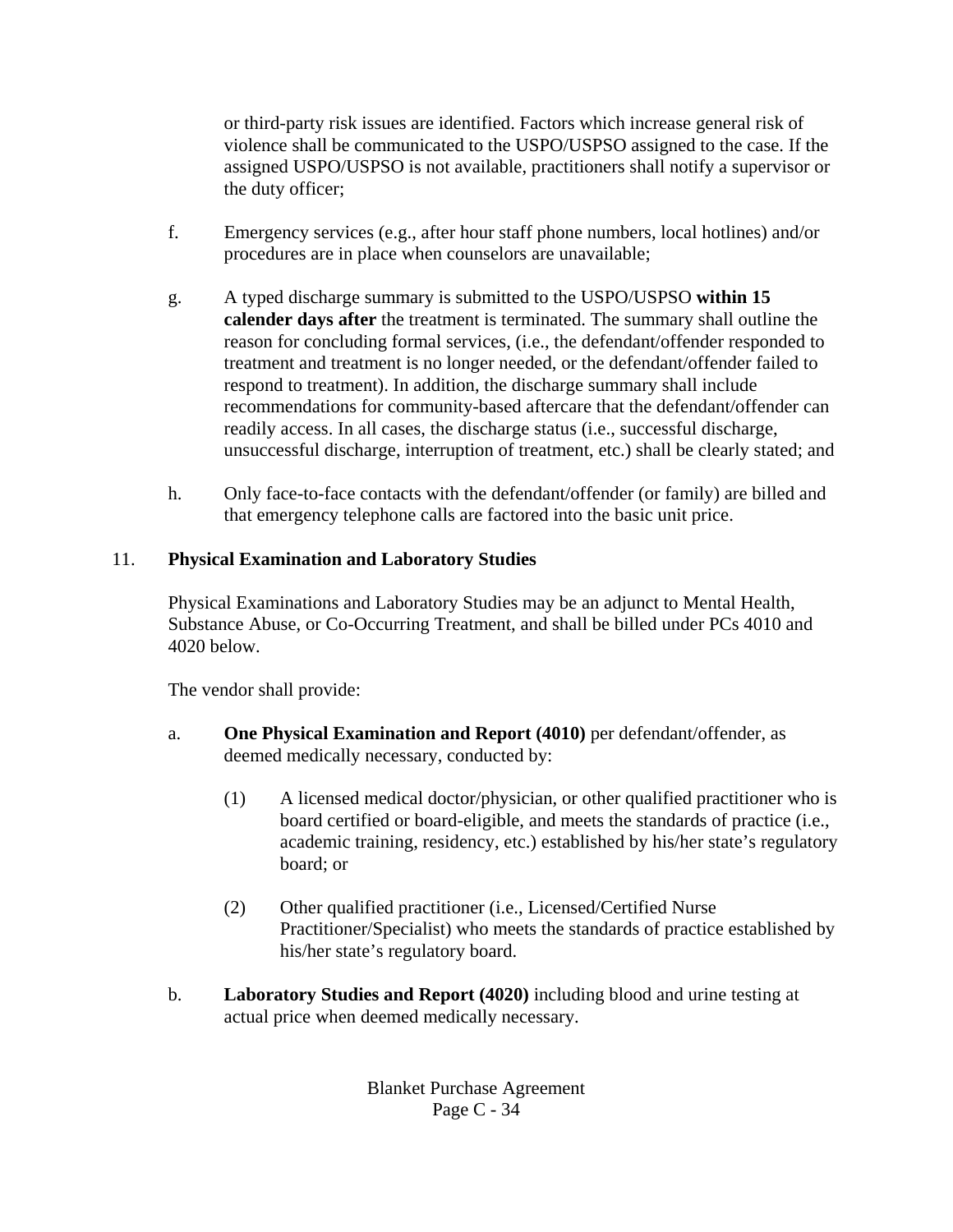c. A typed report to the USPO/USPSO within 15 calendar days after completing the **Physical Examination (PC 4010)** and **Laboratory Studies (PC 4020)**.

# 12. **Psychological/Psychiatric Evaluation Testing and Report**

The vendor shall provide:

- a. **Psychological Evaluation and Report (5010)** which includes all available information from defendant/offender self-reports. This evaluation and report shall provide and/or clarify diagnostic impressions, assist in differential diagnosis, and/or assist in treatment planning. As part of the evaluation, the evaluator shall render an opinion based on the results of available psychological testing. The evaluation and report shall be conducted and prepared by a licensed/certified psychologist (PhD or Psy.D, or other advanced doctoral degree) who meets the standards of practice established by his/her state's regulatory board.
- b. **Psychological Testing and Report (5020)** consisting of a diagnostic interview and a battery of neuropsychological and/or personality tests (i.e., objective personality tests, projective personality tests, trauma symptoms personality) to assess personality and/or thought or neurological disorders and to assist with a diagnostic impression and treatment recommendations. Since the number of tests administered may vary, the price of the complete report including the battery of tests will be expressed as a not-to-exceed (NTE) amount, while any combination of individual tests shall be billed at a lesser amount. The testing and report are conducted and prepared by a licensed/certified psychologist (PhD or Psy.D, or other advanced doctoral degree) who meets the standards of practice established by his/her state's regulatory board.
- c. **Psychiatric Evaluation and Report (5030)** consisting of a medical evaluation and report conducted and prepared by a licensed medical doctor/physician, a psychiatrist who specializes in disorders of the mind, or other qualified practitioner who is board certified or board-eligible, and meets the standards of practice (i.e., academic training, residency, etc.) established by his/her state's regulatory board. The purpose for this type of evaluation is to establish a psychiatric diagnosis, to determine the need for psychotropic medications and/or to develop an initial treatment plan with particular consideration of any immediate interventions that may be needed to ensure the defendant's/offenders's safety to that of the community.

**NOTE: Physical examinations and laboratory tests associated with a psychiatric evaluation and report shall be provided under project codes 4010 and 4020, respectively.**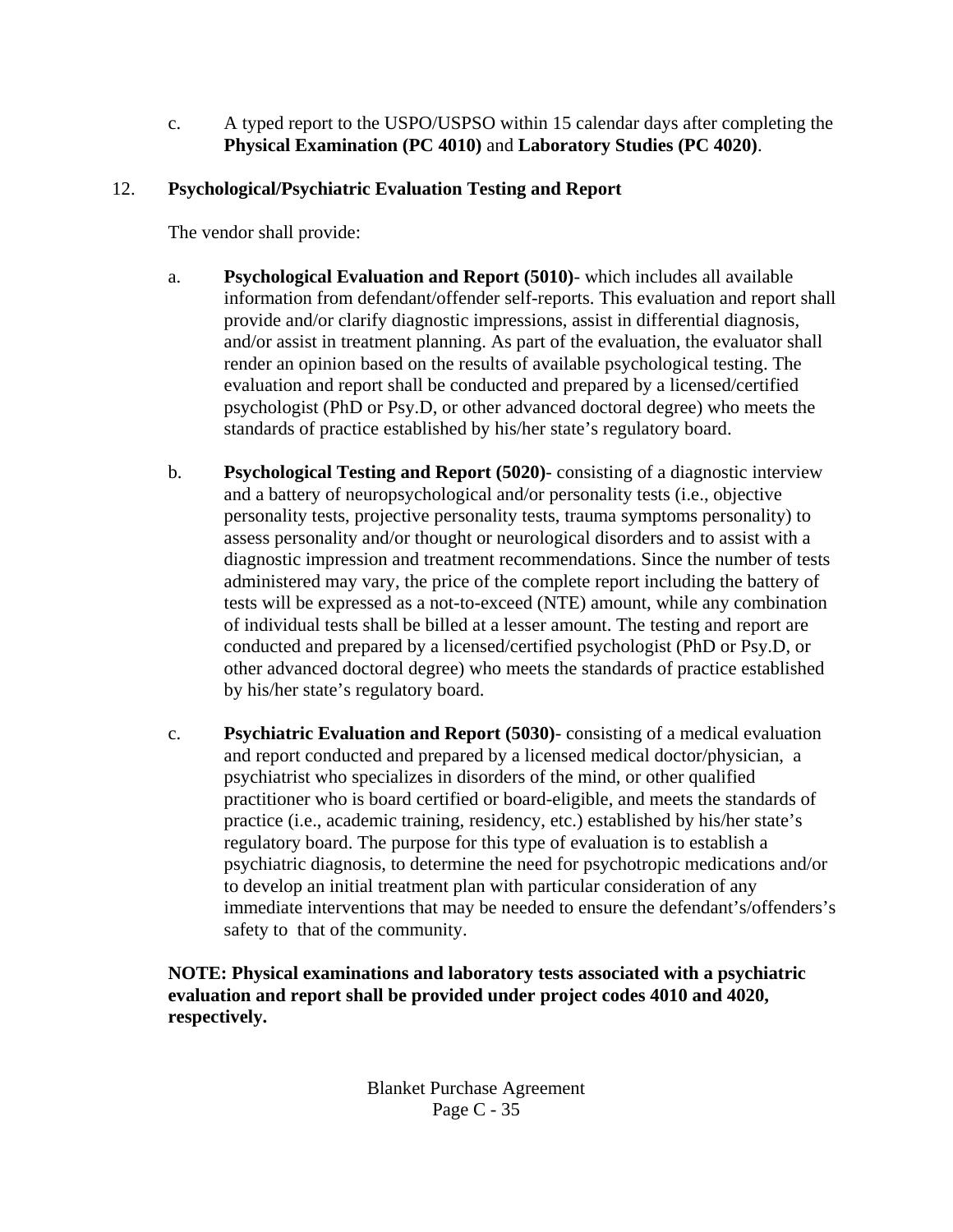d. A typed report to the USPO/USPSO within 15 calendar days after completion of any of the listed mental health services (**5010, 5020, and 5030).** At a minimum, the report should include the following:

# (1) For **Psychological Evaluation and Report (5010) and/or Psychological Testing and Report (5020)**

- (a) Vendor's/Evaluator's contact information, reason for referral, sources of information for the report (to include current counselors) and/or procedures/tests administered during the evaluation;
- (b) The dates of each test administered, the date of the diagnostic interview and the date the report was prepared;
- (c) A list and brief description (i.e., type/purpose of evaluation tools) of all tests (5020) administered (i.e., MMPI, Rorschach, WAIS-R, DIS, SCI);
- (d) Background information (i.e., prior psychological assessments, prior treatment efforts, defendant's/offender's conceptualization of his/her problem, family history of mental illness, history of substance abuse, medication use, social history). **NOTE**: The background information shall not be a synopsis and/or overview of presentence or pretrial services reports or any other institutional progress reports provided by the USPO/USPSO to the vendor for background information, but shall include information from those reports;
- (e) History of present illness (Compliant);
- (f) Behavioral observations;
- (g) Cognitive functioning (i.e., range of intellectual functioning), if necessary;
- (h) Social-Emotional functioning (i.e., implications of the defendant's/offender's cognitive strengths/weaknesses, ability to appreciate judgement and empathic ability);
- (I) Mental status examination (including appearance, general behavior, expression of mood and affect, speech and language, suicidal/homicidal thoughts (including current level of dangerousness to self/others);
- (j) Social history (i.e., psychosocial/ developmental history, occupational and family history). **NOTE**: The social history shall not be a synopsis and/or overview of presentence and/or pretrial services reports, or other institutional progress report provided by the USPO/USPSO to the vendor for background information, but shall include information from those reports;
- (k) Diagnostic impression according to the most current edition of the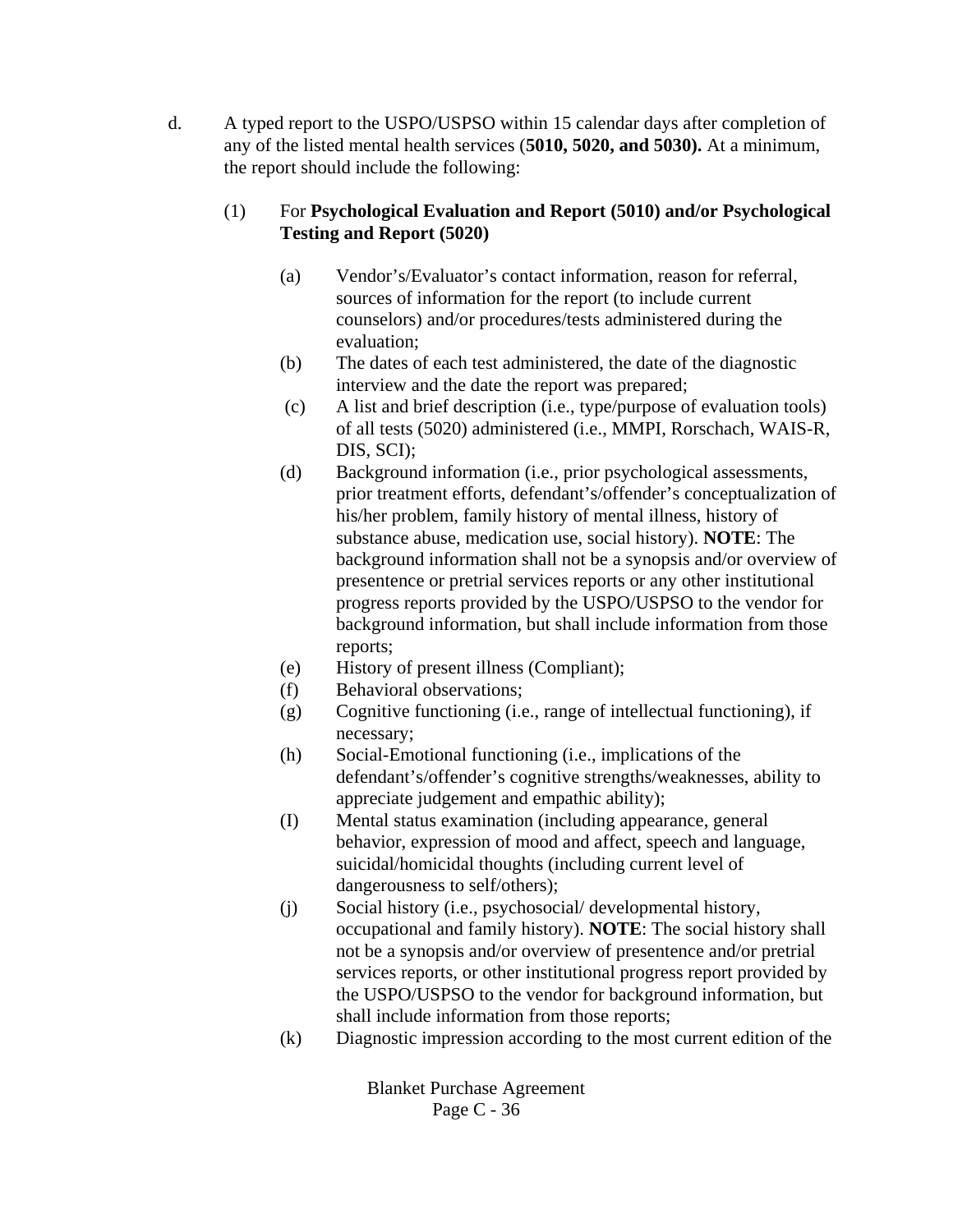American Psychiatric Association's Diagnostic and Statistical Manual of Mental Disorders (i.e., DSM). If a defendant/offender does not meet DSM criteria that shall be noted in the evaluation. (NOTE: All five axes are required.) For Axis V, indicate current global assessment of functioning (GAF) score (include current and highest in past years);

(l) Recommendations (should include whether further psychological or psychiatric treatment is required; if so, what specific issues require treatment, required modality of treatment, frequency, intensity, and treatment goals).

### (2) **For Psychiatric Evaluations and Report (5030):**

- (a) Reason for the evaluation (i.e., main complaint, general psychiatric evaluation, or clinical consultation), and sources of information for the report (to include current counselors);
- (b) History of present illness (i.e., history of current symptoms, available details on previous treatments);
- ( c) Past psychiatric history (i.e., history of all past episodes of mental illness and treatment, previous established diagnoses, medication usage and duration);
- (d) General medical history;
- (e) History of substance abuse (i.e., if available, include information on quantity, frequency, route of administration, patterns of licit and illicit psychoactive substances);
- (f) Social history (i.e., psychosocial/developmental history, occupational and family history). NOTE: The social history shall not be a synopsis and/or overview of presentence and/or pretrial services reports or other institutional progress reports provided by the USPO/USPSO to the vendor for background information, but shall include information from those reports;
- (g) Physical examination (if required);
- (h) Mental status examination (including appearance, general behavior, expression of mood and affect, speech and language, suicidal/homicidal thoughts, and current level of dangerousness to self/others);
- (I) Functional assessment;
- (j) Description and evaluation of all testing components;
- (k) Diagnostic impression according to the most current edition of the American Psychiatric Association's Diagnostic and Statistical Manual of Mental Disorders (i.e., DSM). If a defendant/offender does not meet DSM criteria that shall be noted in the evaluation. (NOTE: All five axes are required). For Axis V, indicate current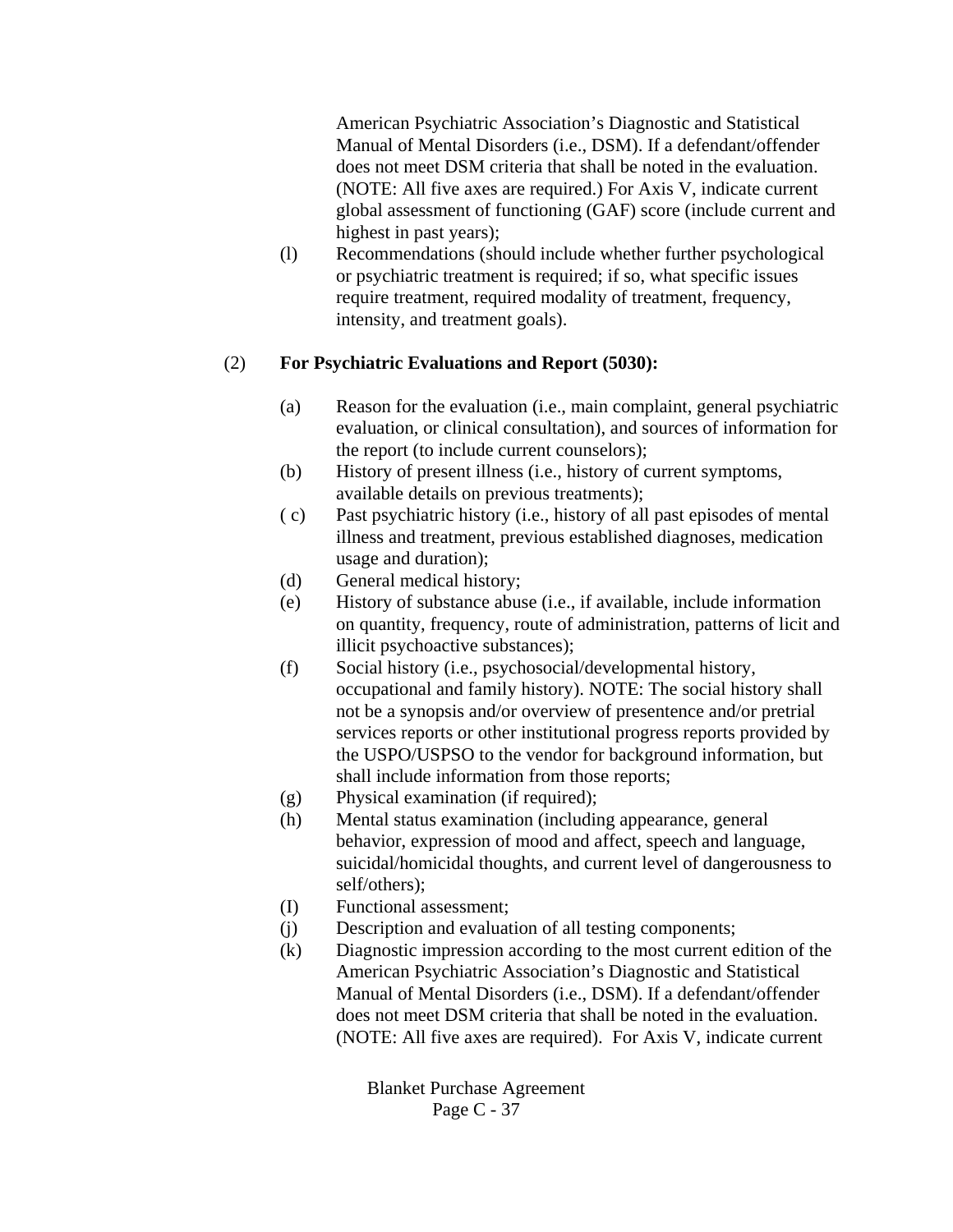global assessment of functioning (GAF) score (include current and highest in past year);

- (l) Recommendations shall include whether further psychological/psychiatric treatment is required; whether or not medications are required, if so, type, dosage, and route of administration. If treatment is not indicated, this should be clearly stated. If treatment is indicated, all interventions recommended shall be detailed (i.e., individual, group).
- e. The vendor shall contact the USPO/USPSO **within 24 hours** if the defendant/offender fails to report for the evaluation and shall follow up with a written notification.

## 13. **Mental Health Intake Assessment and Report**

The vendor shall provide:

a. **Mental Health Intake Assessment and Report (5011)-** performed by a masters or doctoral level clinician who is licensed or certified and meets the standards of practice established by his/her state regulatory board. The assessment could also be conducted by a non-licensed masters level clinician under the direct supervision of a licensed professional in accordance with state licensing standards.

The vendor shall provide:

- (1) At least one comprehensive clinical/diagnostic interview utilizing a structured interview tool such as the Structured Clinical Interview for DSM.
- (2) A typed report shall be provided to the USPO/USPSO within 15 calendar days after the vendor's first personal contact and must include more than simply a synopsis or overview of presentence and/or pretrial services reports or institutional progress reports provided by the USPO/USPSO to the vendor for background information. The written report shall, at minimum, include the following:
	- (a) Basic identifying information and sources of information for the report (to include current counselors);
	- (b) A mental status examination including physical appearance, orientation, mood/affect, intellectual functioning, suicidal or homicidal ideation, social judgement and insight, psychiatric symptoms, current level of dangerousness to self/others, etc., and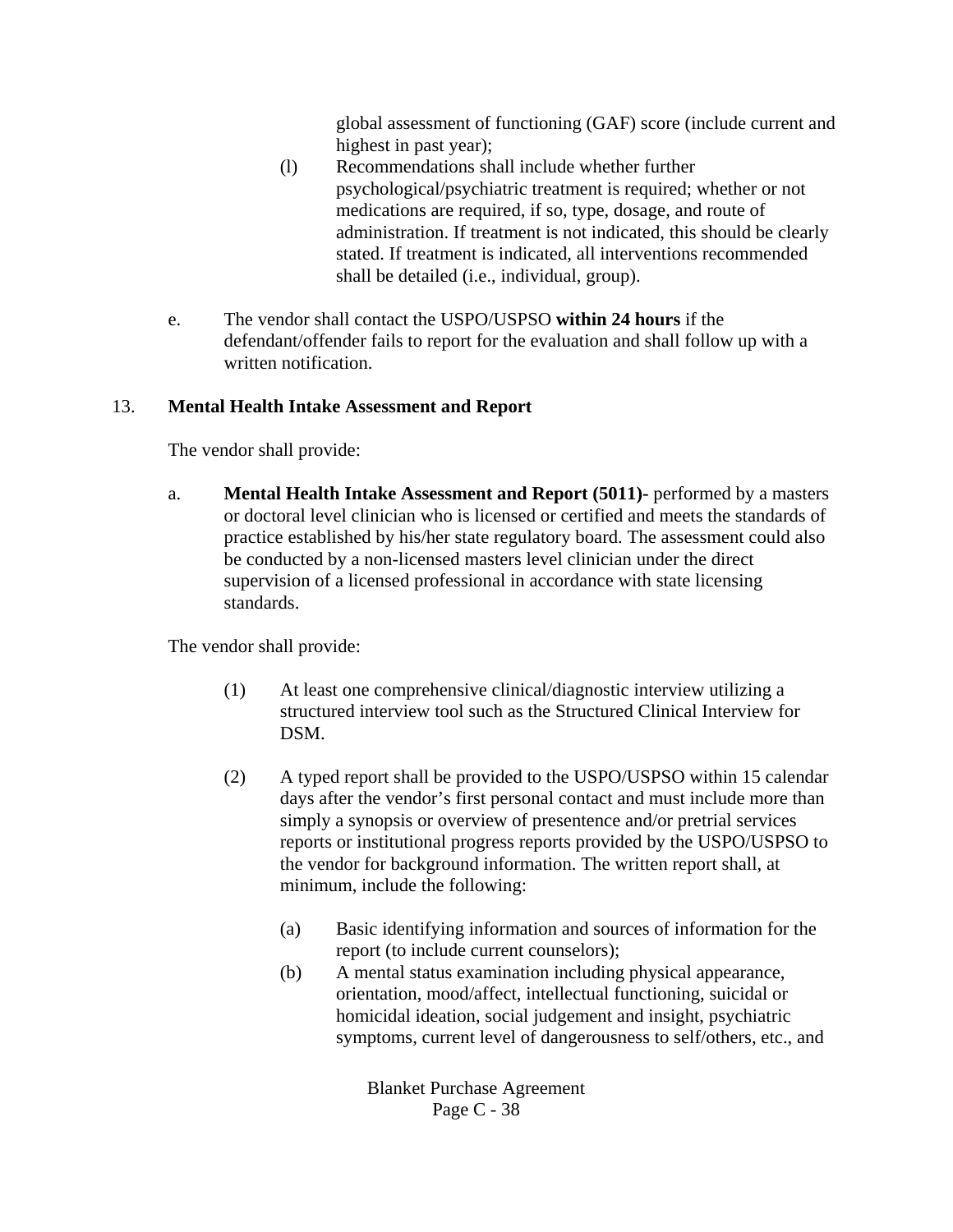possible indicators supporting the need for further testing and/or treatment;

- (c) Summary of the defendant's/offender's mental health as it relates to supervision;
- (d) Any identifying background information, outpatient/inpatient mental health history, family/medical history, substance abuse history, current social situation (i.e., source of income, employment, environment), five axial DSM-IV diagnosis (if applicable) and treatment recommendations (if applicable);
- (e) Recommendations for further assessments if the assessment clearly identifies the need for treatment, need for additional assessments or testing (including assessment to determine need for psychotropic medications or a further substance abuse evaluation).
- (3) The vendor shall contact the USPO/USPSO **within 24 hours** if the defendant/offender fails to report for the evaluation and follow up with a written notification.

**Case Management Services (Mental Health) (6000)** is defined as a method of coordinating the care of severely mentally ill people in the community. Case management services serve as a way of linking clients to essential services including but not limited to securing financial benefits, health and mental health care. This service is only available when used in conjunction with some form of mental health counseling (Project Codes 6010, 6015, 6020, 6021, 6026, 6027, 6028, 6030, 6036, and 6080).

The vendor shall provide:

- a. **Case Management Services (Mental Health) (6000)** to defendants/ offenders which may include but is not limited to providing assistance in finding services in the following areas:
	- (1) Intensive community-based services to maximize the defendant/offender's access to services and ability to function in the community;
	- (2) Facilitating service linkage in the community and coordinating integrated services from multiple providers (where applicable);
	- (3) Supportive/problem-solving individual counseling;
	- (4) Direct service support including assistance with obtaining transportation, housing, financial support, coordinating team meetings, filing application for services (including Social Security and other local assistance programs), escort to appointments, medication compliance, and daily living skill remediation;
	- (5) Skill-teaching to families, and
	- (6) Crisis intervention.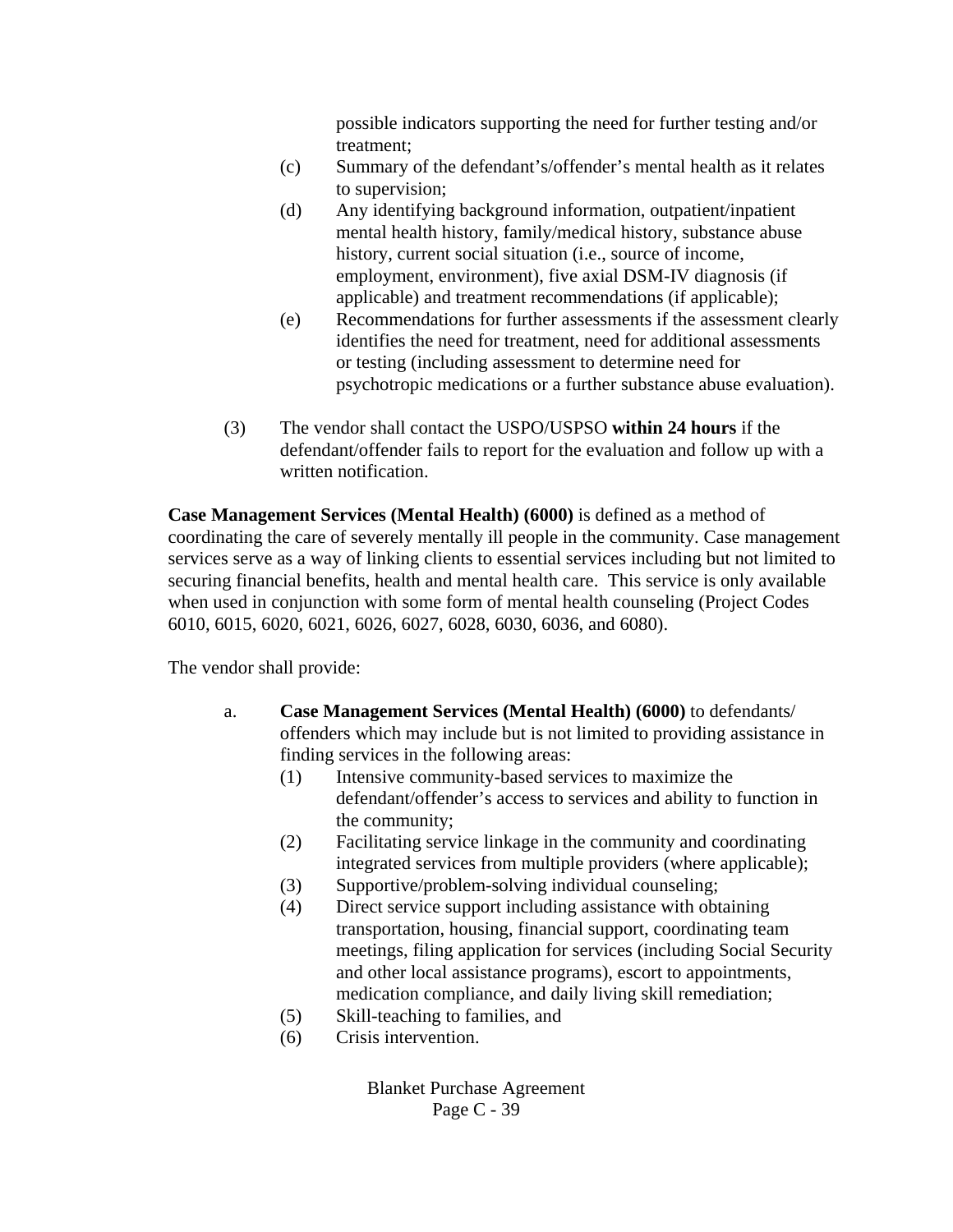The vendor shall ensure that:

- b. Case Managers meet the standards of practice established by his/her state's professional regulatory board (where applicable) and meet the **minimum** qualifications (must have 1 or 2 and 3):
	- (1) Bachelor's degree in a behavioral health field (psychology, social work, counseling, etc.) and one year experience in behavioral health field or appropriate internship; **or**
	- (2) High School Diploma or GED and five (5) years experience in behavioral health setting; and
	- (3) Work under the direct supervision of, and in conjunction with licensed/certified psychiatrist, psychologist, or masters or doctoral level practitioner who meets the standards of practice established by his/her state's professional regulatory board.
- c. Only face-to-face contacts with the defendant/offender are billed and emergency telephone calls are included in the basic unit price.

### 14. **Mental Health Counseling**

Counseling is a clinical interaction between a defendant/offender and a psychiatrist, psychologist, or masters or doctoral level practitioner who is licenced or certified by his/her state's regulatory board. The interactions shall be deliberate and based on clinical modalities, which have demonstrated evidence to stabilize mental health symptoms.

The vendor shall provide:

- a. All the following services, which may be ordered on the Form 45 individually or in any combination:
	- (1) **Individual Counseling (6010)** to one (1) defendant/offender.
	- (2) **Group Counseling (6020)** to two (2) or more defendants/offenders but no more then twelve (12).
	- (3) **Education Group (6021)** to two (2) or more individuals. A mental health education group is topic-specific and may be delivered to the defendant/offender and/or their family. The purpose of this group is to: (1) offer insight into the defendant's/offender's illness and to teach coping strategies to deal with the realities of their disorders; (2) assist with treatment compliance; and (3) assist defendants/offenders and/or family members with how to access community support services.
	- (4) **Cognitive-Behavioral Group (6028)** is designed for two (2) or more defendants/offenders but no more than twelve (12). The goal of this intervention is to change the way defendants/offenders think, hence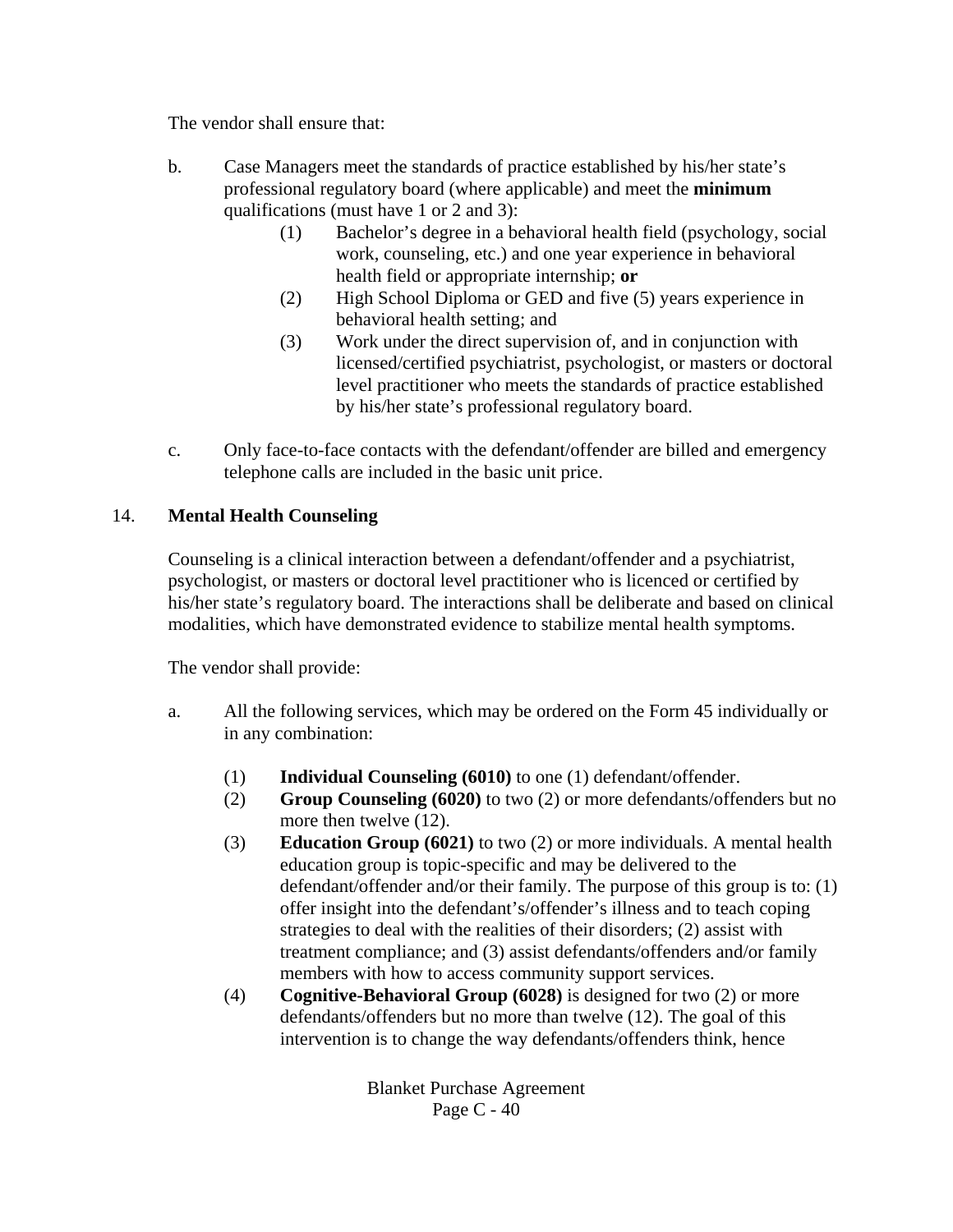changing the way they behave. More specifically, CBT restructures a defendant/offender's thought patterns while simultaneously teaching prosocial skills. This type of intervention is effective in addressing criminogenic needs such as antisocial values and poor impulse control. This intervention must also focus on the stabilization of mental health symptoms.

(5) **Family Counseling (6030)** to a defendant/offender and one or more family members. The vendor may meet with family members without the defendant/offender present with USPO/USPSO written approval.

The vender shall ensure that:

- (a) **Mental Health Counseling, i.e., 6010, 6020, 6021, 6028, and 6030** are provided by a licensed/certified psychiatrist, psychologist, or masters or doctoral level practitioner who meets the standards of practice to perform psychotherapy/counseling services as established by his/her state's regulatory board.
- (b) Practitioners conducting the **Cognitive-Behavioral Group (6028)** utilize theoretical models such as behaviorism, social learning, or cognitivebehavioral theories of change.
- (c) Practitioners prepare treatment plans that include: (1) short and long-tern measurable goals and objectives the defendant(s)/offender(s) will be attempting to achieve; (2) type and frequency of services to be received; (3) specific criteria for treatment completion and the anticipated timeframe; (4) documentation of treatment plan review, at least every 90 days, to include the following: defendant's/offender's input, continued need for treatment, and information on family and significant other involvement (i.e., community support programs, etc.). **NOTE**: a treatment plan shall be attached to the monthly treatment report provided by the USPO/USPSO after every revision but at least every 90 days.
- (d) Emergency services (e.g., after hour phone numbers, local hotlines) shall be available for defendants/offenders when counselors are unavailable. Emergency telephone calls shall be included in the basic unit prices.
- (e) Only face-to-face contacts between practitioner and defendant/offender (or family) are invoiced.
- (f) A typed discharge summery is submitted to the USPO/USPSO **within 15 calendar days after** treatment is terminated. The summary shall outline the reason for concluding contract services, (i.e., whether the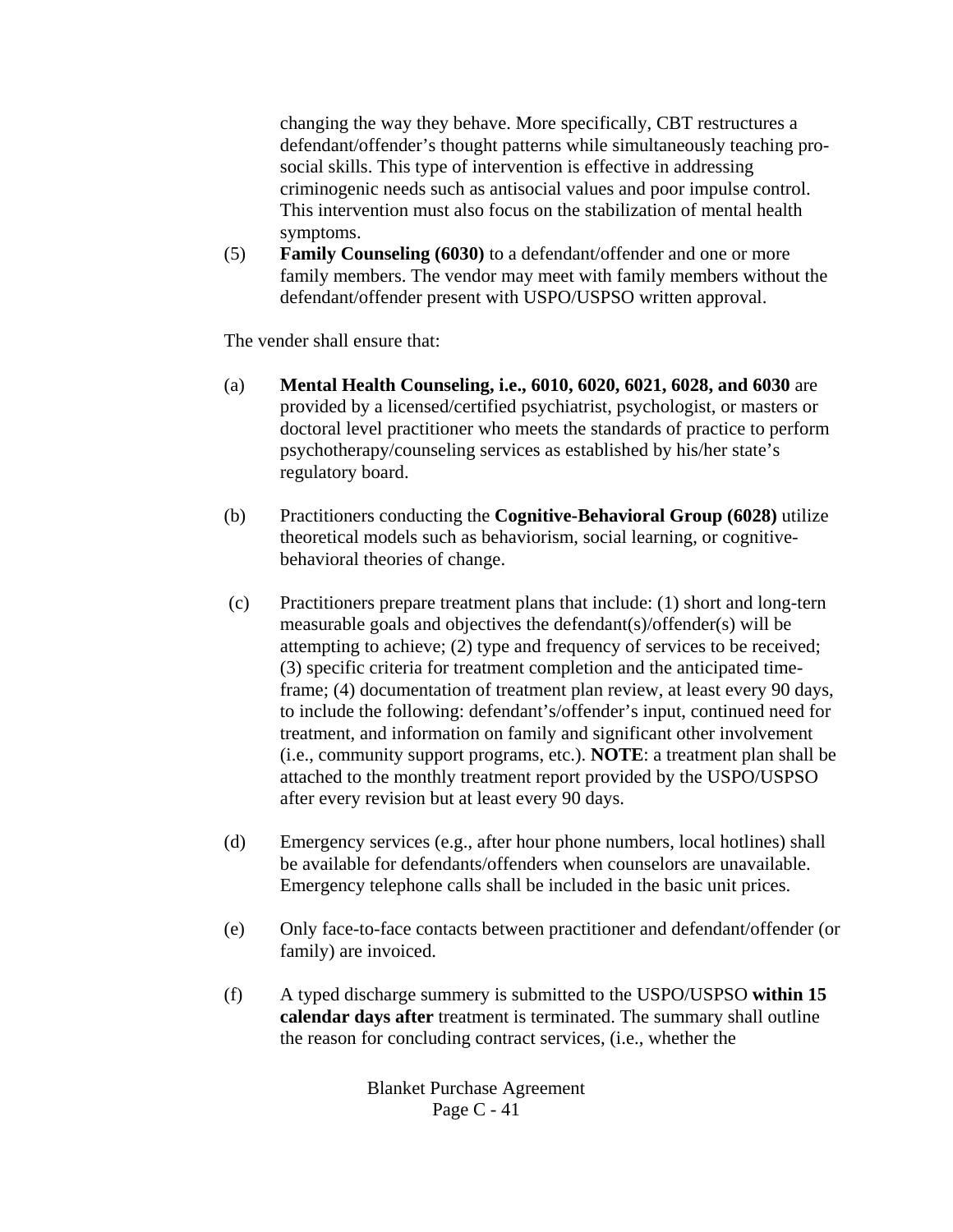defendant/offender responded to treatment and treatment is no longer needed, or whether the defendant/offender failed to respond to treatment). Additionally, the discharge summary shall include recommendations for community-based aftercare the defendant/offender can readily access. In all cases, the discharge status (i.e., successful discharge, unsuccessful discharge, interruption of treatment, etc.) shall be clearly stated.

(g) Counselors shall notify the USPO/USPSO within 24 hours if the defendant/offender fails to report for treatment, conduct violating a condition of supervision occurs, or third-party risk issues are identified. If the assigned USPO/USPSO is not available, the counselor shall notify a supervisor or the duty officer.

### 16. **Intensive Outpatient Mental Health Counseling (6080)**

This intervention is for defendants/offenders that require a higher degree of structure than is provided in either individual or group counseling, but less structure than is offered in residential treatment.

The vendor shall provide:

- a. **Intensive Outpatient Mental Health Counseling (6080)** to one (1) or more defendants/offenders who demonstrate psychiatric symptoms, or marked exacerbation of clinical symptoms consistent with a DSM diagnosis, which are of a complex nature requiring more intense or structured outpatient interventions. Services shall include, but not be limited to:
	- (1) Counseling sessions provided for a minimum of three (3) hours per session at least three (3) days per week;
	- (2) An initial assessment by a licensed mental health professional prior to admission followed by a comprehensive mental health evaluation within 15 days of admission (unless one has been completed within a year) with a typed report submitted to USPO/USPSO within 15 days of the completion of the assessment;
	- (3) A treatment plan which includes: (1) short and long-term goals the defendant/offender will be attempting to achieve; (2) measurable objectives which relate to the achievement of the corresponding goals and objectives; (3) type and frequency of services to be received; (4) specific criteria for treatment completion and the anticipated time-frame; (5) documentation of treatment plan review (including defendant's/offender's output) documenting continued need for treatment (at least every 30 days).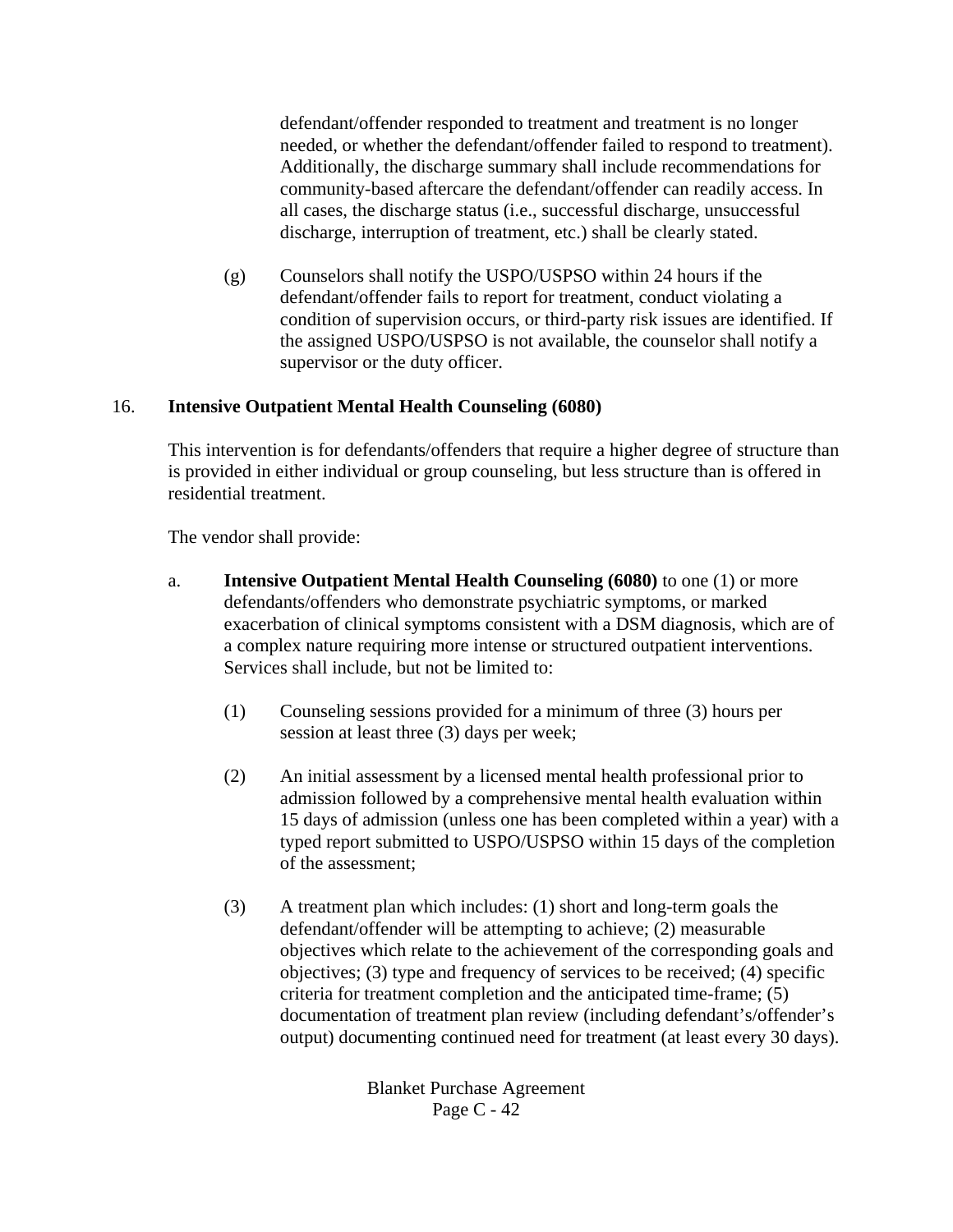The plan shall include information on family and any significant others involvement (i.e., community support programs, etc.). Treatment plans shall be attached to the monthly treatment report provided to the USPO/USPSO.

The vendor shall:

- (4) Ensure that counselors notify the USPO/USPSO within 24 hours if the defendant/offender fails to report for treatment, conduct violating a condition of supervision occurs, or third-party risk issues are identified. If the assigned USPO/USPSO is not available, the counselor shall notify a supervisor or the duty officer;
- (5) Provide a licensed facility staffed by licensed/certified psychiatrists, psychologists, or masters or doctoral level counselors and/or practitioners who meet the standards of practice to perform these services as established by his/her state's regulatory board and/or accrediting agency;
- (6) Provide emergency services (e.g., after hour staff phone numbers, local hotlines) when counselors are unavailable. Emergency telephone calls shall be included in the basic unit price;
- (7) Ensure that only face-to-face interventions with the defendant/offender are invoiced;
- (8) Ensure that a typed discharge summary is submitted to the USPO/USPSO **within 15 calender days after** treatment is terminated. The summary shall outline the reason for concluding contract services, (i.e., whether the defendant/offender responded to treatment and if treatment is no longer needed, or whether the defendant/offender failed to respond to treatment). Additionally, the discharge summary shall include recommendations for community-based aftercare that the defendant/offender can readily access. In all cases, the discharge status (i.e., successful discharge, unsuccessful discharge, interruption of treatment, etc.) shall be clearly stated.

### 17. **Sex Offense-Specific Evaluation and Report (5012)**

A sex offense-specific evaluation (also commonly known as a "psychosexual evaluation") is a comprehensive evaluation of an alleged or convicted sex offender, meant to provide a written clinical evaluation of a defendant's/offender's risk for reoffending and current amenability for treatment; to guide and direct specific recommendations for the conditions of treatment and supervision of a defendant/offender; to provide information that will help to identify the optimal setting,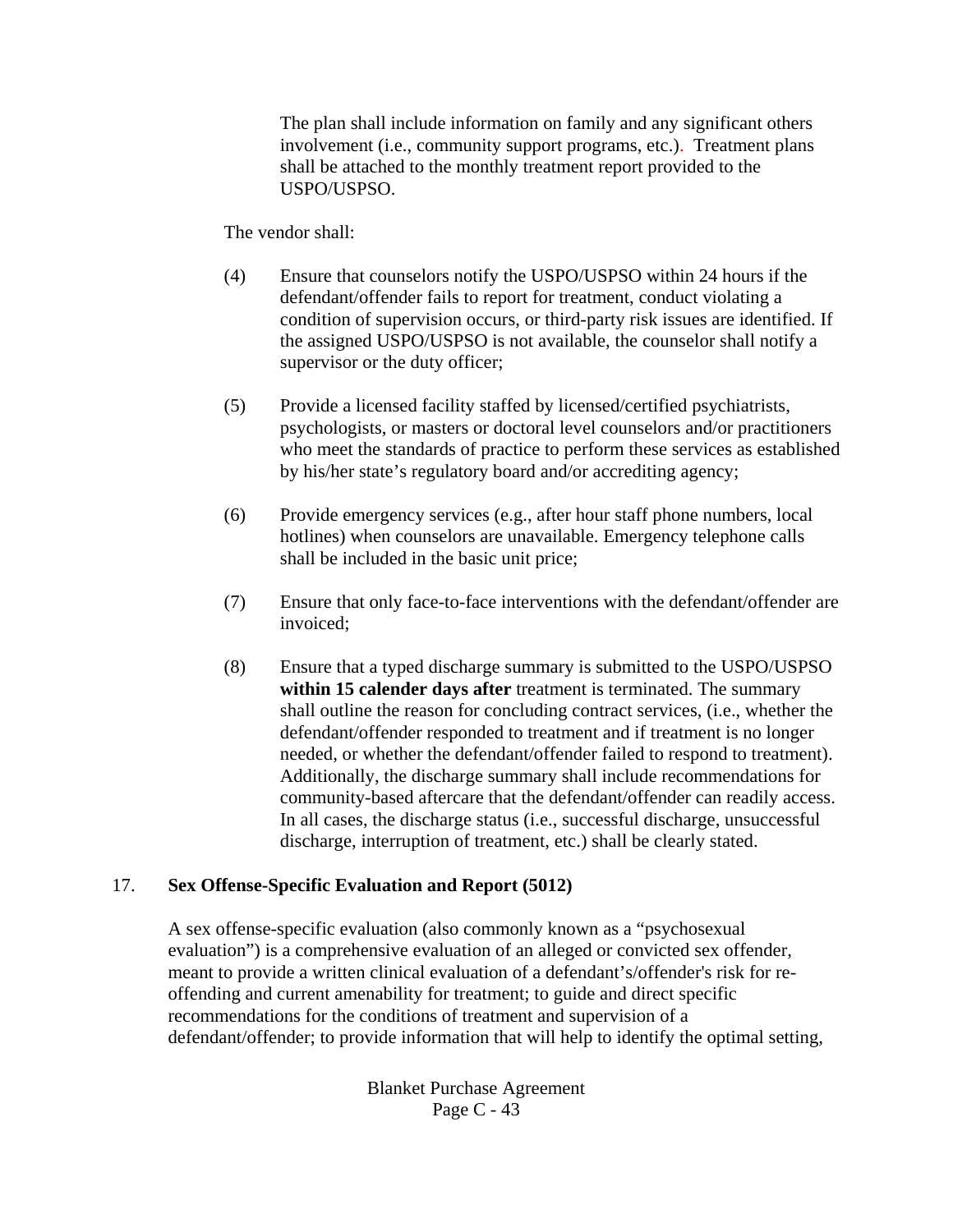intensity of intervention, and level of supervision, and; to assess the potential dangerousness of the defendant/offender. This type of evaluation may include one or any combination of the following services: **penile plethysmograph (5021), clinical polygraph (5022), psychological testing (5020), and/or Visual Reaction Time (VRT) Measure of Sexual Interest (5025)**, **and any other assessment deemed appropriate by the clinician and approved in advance by the USPO/USPSO.**

The vendor shall provide:

- a. A **sex offense-specific evaluation and report (5012)**: for the purposes of assessing risk factors and formulating a treatment program plan. A sex offensespecific evaluation of a defendant/offender shall consider the following: sexual developmental history and evaluation for sexual arousal/interest, deviance and paraphilias, level and extent of pathology, deception and/or denial, presence of mental and/or organic disorders, drug/alcohol use, stability of functioning, selfesteem and ego-strength, medical/neurological/pharmacological needs, level of violence and coercion, motivation and amenability for treatment, escalation of high-risk behaviors, risk of re-offense, treatment and supervision needs, and impact on the victim, when possible.
- b. A typed report to the USPO/USPSO within 15 calender days after completion of evaluation. The report shall include the following:
	- (1) Vendor's/Evaluator's contact information, reason for referral, and/or procedures/tests administered during evaluation, and sources of information for the report;
	- (2) Dates of all tests administered and date report was prepared;
	- (3) Description of all tests administered and results of the testing;
	- (4) Specific diagnostic impressions and recommendations for treatment. If treatment is not indicated, this should be clearly stated. If treatment is indicated, all interventions recommended should be detailed (i.e., group therapy, aversion therapy, medications), the level and intensity of offensespecific treatment, treatment of coexisting conditions;
	- (5) Specific recommendations for community management, the level and intensity of behavioral monitoring needed, the types of external controls which should be considered specifically for defendant/offender (e.g., controls of work environment, leisure time, or transportation; life stresses, or other issues that might increase risk and require increased supervision). This must include the level of environmental restriction recommended if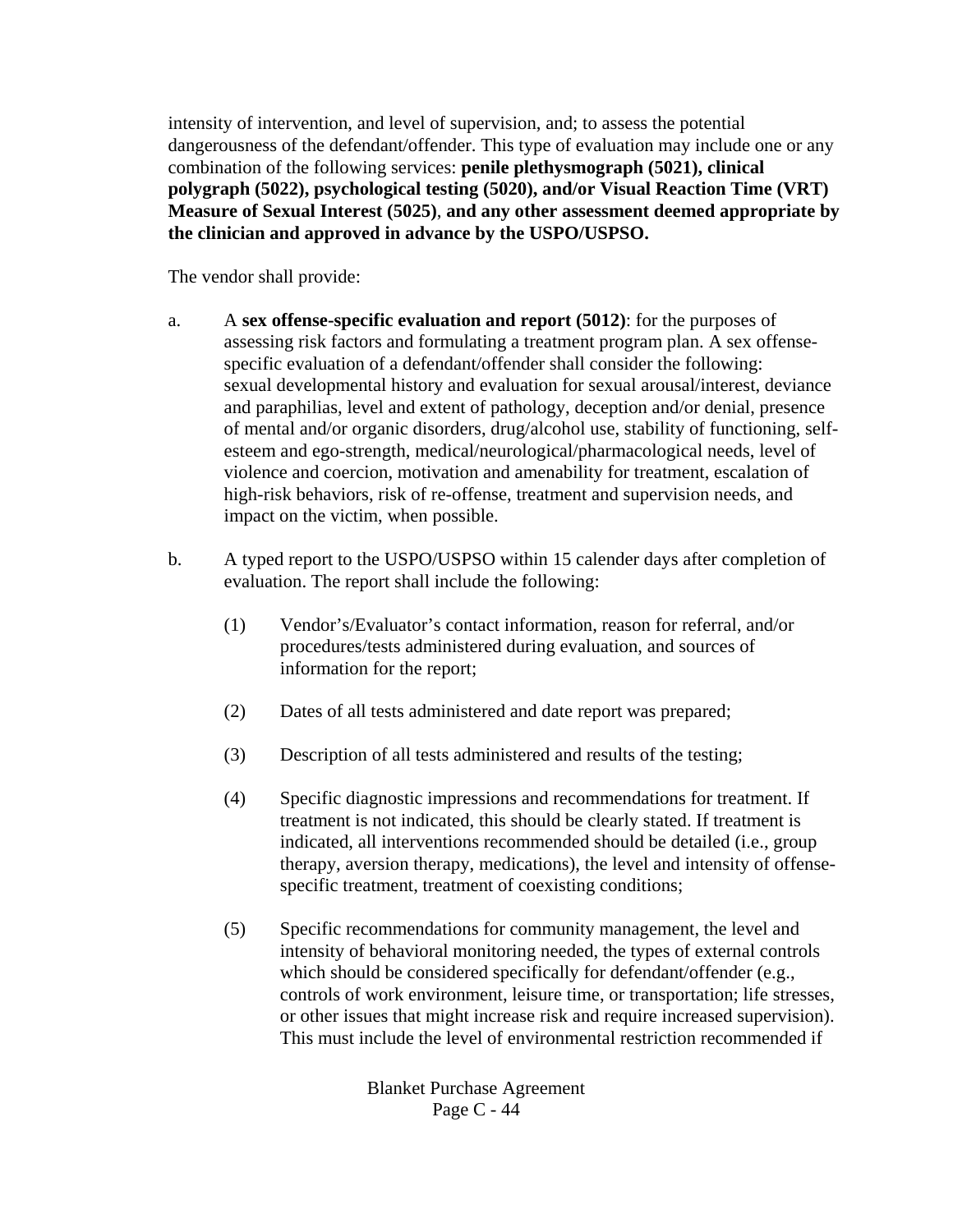results allow for such determination;

- (6) Referral for medical/pharmacological treatment, if indicated; and
- (7) Methods to lessen victim impact (if available).

**Note regarding pretrial services defendants:** The vendor shall not ask questions pertaining to the instant offense, or ask questions or administer tests that compel the defendant to make incriminating statements or to provide information that could be used in the issue of guilt or innocence. If such information is divulged as part of the evaluation, it shall not be included on the written report.

The vendor shall ensure:

- a. A **sex offense-specific evaluation and report (5012)** is provided by a licensed/certified psychiatrist, psychologist, or masters or doctoral level practitioner; who meets the standards of practice established by his/her state's regulatory board and adheres to the established ethics, standards and practices of state regulatory sex offender management boards (where applicable). The individual shall practice within the generally accepted standards of practice of the individual's mental health profession, adhere to the Code of Ethics and Practice Standards and Guidelines published by the Association for the Treatment of Sexual Abusers (ATSA), and demonstrate competency according to the individual's respective professional standards and conduct all evaluations/treatment in a manner that is consistent with the reasonably accepted standard of practice in the sex offender evaluation/treatment community.
- b. The practitioner uses at least one actuarial risk assessment that has been researched and demonstrated to be statistically significant in the prediction of reoffense or dangerousness on a population most similar to the offender being evaluated. (Examples of actuarial assessments include: VRAG, SORAG, HARE PCL-R, RRASOR, STATIC 99, MNSOT-R).
- c. The practitioner uses instruments with demonstrated reliability and validity that have specific relevance to evaluating persons charged with or convicted of sex offenses.
- d. The practitioner reviews and considers at least the following information: the criminal justice information, including the details of the current offense and documents that describe victim trauma, when available; and collateral information, including information from other sources on the defendant's/offender's sexual behavior.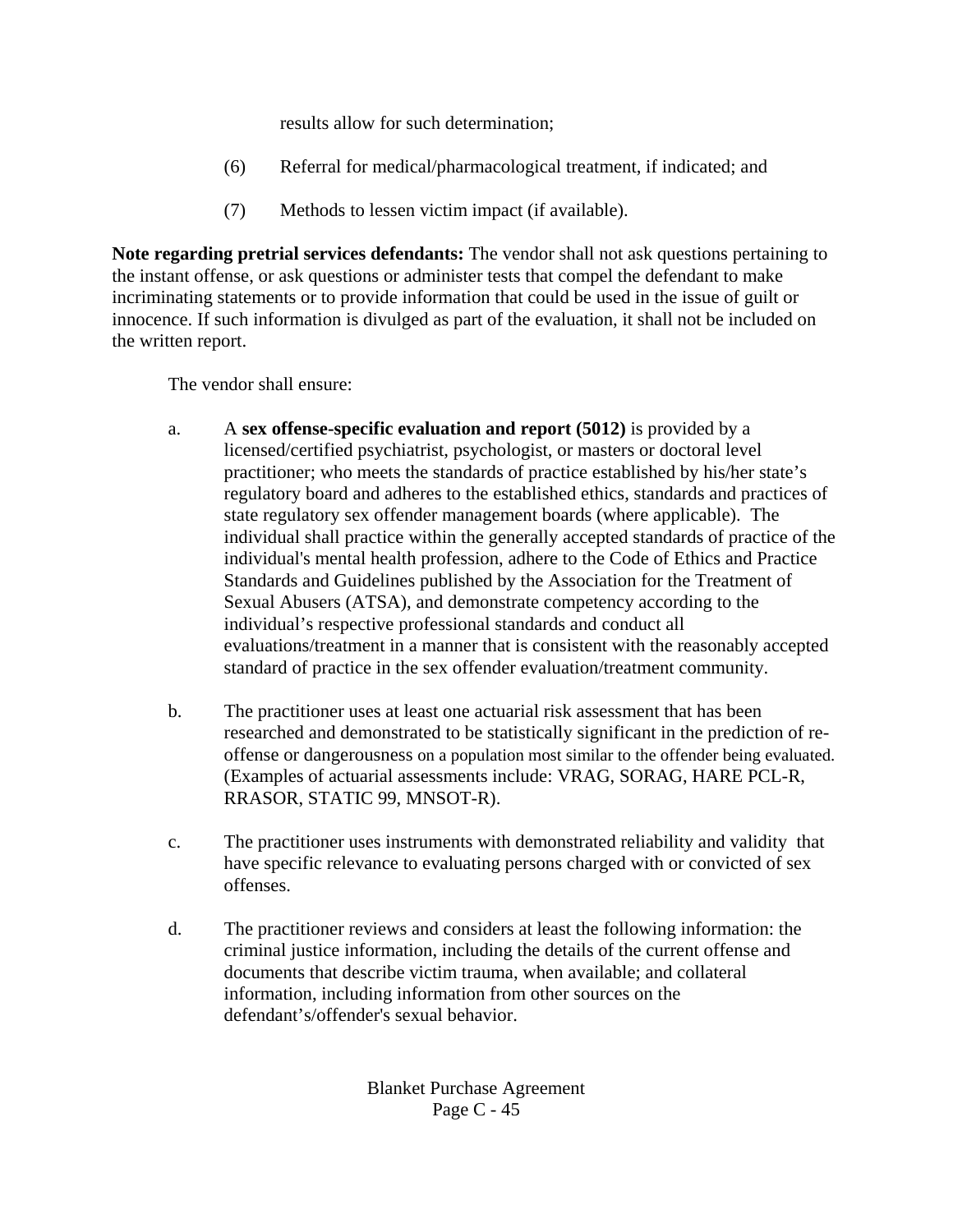e. The evaluator notifies the USPO/USPSO **within 24 hours** if the defendant/offender fails to report for evaluation and then follows up with a written report.

### 18. **Sex Offense-Specific Treatment For Post Conviction**

Sex offense-specific treatment is defined as treatment interventions used to help sex offenders accept responsibility, have an increased level of recognition and focus on details of actual sexual behavior, arousal, fantasies, planning and rationalizations of their sexually deviant thoughts and behavior. Sex offense-specific treatment gives priority to the safety of an offender's victim(s) and the safety of potential victims and the community.

- a. As ordered on the Probation Form 45 the vendor shall provide:
	- (1) **Individual Sex Offense-Specific Treatment (6012)** to one (1) offender,
	- (2) **Group Sex-Offense Specific Treatment (6022)** to two (2) or more offenders but not more then ten (10),
	- (3) **Family Sex-Offense Specific Treatment (6032)** to an offender and one or more family members. The counselor may need to meet with family members without the offender present with USPO written approval. This project code is also appropriate for family members who have suffered victimization by the offender and/or to prepare family members for possible reunification,
	- (4) **Group Sex Offense-Specific Treatment Readiness (6090)** to two (2) or more offenders but no more than twelve (12). Treatment Readiness Group shall include offenders with little or no understanding of the cycle of sexual offenses. The attendance of one family member per offender shall be included in the unit price in Section B.

The vendor shall ensure that:

a. **Sex offense-specific treatment (6012, 6022, 6032, and 6090)** is provided by a licensed/certified psychiatrist, psychologist, or masters or doctoral level practitioner; who meets the standards of practice established by his/her state's regulatory board and adheres to the established ethics, standards and practices of state regulatory of state sex offender management board (where applicable). The individual shall practice within the generally accepted standards of practice of the individual's mental health profession, adhere to the Code of Ethics and Practice Standards and Guidelines published by the Association for the Treatment of Sexual Abusers (ATSA), and demonstrate competency according to the individual's respective professional standards and conduct all evaluations/treatment in a manner that is consistent with the reasonably accepted standard of practice in the sex offender evaluation/treatment community.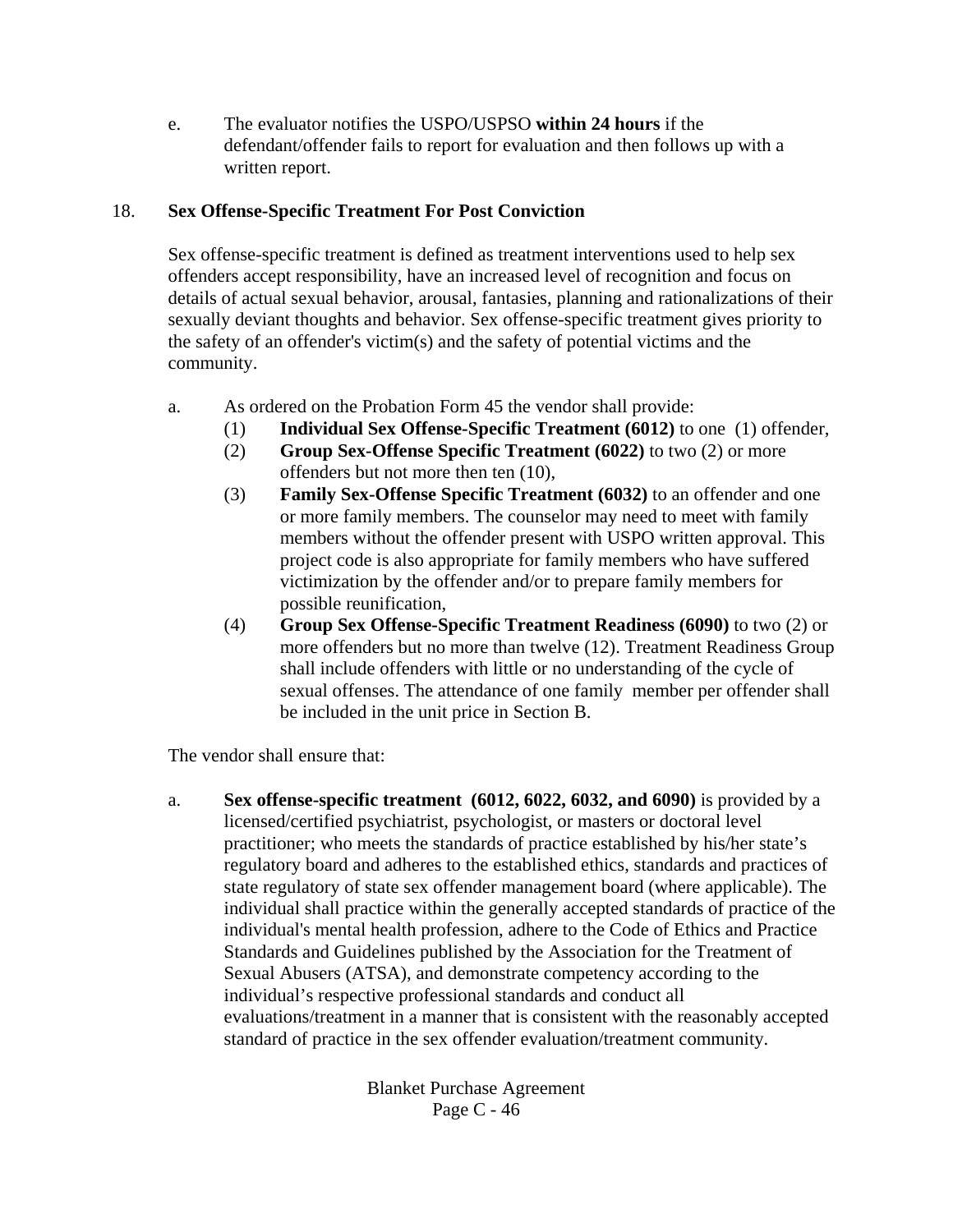- b. Practitioners employ treatment methods that are supported by current professional research and practice.
- c. Practitioners employ treatment methods that are based on a recognition of the need for long-term, comprehensive, offense-specific treatment for sex offenders. Self-help or time limited treatments shall be used only as adjuncts to long-term, comprehensive treatment.
- d. The content of offense-specific treatment for sex offenders (6012, 6022, 6032 and 6090) shall be designed to:
	- 1) Hold offenders accountable for their behavior and assist them in maintaining their accountability;
	- 2) Require offenders to complete a full sex history disclosure and to disclose all current sex offending behaviors;
	- 3) Reduce offenders' denial and defensiveness;
	- 4) Decrease and/or manage offenders' deviant sexual urges and recurrent deviant fantasies;
	- 5) Educate offenders about the potential for re-offending and specific risk factors;
	- 6) Teach offenders self-management methods to avoid a sexual reoffense;
	- 7) Identify and treat the offenders' thoughts, emotions, and behaviors that facilitate sexual re-offenses or other victimizing or assaultive behaviors;
	- 8) Identify and treat offenders' cognitive distortions;
	- 9) Educate offenders about non-abusive, adaptive, legal, and prosocial sexual functioning;
	- 10) Educate offenders about the impact of sexual offending upon victims, their families, and the community;
	- 11) Provide offenders with training in the development of skills needed to achieve sensitivity and empathy with victims;
	- 12) Identify and treat offenders' personality traits and deficits that are related to their potential for re-offending;
	- 13) Identify and treat the effects of trauma and past victimization of offenders as factors in their potential for re-offending. (It is essential that offenders be prevented from assuming a victim stance in order to diminish responsibility for their actions);
	- 14) Identify social deficits and strengthen offenders' social and relationship skills, where applicable;
	- 15) Require offenders to develop a written plan for preventing a reoffense; the plan should identify antecedent thoughts, feelings, circumstances, and behaviors associated with sexual offenses;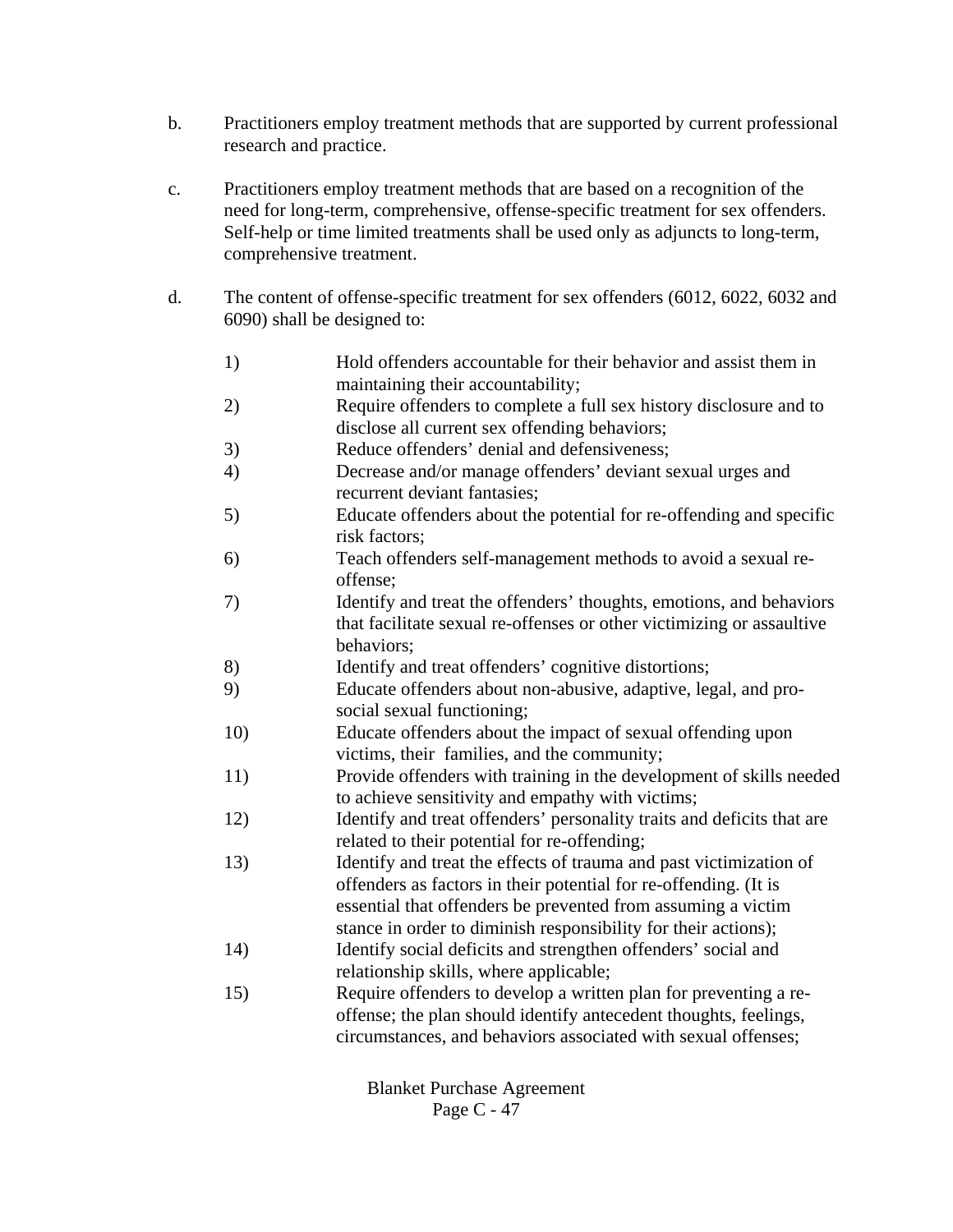- 16) Provide treatment or referrals for offenders with co-existing treatment needs such as medical, pharmacological, psychiatric needs, substance abuse, domestic violence issues, or disabilities;
- 17) Maintain communication with other significant persons in the offenders'support systems to the extent possible to assist in meeting treatment goals;
- 18) Evaluate existing treatment needs based on developmental or physical disabilities, cultural, language, sexual orientation, and gender identity that may require different treatment arrangements;
- 19) Identify and treat issues of anger, power, and control; and
- 20) (For 6032) Educate individuals who are identified as the offenders' support systems about the potential for re-offending and an offender's specific risk factors, in addition to requiring an offender to disclose critical issues and current risk factors.
- e. In cooperation with the supervising officer, treatment methods that incorporate the results of polygraph examinations, including specific issue polygraphs, disclosure polygraphs, and maintenance polygraphs (if available) are employed.
- f. Practitioners notify the USPO immediately but no later than 24 hours if the offender fails to report for treatment, conduct violating a condition of supervision occurs, or third-party risk issues are identified. If the assigned USPO is not available, practitioners shall notify a supervisor or the duty officer.
- g. Any factors that may increase general risk of further sex offenses shall be immediately communicated to the USPO assigned to the case; if the assigned USPO is not available, practitioners shall notify a supervisor or the duty officer.
- h. Emergency services (after hour phone numbers, and local hotlines) are available for offenders when practitioners are not available. Emergency telephone calls are included in the basic unit prices.
- I. Only face-to-face contacts with the offender (or family) shall be invoiced.

The vendor shall provide:

- a. A written comprehensive treatment plan based on the needs and risk identified in current and past assessments/evaluations of the offender. The treatment plan shall:
	- (1) Provide for the protection of victims and potential victims and not cause the victim(s) to have unsafe and/or unwanted contact with the offender;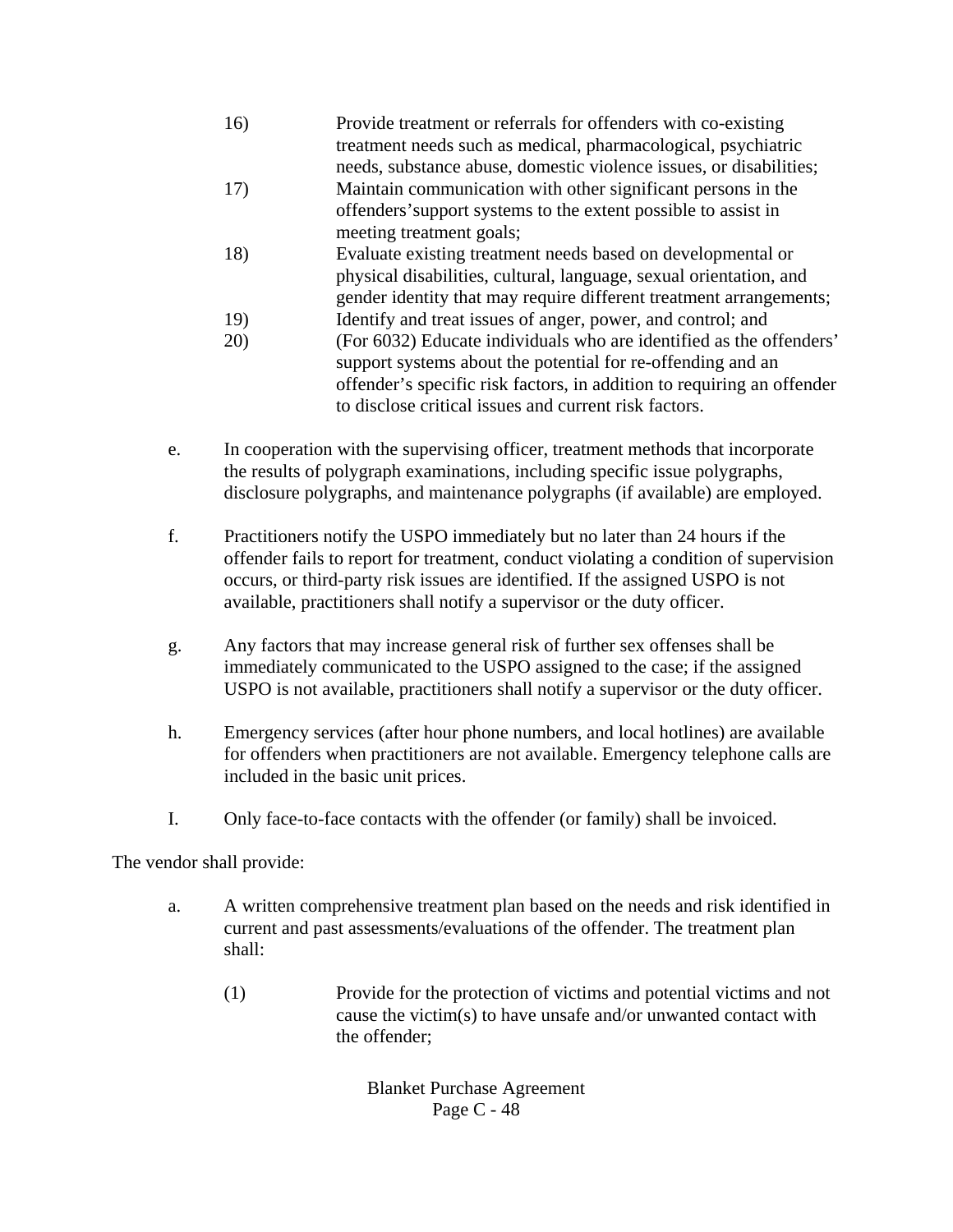- (2) Be individualized to meet the offender's unique needs;
- (3) Identify the issues to be addressed, including multi-generational issues if indicated, the planned intervention strategies, and the goals of treatment;
- (4) Define the offender's expectations of treatment, the expectations of his/her family (when possible) and support systems of the treatment process, and address the issue of ongoing victim input (if possible);
- (5) type and frequency of services to be received;
- (6) Specific criteria for treatment completion and the anticipated timeframe;
- (7) Documentation of treatment plan review (including offender's input) documenting continued need for treatment **at least every 90 days; and**
- (8) The Treatment Plan shall be attached to the monthly treatment report provided to the USPO after every revision, but at least every 90 days.
- b. A typed discharge summary submitted to the USPO **within 15 calendar days** of the date treatment is terminated. This summary shall include reason for discharge and any recommendations for future care. In all cases, the discharge status (i.e., successful discharge, unsuccessful discharge, interruption of treatment, etc.) shall be clearly stated.

# 19. **Chaperone Training and Support/Sex Offender (6091)**

Chaperone Training and Support is a psycho-educational/specialized training for one (1) or more significant others, or family members of a defendant/offender charged with or convicted of a sex offense. The goal is to provide a means of certifying individuals designated by the probation/pretrial services officer to act as a chaperone for a defendant/offender and safeguard for the community.

The vendor shall ensure that:

- a. **Chaperone Training and Support (6091)** services shall include, but not be limited to the following topic areas. The topics addressed in the training and support must be individualized and case-specific, assuring the disclosure of the offender's deviant sexual interests and behavior to prepare the chaperone to adequately observe, interpret, and act upon the offender's future interactions with children under conditions set by the USPO/USPSO.
	- (1) Responsibilities and limitations of the chaperone;
	- (2) Myths associated with sexual offending;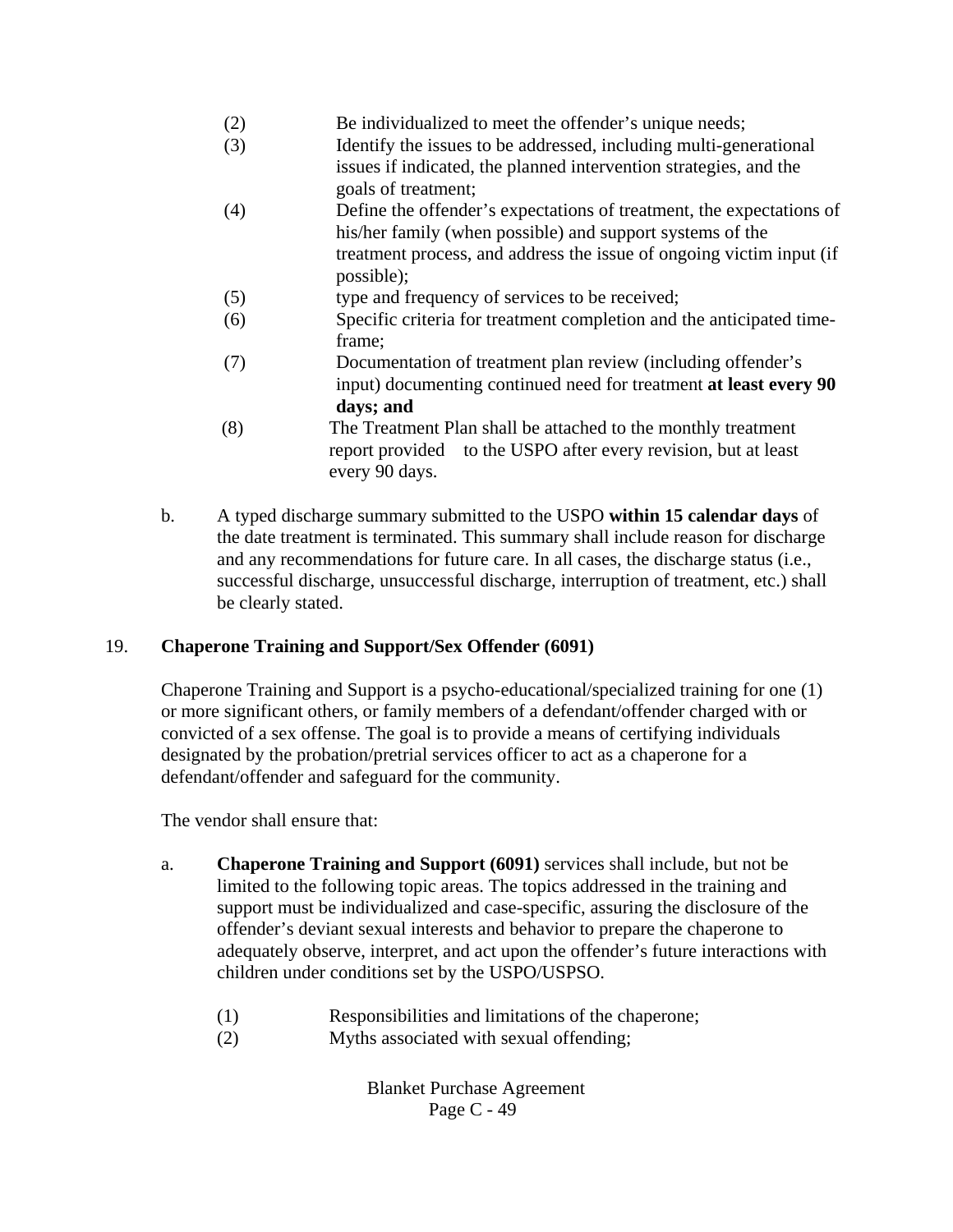- (3) Definitions of paraphilias;
- (4) Identification of mistaken beliefs, thinking errors;
- (5) Offense cycle;
- (6) Grooming behaviors;
- (7) Victimology;
- (8) Relapse prevention; and
- (9) Signs of increased risk.
- b. Chaperone training and support services are provided by a licensed/certified psychiatrist, psychologist, or masters or doctoral level practitioner who meets the standards of practice established by his/her state's regulatory board and adheres to the established ethics, standards and practices of state regulatory sex offender management boards (where applicable). The individual shall practice within the generally accepted standards of practice of the individual's mental health profession, the individual shall adhere to the Code of Ethics and Practice Standards and Guidelines published by the Association for the Treatment of Sexual Abusers (ATSA), and demonstrate competency according to the individual's respective professional standards and conduct all evaluations/treatment in a manner that is consistent with the reasonably accepted standard of practice in the sex offender evaluation/treatment community.
- c. Only face-to-face training and support services with the chaperone (family) and/or defendant/offender are billed and emergency telephone calls shall be factored into the basic unit price;
- d. Monthly written treatment reports are to be provided to the USPO/USPSO and include known barriers to the goals of treatment, risk factors and any individualized requirements for completion of the program;
- e. Successful completion of Chaperone Training and Support is based on a professional evaluation of the individual's ability to act to protect children as a chaperone and not dependant solely upon completion of a specific number of sessions;
- f. A discharge summary shall be submitted to the USPO/USPSO **within 15 calendar days** of program termination. At a minimum the summary shall include topics trained; type of support provided; length of training and support; reason for discharge and any recommendations for future chaperone development. In all cases, known community risk factors, barriers to future chaperone implementation and the discharge status (i.e., successful discharge, unsuccessful discharge, program interruption, etc.) should be clearly stated.

**Note regarding pretrial services defendants:** The vendor shall not ask questions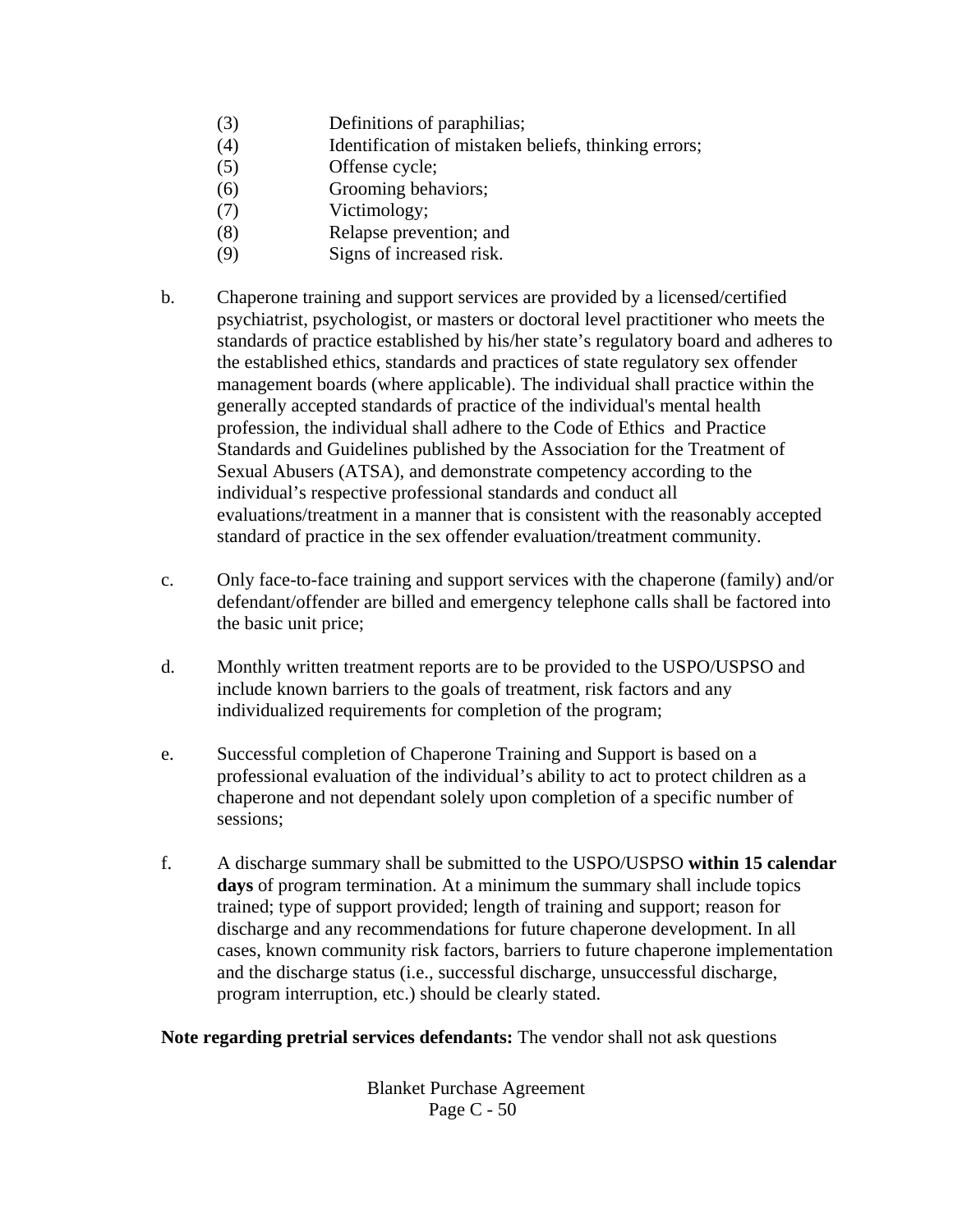pertaining to the instant offense, or ask questions or administer tests that compel the defendant to make incriminating statements or to provide information that could be used in the issue of guilt or innocence. If such information is divulged as a part of the evaluation, it shall not be included on the written report.

#### 20. **Physiological Measurements**

For identification, treatment, and management of sexual abusers, the vendor shall provide the following services:

- a. **Penile Plethysmograph (5021)** is a phallometric assessment and report of sexual arousal.
- b. **Visual Reaction Time (VRT) Measure of Sexual Interest (5025)** is an objective method for evaluating sexual interest which is designed to determine sex offender treatment needs and risk levels.

For the above services, the vendor shall ensure that:

- (1) Penile Plethysmograph or VRT tests shall be conducted only by specifically trained examiners. Examiners shall maintain membership in appropriate professional organizations and participate in regular relevant continuing educational training programs.
- (2) Examiners performing the plethysmograph or VRT are to adhere to the established Code of Ethics and Practice Standards and Guidelines standards and practices of the Association for the Treatment of Sexual Abusers (ATSA).
- (3) Consent forms specific to the penile plethysmograph/VRT procedure shall be read, signed, and dated by the defendant/offender. If the defendant/offender refuses to sign the form(s) or submit to testing, the examiner shall contact the USPO/USPSO within 24 hours. In such a case, testing will be discontinued until further instructions are received from the probation officer.
- (4) Examiners shall notify the USPO/USPSO within 24 hours, if the defendant/offender fails to report for testing, conduct violating a condition of supervision occurs, new third-party risk issues are identified, or any factors are identified which increase general risk of additional sex offenses. If the assigned USPO/USPSO is not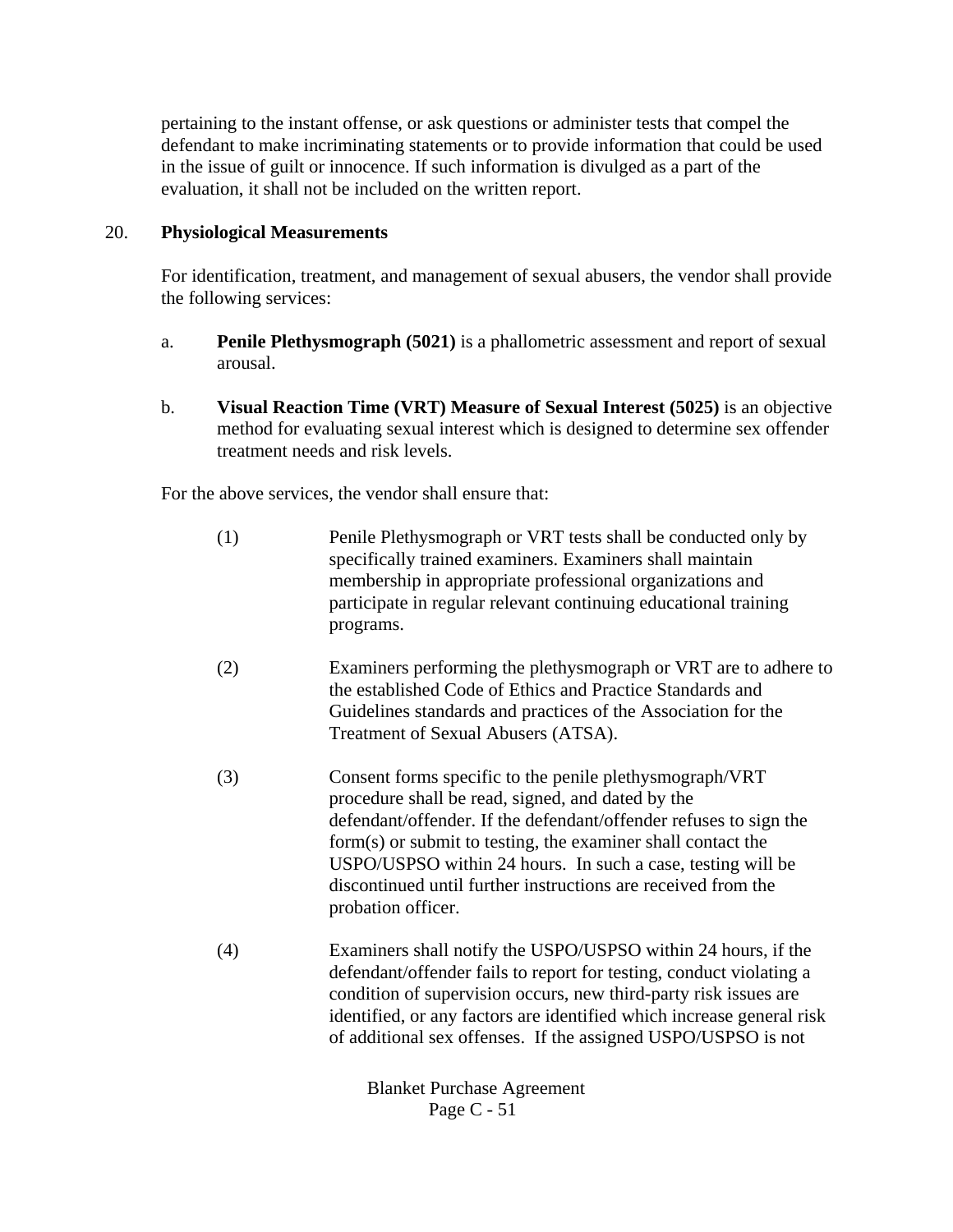available, practitioners shall notify a supervisor or the duty officer.

- (5) Examiners shall provide a typed report **within 10 calendar days** to the USPO/USPSO outlining findings.
- (6) If necessary, examiners shall explain findings in any hearing or case evaluation conference (See additional information under Vendor Testimony).
- (7) All plethysmograph and VRT testing material, including the examiner's decision, and the completed plethysmograph and/or VRT documents will be kept for a period of three years after the payment of the last invoice. Copies of all the aforementioned material, are to be forwarded to the USPO/USPSO at the expiration of the contract.
- c. **Clinical Polygraph Examination and Report (5022)** is a diagnostic instrument and procedure which includes a report designed to assist in the treatment and supervision of defendants/offenders by detecting deception or verifying the truth of their statements. The two types of polygraph examinations that shall be administered to defendants/offenders under this code are:
	- (1) **Sexual History Disclosure Test:** examines a defendant's/offender's lifetime sexual history and it may be included as a part of sex offense-specific evaluation.
	- (2) **Instant Offense/Specific-Issue Disclosure Test:** examines a specific behavior, allegation or event.
- d. **Maintenance/Monitoring Test (5023)** shall be employed to periodically investigate the defendant/offender's honesty with community supervision and compliance with supervision. Maintenance/monitoring polygraph examinations shall cover a wide variety of sexual behaviors and compliance issues that may be related to victim selection, grooming behaviors, deviancy activities or high risk behaviors. Maintenance/monitoring polygraph examinations shall prioritize the investigation and monitoring of the defendant/offender's involvement in any noncompliance, high-risk, and deviancy behaviors that may change over time and would signal an escalating risk level prior to re-offending.

**Note regarding pretrial services defendants:** The vendor shall not ask questions pertaining to the instant offense, or ask questions or administer tests that compel the defendant to make incriminating statements or to provide information that relates to the issue of guilt or innocence. If such information is divulged as part of the evaluation, it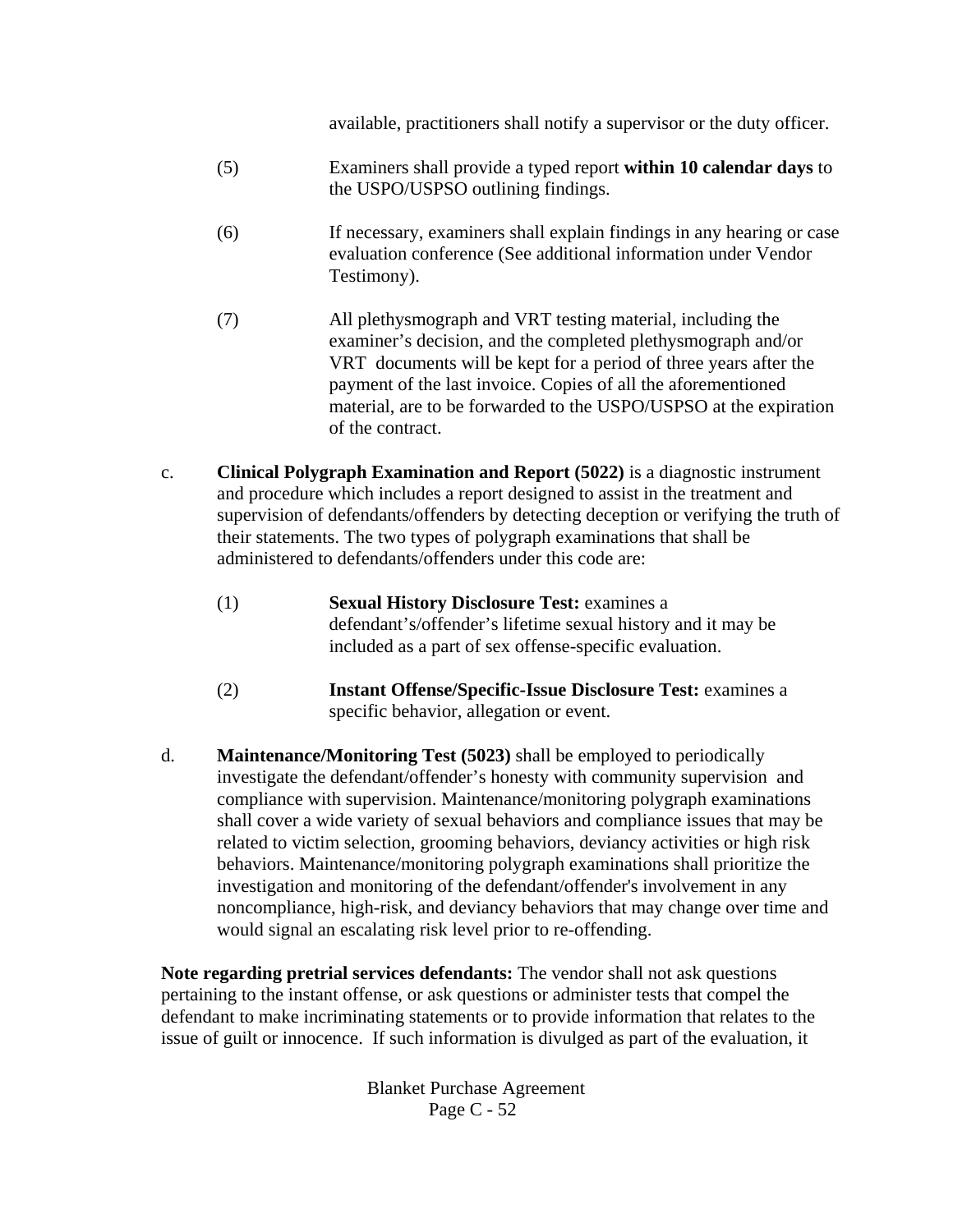shall not be included in the written report.

The vendor shall ensure that polygraph examiners meet the following minimum standards (**5022 and 5023)** and that polygraph examinations are conducted in accordance with the following:

| (1) | <b>Education.</b> Polygraph examiners shall be graduates of a basic<br>polygraph school accredited by the American Polygraph<br>Association (APA). Examiners shall possess a baccalaureate or<br>higher degree from a regionally accredited university or college, or<br>have at least five years experience as a full-time commissioned<br>federal, state, or municipal law enforcement officer. |
|-----|---------------------------------------------------------------------------------------------------------------------------------------------------------------------------------------------------------------------------------------------------------------------------------------------------------------------------------------------------------------------------------------------------|
|     | A minimum of 40 hours of Post Conviction Sex Offender Testing<br>(PCSOT) specialized instruction, beyond the basic polygraph<br>examiner training, shall be required of those who practice sex<br>offender polygraph testing. Examiners who have passed a final<br>examination approved by the APA are preferred.                                                                                 |
| (2) | <b>Certification.</b> Examiners shall be members of a professional<br>organization that provides regular training on research and case<br>management of sex offenders.                                                                                                                                                                                                                            |
| (3) | <b>Experience.</b> Polygraph examiners shall have a minimum of two<br>years of polygraph experience in criminal cases. Examiners are<br>required to have specialized training or experience in the<br>examination of sex offenders.                                                                                                                                                               |
| (4) | <b>Ethics and Standards.</b> Polygraph examiners shall adhere to the<br>established ethics, standards and practices of the American<br>Polygraph Association (APA). In addition, the examiner shall<br>demonstrate competency according to APA professional standards<br>and conduct all polygraph examinations in a manner that is<br>consistent with the accepted standards of practice.        |
| (5) | <b>Licensure:</b> Examiners shall be licensed by the State's regulatory<br>Board (if applicable).                                                                                                                                                                                                                                                                                                 |
| (6) | All polygraph examinations are audio or video taped in their<br>entirety (video taping is preferred).                                                                                                                                                                                                                                                                                             |
| (7) | Polygraph examiners provide a typed report within 10 calendar<br>days to the USPO/USPSO outlining findings and include the                                                                                                                                                                                                                                                                        |
|     |                                                                                                                                                                                                                                                                                                                                                                                                   |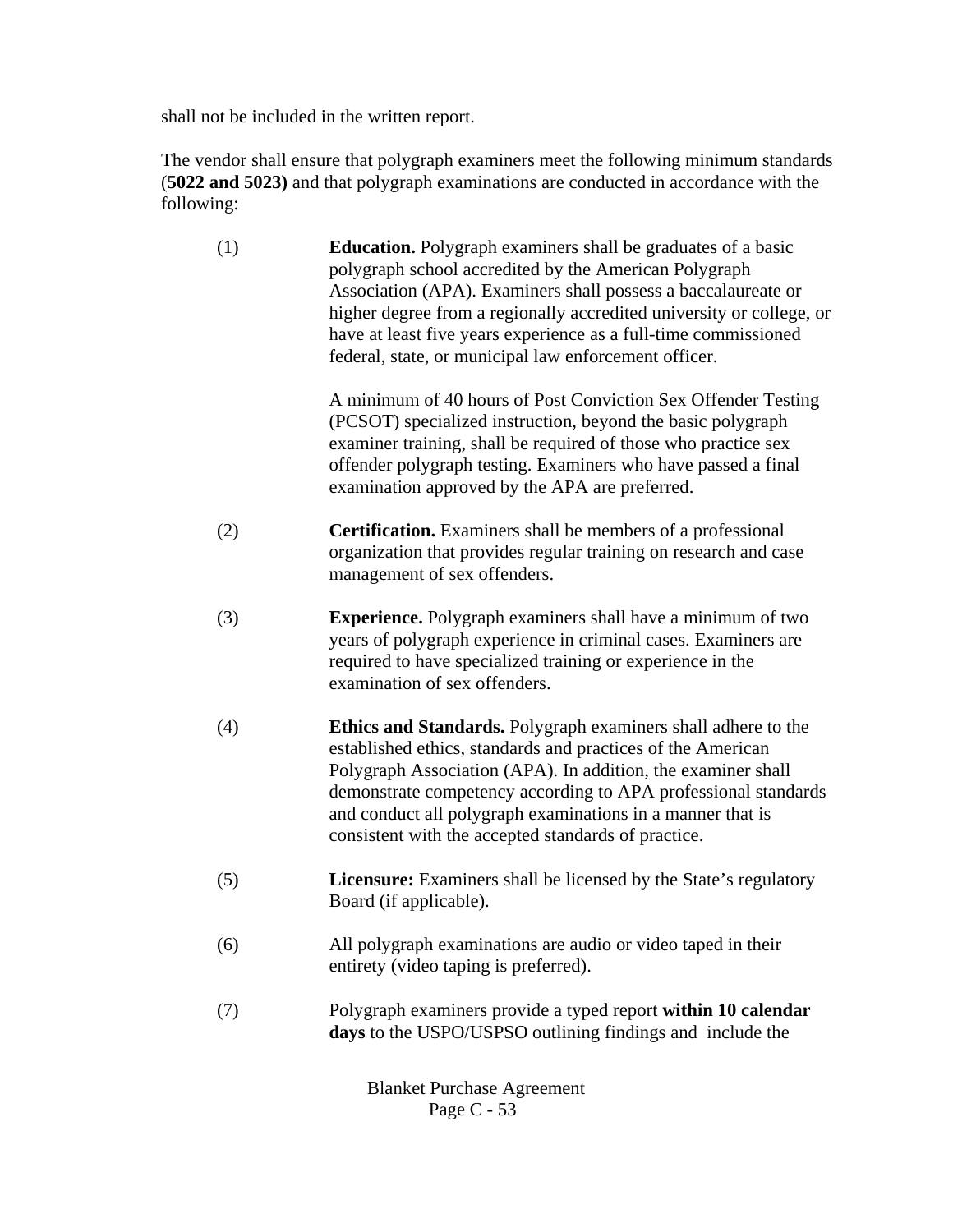following information (if necessary to explain findings in any hearing or case evaluation conference): date and time of examination; beginning and ending times of examination; reason for examination; referring Officer; name of defendant/offender; case background (instant offense and conviction); any pertinent information obtained outside the exam (collateral information if available); statement attesting to the defendant/offender's suitability for polygraph testing (medical, psychiatric, developmental); list of defendant/offender's medications; date of last post-conviction examination (if known); summary of pretest and post-test interviews, including disclosures or other relevant information provided by the offender; examination questions and answers; examination results; reasons for inability to complete exams (if applicable); and any additional information deemed relevant by the polygraph examiner (e.g., behavioral observations or verbal statements).

- (8) Consent forms specific to the polygraph procedures shall be read, signed, and dated by the defendant/offender. If the defendant/offender refuses to sign the form(s) or submit to testing, the examiner shall contact the USPO/USPSO immediately, but no later than within 24 hours of refusal. In such a case, testing will be discontinued until further instructions are received from the USPO/USPSO.
- (9) Polygraph examinations are subject to quality review. Polygraphers shall submit their complete records for independent quality review upon USPO/USPSO request.
- (10) Files shall include at a minimum, the name, date, examination location, copy of consent forms, pretest worksheet, copy of test questions, all case briefing materials, copy of charts, an examiner hand score sheet, the audio or video tape, and the polygraph results. Copies of all the aforementioned material, are to be forwarded to the USPO/USPSO at the expiration of the contract, to be kept in the USPO/USPSO file.
- (11) Examiners shall notify the USPO/USPSO immediately but no later than 24 hours if the defendant/offender fails to report for testing, conduct violating a condition of supervision occurs, new third-party risk issues arise, or any factors are identified which increase general risk of additional sex offenses. If the assigned USPO/USPSO is not available, practitioners shall notify a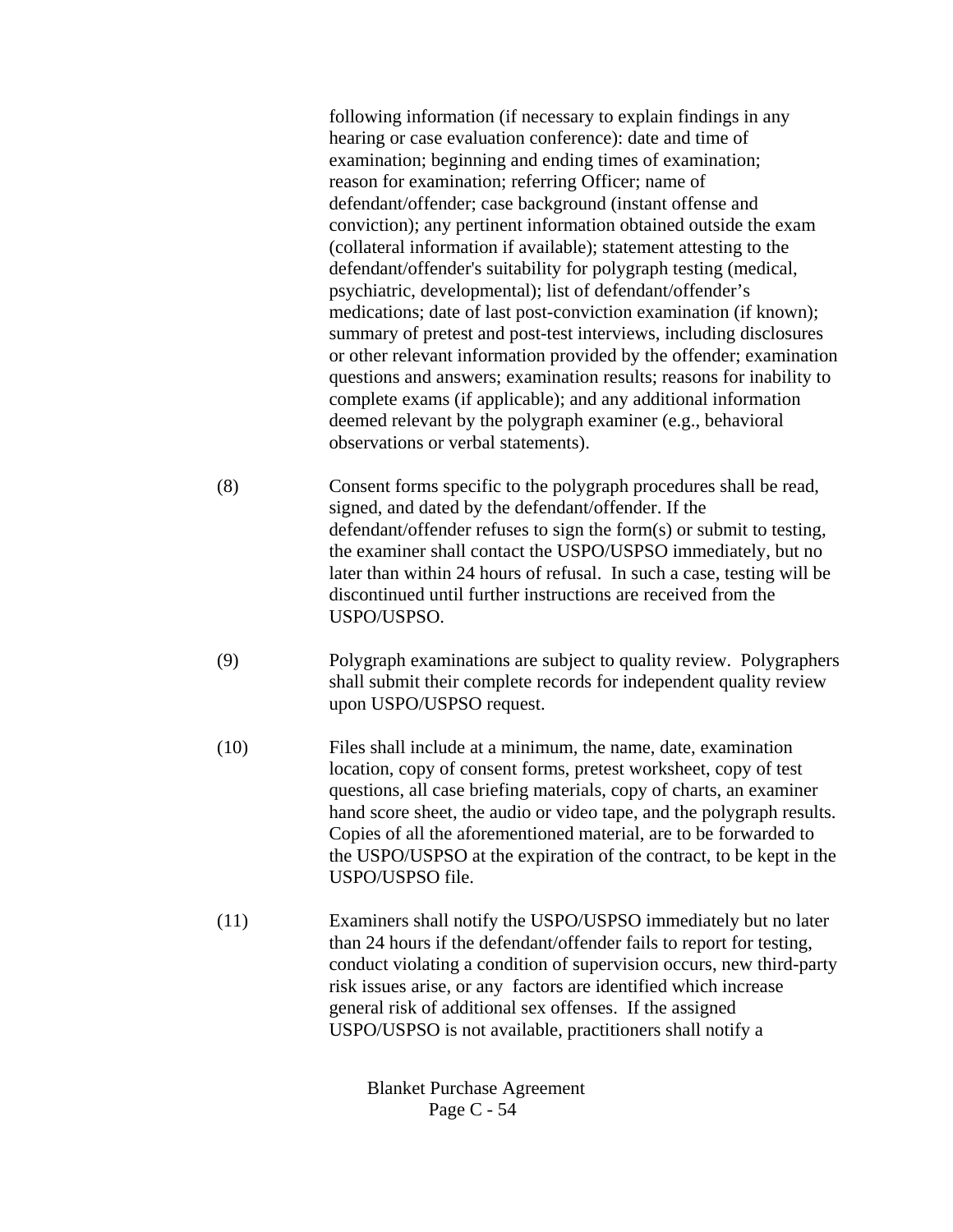supervisor or the duty officer.

(12) If the defendant/offender refuses to submit to polygraph testing, based on a fifth amendment concern, testing shall be discontinued immediately and guidance sought from the USPO/USPSO.

## **21. Specialized Treatment for Pretrial Defendants charged with a Sex-Offense**

Specialized Treatment for Pretrial Defendants charged with a Sex Offense is defined as treatment interventions used to help pre-adjudicated individuals with crisis intervention, support, healthy coping skills, cognitive behavioral treatment and understanding the keys to successful incarceration.

- (1) **Individual Specialized Treatment (7013)** to one (1) defendant,
- (2) **Group Specialized Treatment (7023)** to two (2) or more defendants but not more than ten  $(10)$ .

The vendor shall ensure that:

- a. **Specialized Treatment Services (7013 and 7023)** are provided by a licensed/certified psychiatrist, psychologist, or masters or doctoral level practitioner who meets the standards of practice established by his/her state's regulatory board and adheres to the established ethics, standards and practices of the state's regulatory sex offender management board (where applicable) to provide Sex Offense Specific Treatment. The individual shall practice within the generally accepted standards of practice of the individual's mental health profession, and adhere to the Code of Ethics and Practice Standards and Guidelines published by the Association for the Treatment of Sexual Abusers (ATSA).
- b. Practitioners employ treatment methods that are based on a recognition of the specialized needs presented by pre-adjudicated individuals by employing cognitive behavioral treatment, crisis intervention, and life skills to promote healthy coping skills. The content of the treatment shall include:
	- (1) Crisis Intervention Services to determine level of suicidal ideation and level of anxiety, if immediate psychiatric intervention is needed, if defendant needs to be referred to a psychiatrist for evaluation and/or medication monitoring, and if defendant is in need of individual therapy in addition to group therapy.
	- (2) Supportive therapeutic interventions to address feelings of isolation, to help normalize their experience of the Federal Court System, and to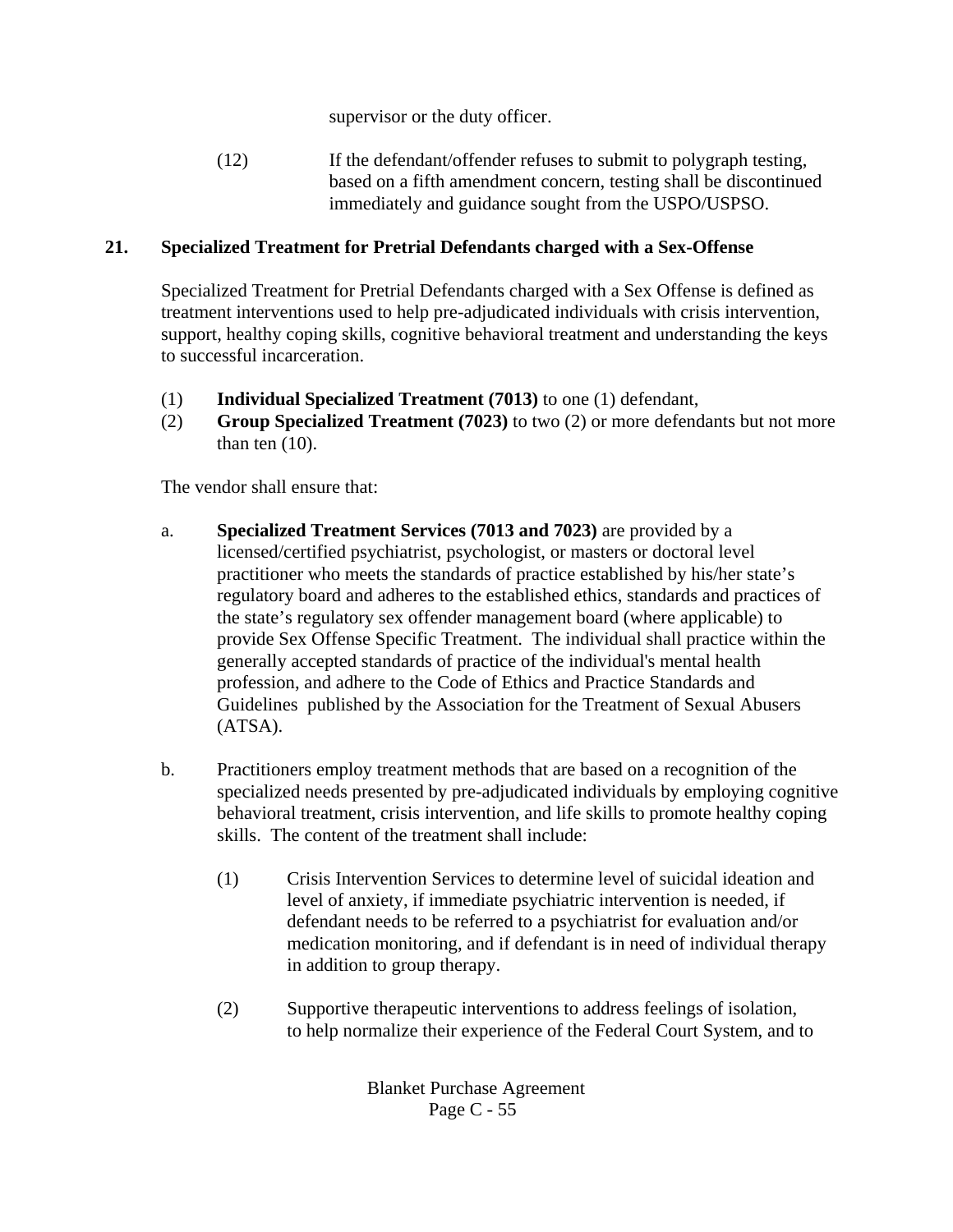address daily stressors (i.e., loss of employment, relationships etc.).

- (3) Guidance to help the defendant identify healthy/alternative coping and communication skills.
- (4) Cognitive Behavioral Therapy to address thinking errors, core beliefs, and values.
- c. Questions pertaining to the instant offense or questions that compel the defendant to make incriminating statements or to provide information that could be used in the issue of guilt or innocence are not asked or addressed. If such information is divulged inadvertently by the defendant, it shall not be included on the written report or communicated to the officer.
- d. Practitioners notify the USPO/USPSO within 24 hours if the defendant fails to report for treatment, conduct violating a condition of supervision occurs, or thirdparty risk issues are identified. If the assigned USPO/USPSO is not available, practitioners shall notify a supervisor or the duty officer.
- e. Any factors that increase general risk are immediately communicated to the USPO/USPSO assigned to the case; if the assigned USPO/USPSO is not available, practitioners shall notify a supervisor or the duty officer.
- f. Emergency services (after hour phone numbers and local hotlines) are available for defendants when practitioners are not available. Emergency telephone calls shall be included in the basic unit prices.
- g. Only face-to-face contacts with the defendant shall be invoiced.

The vendor shall provide:

a. A typed comprehensive treatment plan based on the needs and risks of the defendant. The treatment plan shall: (1) be individualized to meet the defendant's unique needs; (2) identify the issues to be addressed; (3) include planned intervention strategies; (4) include the goals of treatment; (5) identify type and frequency of services to be received; (6) identify specific criteria for treatment completion and the anticipated time-frame; (7) provide documentation of treatment plan review (including defendant's input) documenting continued need for treatment **at least every 60 days;** (8) include information on family and any significant other involvement (i.e., community support programs, etc.); (9) be attached to the monthly treatment report provided to the USPO/USPSO after every revision, but at least every 60 days.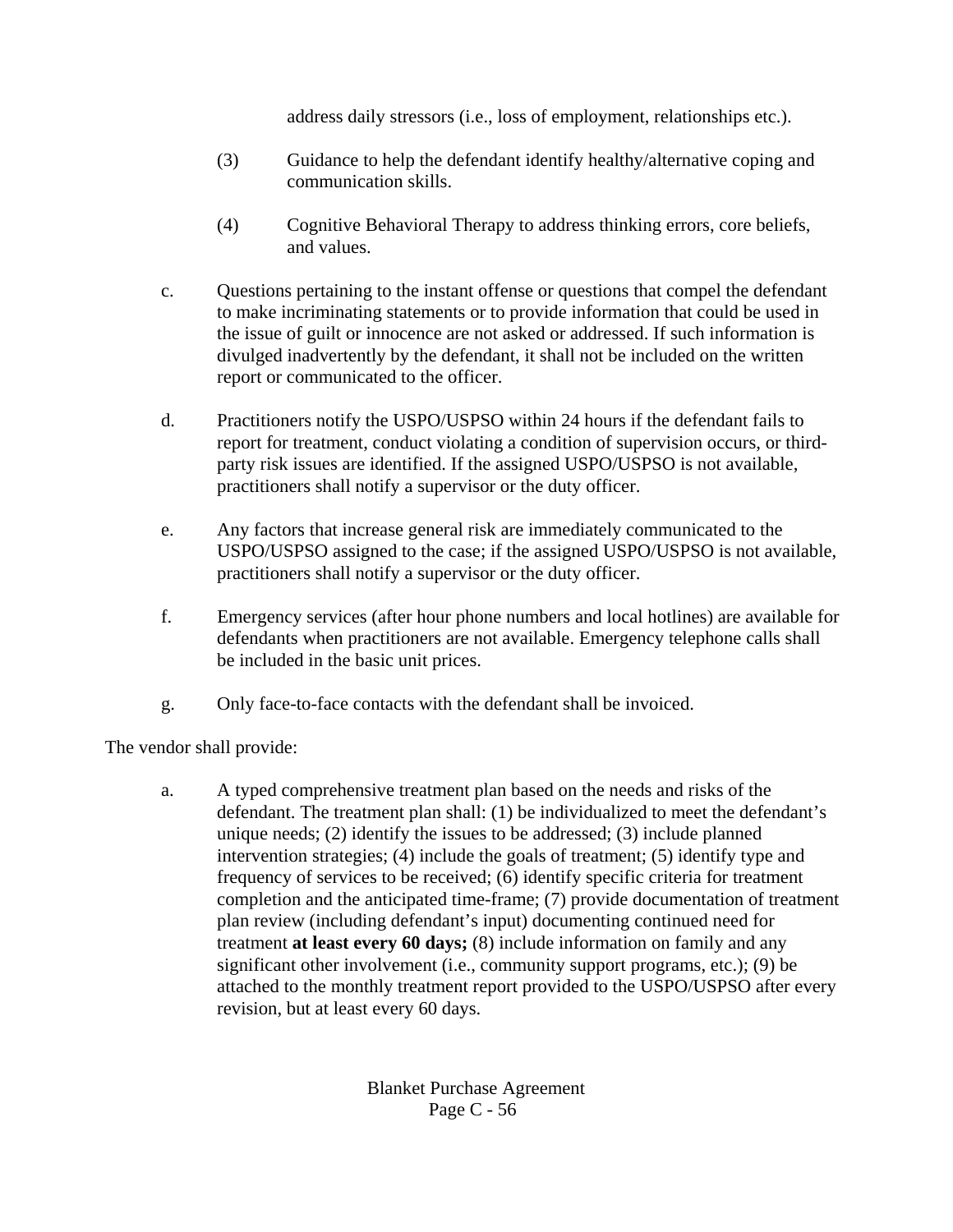b. A typed discharge summary submitted to the USPO/USPSO **within 10 calendar days** of the date treatment is terminated. This summary shall include reason for discharge and any recommendations for future care. In all cases, the discharge status (i.e., successful discharge, unsuccessful discharge, interruption of treatment, etc.) shall be clearly stated.

## 22. **Psychotropic Medication**

Psychotropic medication is defined as a class of drugs that are prescribed for persons whose symptoms are viewed as having a psychological base. This class of drugs is typically prescribed to stabilize or improve mood, mental status, or behavior. If medically appropriate, generic medications shall be prescribed. The vendor shall seek medication pricing from a minimum of three (3) sources on an ongoing basis to occur no less than quarterly. The vendor shall utilize the source with the lowest cost to the Judiciary.

The vendor shall provide:

a. **Psychotropic Medication (6040)** in either oral or injectable form subsequent to a prescription from a licensed psychiatrist, medical doctor/physician, or other qualified practitioner with current prescriptive authority, who meets the standards of practice established by his/her state's regulatory board. This service is only available when used in conjunction with code 6050 or 6051.

The vendor may charge an:

b. **Administrative Fee (6041)** to acquire the psychotropic medication (i.e., via a pharmacy or other source) not exceeding five (5) percent of the actual funds expended for the psychotropic medications.

The vendor shall provide:

c. **Administration of Psychotropic Medication (6050) -** the service of dispensing oral medication and monitoring its ingestion and/or administration of intramuscular injections. **The vendor shall provide necessary physical examinations and laboratory tests associated with psychotropic medications under codes 4010 and 4020, respectively.**

# d. **Medication Monitoring (6051)**

The vendor shall:

(1) Prescribe and evaluate the efficacy of psychotropic medications (incorporating feedback from the treatment provider and/or the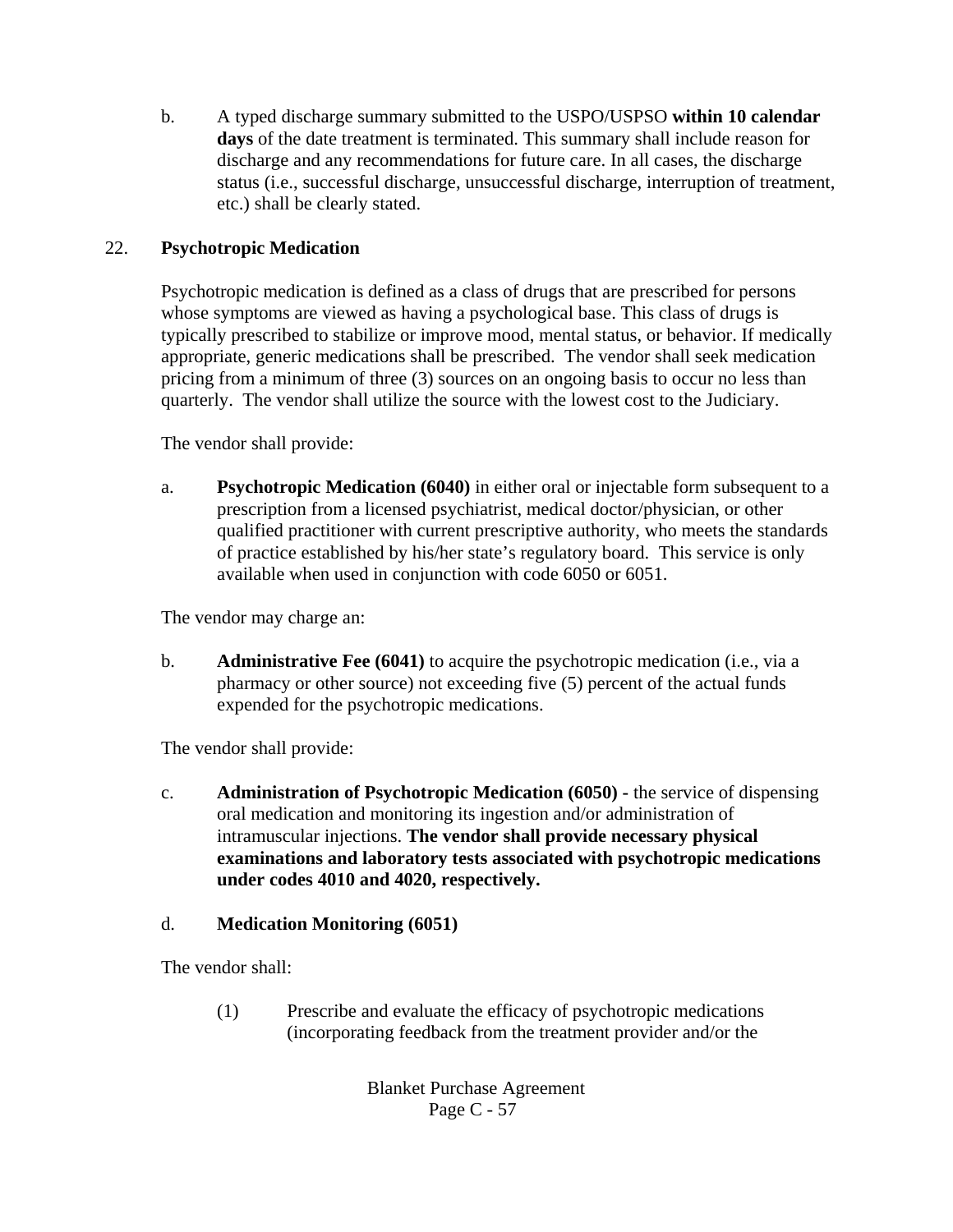USPO/USPSO), and the need for laboratory testing, order the laboratory tests as indicated, and monitor the laboratory test results making changes to the treatment regimen as indicated;

(2) Report the name of the authorized practitioner who provided the medication monitoring, date, service code, and comments (i.e., adjustment, responsiveness, need for change in medication, etc.) on the Monthly Treatment Report (Prob 46).

The vendor shall ensure that:

- e. **Medication Monitoring (6051)** is provided by:
	- (1) A licensed psychiatrist, medical doctor/physician, or other qualified practitioner with current prescriptive authority, who is board certified or board-eligible by the American Board of Psychiatry or the American Osteopathic Board of Neurology and Psychiatry, and/or meets the standards of practice (i.e., academic training, residency, etc.) established by his/her state's regulatory board), or
	- (2) Other qualified practitioner (i.e., Licensed/Certified Nurse Practitioner/Specialist) with current prescriptive authority who meets the standards of practice established by his/her state's regulatory board.

# 23. **Outpatient Detoxification/Antagonist Treatment (7020)**

The vendor shall provide:

- a. Detoxification services only as directed by the USPO/USPSO on the Form 45 including but not limited to the following:
	- (1) **Outpatient Take Home Medication (7020)** (e.g., Naltrexone, Trexan, Antabuse, Methadone, Buprenorphine, etc.), as needed, provide "take home" medication to be invoiced at the rate indicated in Section B. "Visit" price shall be invoiced when medication is taken or administered at the vendor site. "Take home" price shall be invoiced when medication is issued to an offender/defendant who will be responsible for taking the medication.
- b. Necessary physical examinations and laboratory tests associated with the Outpatient Take Home Medication, under codes 4010 and 4020, respectively.

# 24. **Inpatient Detoxification**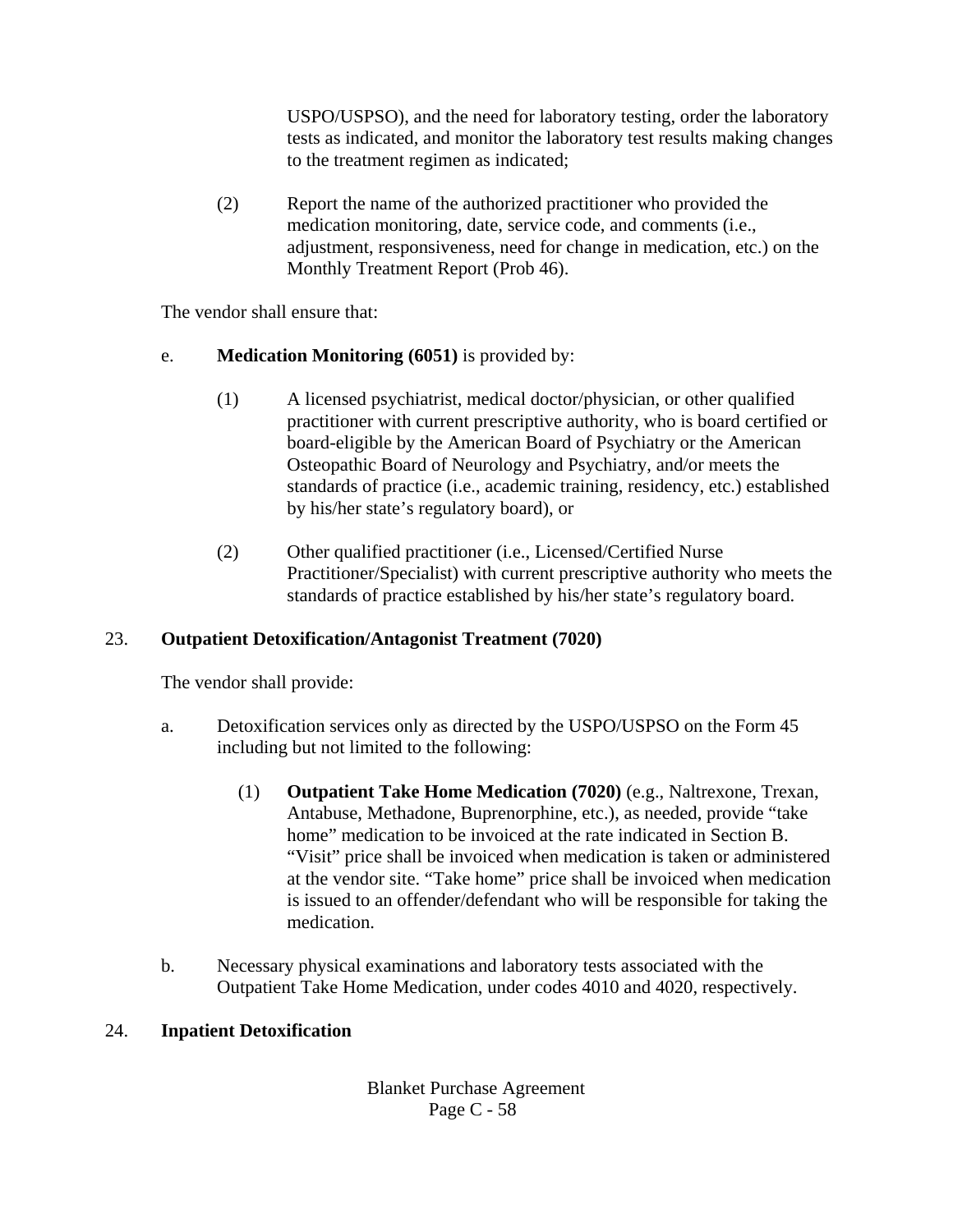The vendor shall provide:

- a. One of the following:
	- (1) **Medical Detoxification (8010)** in a twenty-four (24) hour medically supervised setting, **or**
	- (2) **Non-medical Detoxification (8050)** in a non-medical therapeutic "social detoxification" setting with routine medical and nursing services on call, **and**
- b. Inpatient detoxification services including:
	- (3) **Inpatient Detoxification Medication (8030)** The vendor shall provide necessary physical examination and laboratory tests associated with Inpatient Detoxification under codes 4010 and 4020, respectively.

The vendor shall ensure that medication is administered in compliance with all federal, state and local regulations.

## 25. **Methadone Maintenance and Detoxification**

The vendor shall provide:

- a. **Methadone Detoxification (9021)-** requires the vendor to administer methadone to a defendant/offender for a short duration (less then 90 days) in decreasing dosages.
- b. **Methadone Maintenance (9020)-** requires the vendor to administer methadone to a defendant/offender for a period of time longer than 90 days.
- c. Methadone maintenance services shall be provided to a defendant/offender only on USPO/USPSO written approval (via Form 45) including:
	- (1) **Physical Examination and Report** to determine if there are any dangerous side effects of medication, **and**
	- (2) **Medication (9020, 9021)** which may include medication in addition to methadone.

### **NOTE: Physical examinations and reports associated with a methadone maintenance and detoxification shall be provided under project code 4010.**

d. As needed, medication shall be invoiced at the rate indicated in Section B of the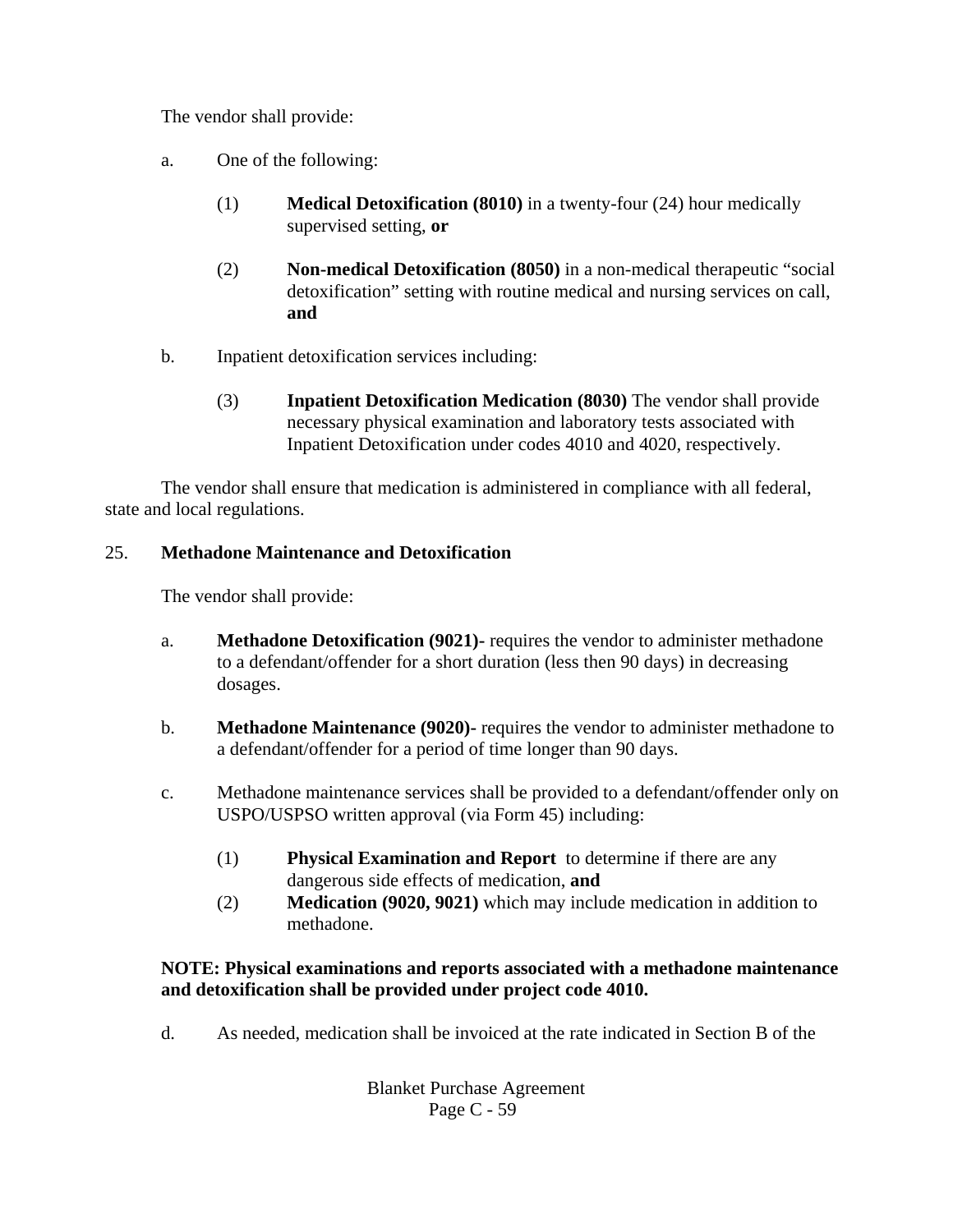contract. "Visit" price shall be invoiced when medication is taken or administered at the vendor site. "Take home" price shall be invoiced when medication is issued to an offender/defendant who will be responsible for taking the medication.

e. Methadone treatment within one (1) week of a defendant's/offender's release from a penal or chronic care institution if the defendant/offender was in the institution for a period of less than thirty (30) days.

The vendor shall provide necessary laboratory tests associated with medications under code 4020.

The vendor shall ensure that:

- f. Medication is administered in compliance with all federal, state and local regulations.
- g. The program administering the medication is licensed by the Drug Enforcement Administration to dispense methadone for therapy.
- h. Methadone is administered in conjunction with intensive counseling and urine specimen collection.
- I. The vendor is certified as an Opioid Treatment Program in accordance with 42 CFR Part 8.
- j. Medication is prescribed by physicians who have specialized training in addiction medicine.
- k. The defendant/offender:
	- (1) Is at least 18 years old;
	- (2) Has voluntarily agreed to methadone treatment;
	- (3) Meets the criteria for opiate dependence as defined in the current verison of the DSM; and
	- (4) Has written medical clearance stating that:
		- (a) There is minimum danger of side effects from medication; and
		- (b) Defendant/offender is fully aware of the side effects.

The vendor shall:

l. Review with the USPO/USPSO the defendant/offender's program regularly to monitor dosage levels and length of treatment;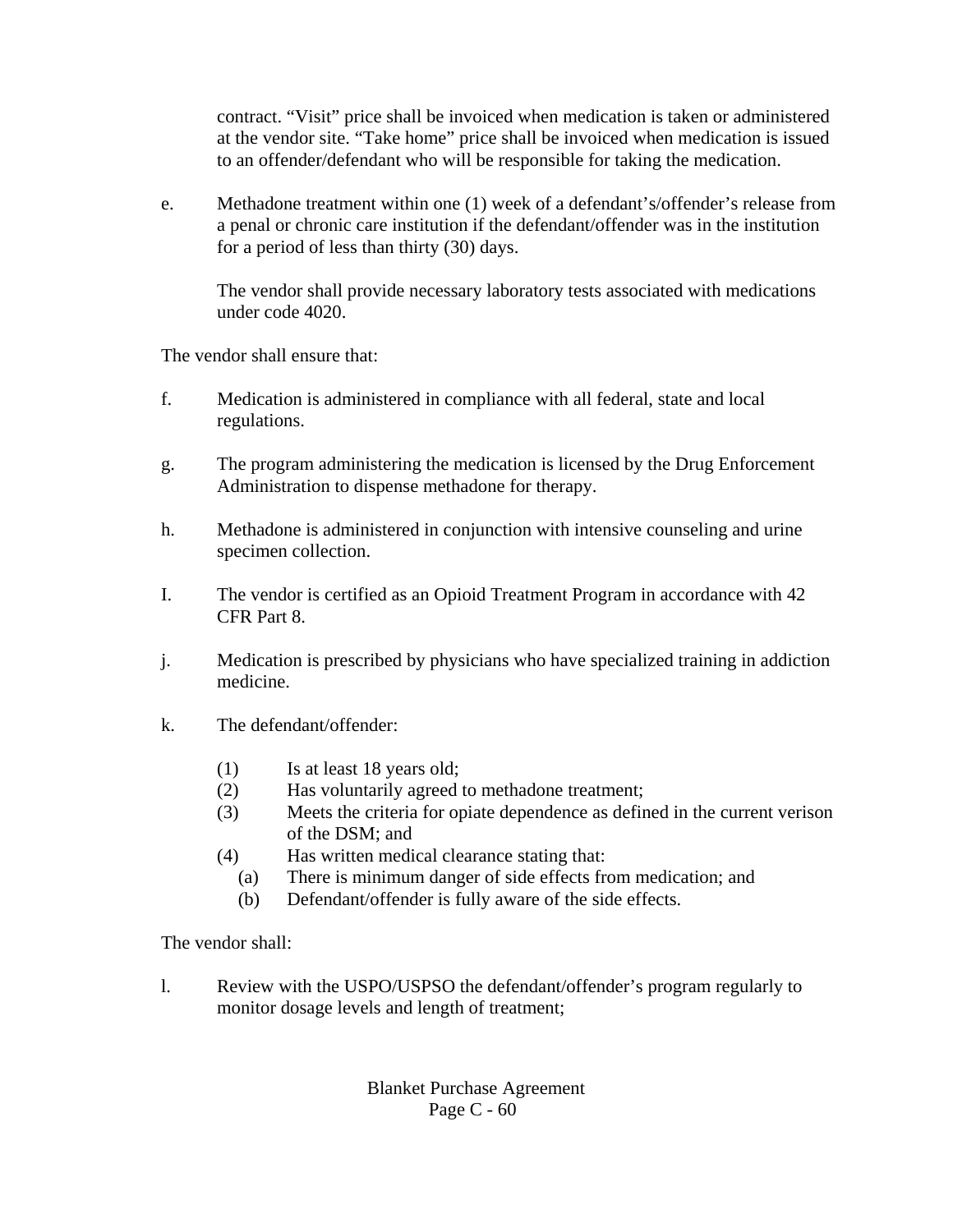- m. Meet with patients to observe ingestion (except for take home medication);
- n. Meet with defendants/offenders monthly to provide counseling for 30 minutes. The price of this counseling shall be included in the per dose price for the medication and billed under PC 9020, and 9021;
- o. Monitor the patient for evidence of clinical deterioration; and
- p. Withdraw the defendant/offender completely from maintenance treatment after defendant/offender:
	- (1) Demonstrates sustained progress, and
	- (2) USPO/USPSO and vendor's staff jointly determine that methadone treatment is no longer needed.

#### 26. **Residential Placements**

The vendor shall provide at the daily per diem rates stated in Section B, the following services. The USPO/USPSO shall include a local service requirement in accordance with paragraph 38 of this section which defines whether the required residential placement services will be specifically for males, females, or both.

- a. **Therapeutic Community Treatment (1001); Confined Treatment Alternative (1503); Short-Term Residential Treatment (2001); Long-Term Residential Treatment (2002); Short-Term Residential Treatment for Co-Occurring Disorders (6001); and/or Long-Term Residential Treatment for Co-Occurring Disorders (6002):**
	- (1) Per diem rates include room and board, assessment, counseling/therapeutic services, physical examination and blood and urine specimen collection.
	- (2) For invoicing purposes per diem rates are calculated based on the following:

(a) A calendar day unit (midnight to midnight) for continuous placement of over 24 hours; and

- (b) Is prorated/calculated as one-fourth of a calendar day for (1) Six (6) hours or less, or
	- (2)When a client is absent from contractor's facility without USPO/USPSO's or vendor's permission for over twenty-four (24) hours.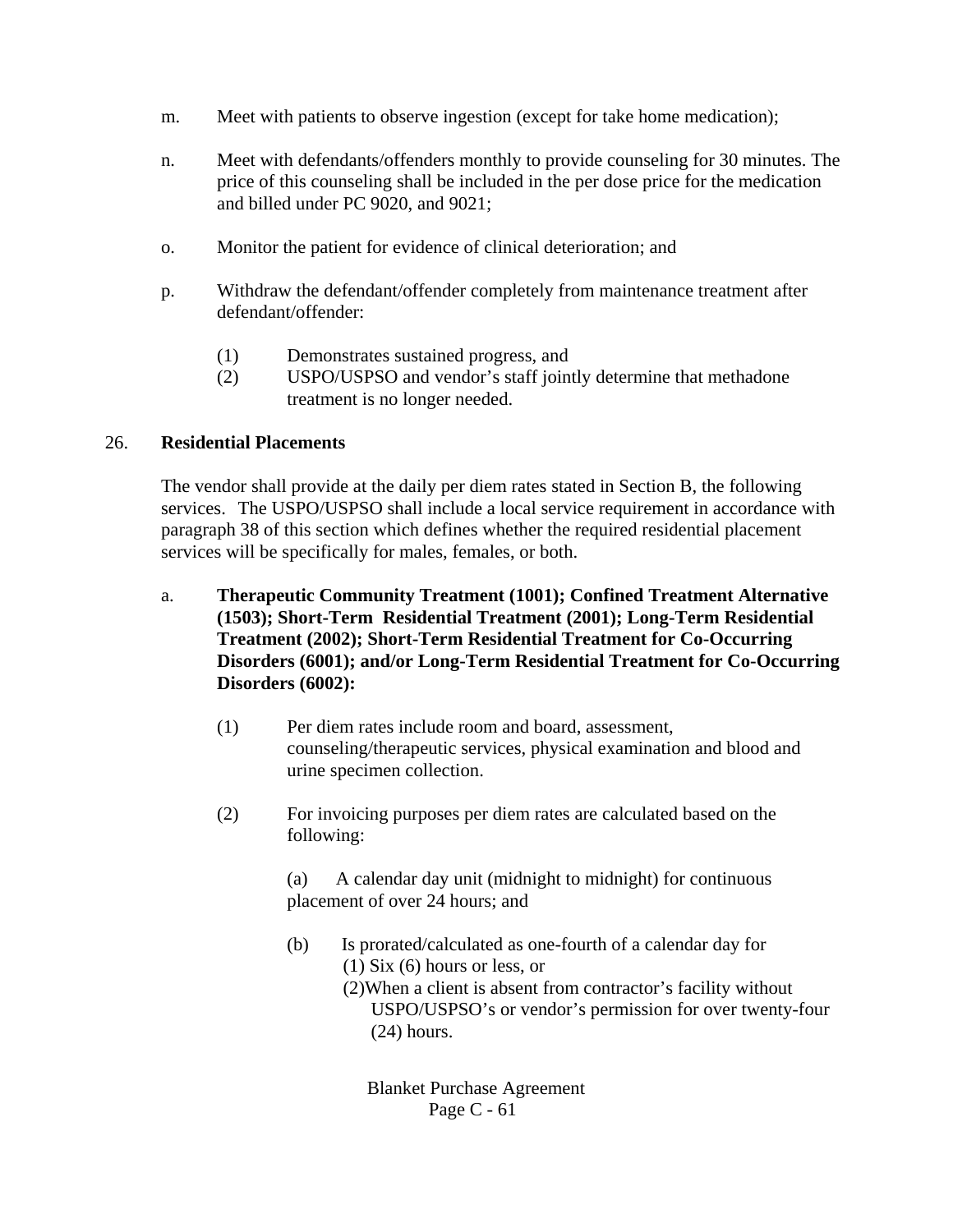### **Example:**

Assume a per diem rate of \$12.00. Client entered a residential facility at 2:00 p.m. on Day 1 and was discharged from the facility at 7:00 a.m. on Day 3.

| <b>Time Spent</b> |            | <b>Charge</b> |
|-------------------|------------|---------------|
| Day 1             | 2 Quarters | \$6.00        |
| Day 2             | 4 Quarters | \$12.00       |
| Day 3             | 2 Quarters | \$6.00        |

(1) **Therapeutic Community Treatment (1001)** Therapeutic Community Treatment Centers are drug-free residential settings that promote substance free living and mental health stability. The facility uses a hierarchical model with treatment stages that reflect personal and social responsibility. Peer influence, mediated through a variety of group processes, is used to help individuals learn and assimilate social norms and develop more effective social skills.

The vendor shall ensure that services are provided:

- (a) Only upon a vendor's professional staff recommendation and USPO's/USPSO's approval,
- (b) For a period not exceeding 270 days unless PPSO approves the extension (USPO/USPSO monitors the client's progress and reviews the placement every sixty (60) days), and
- (c) In three major stages:

(1) Induction and Treatment- during the first 30 days to assimilate the individual into the Therapeutic Community;

(2) Primary Treatment using a structured model of progression through increasing levels of pro-social attitudes, behaviors and responsibilities; (3) Re-entry - to facilitate the individual's separation from the Therapeutic Community and successful integration to society.

- (2) **Short-term Residential Treatment (2001)** is for defendants/offenders suffering from chemical dependency and needing residential treatment for a period not exceeding 90 days unless approved by PPSO. Residential treatment facilities provide a highly structured environment that incorporates counseling, drug testing, and other approaches that involve cooperative living for people receiving treatment. The defendant's/offender's progress shall be monitored and reported to the USPO/USPSO every 30 days.
- (3) **Long-term Residential Treatment (2002)** is for defendants/offenders suffering from chemical dependency and needing residential treatment for a period not exceeding 270 days unless approved by PPSO. Residential Treatment facilities provide a highly structured environment that involve cooperative living for people receiving treatment. The defendant's/offender's progress shall be monitored and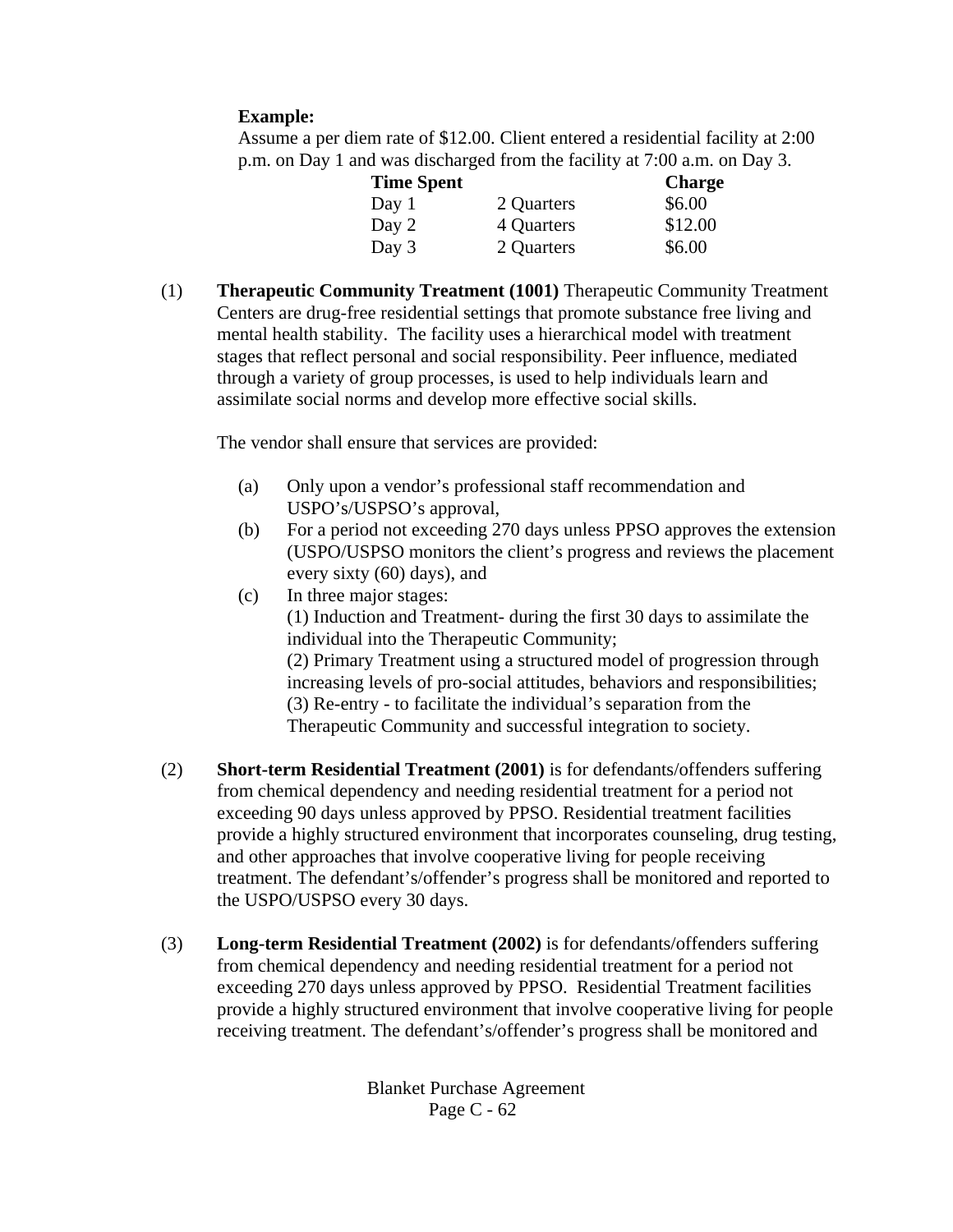reported to the USPO/USPSO every 30 days.

- (4) **Short-term Residential Housing Treatment for Co-Occurring Disorders (6001)** is an inpatient treatment program for individuals who are suffering from both chemical abuse/dependence and a mental health disorder. It shall be for a period not to exceed 90 days, unless an extension is determined appropriate by the USPO/USPSO and approved by PPSO. Residential treatment facilities provide a highly structured environment that incorporates integrated treatment for cooccurring disorders, drug testing, and other approaches that involve cooperative living for people receiving treatment. The vendor shall monitor defendant's/offender's progress and report to the USPO/USPSO every 30 days.
- (5) **Long-term Residential Treatment for Co-Occurring Disorders (6002)** is an intensive residential treatment program for individuals who are suffering both chemical abuse/dependence and a mental health disorder, for a period not to exceed 270 days, unless an extension is determined appropriate by the USPO/USPSO and approved by PPSO. Residential treatment facilities provide a highly structured environment that incorporates integrated treatment for cooccurring disorders, drug testing, and other approaches that involve cooperative living for people receiving treatment. The vendor shall monitor defendant's/offender's progress and report to the USPO/USPSO every 30 days.
- (6) **Confined Treatment Alternative (1503)** is substance abuse treatment and other types of educational services in a confined facility for defendants/offenders experiencing relapse or substance abuse behavior requiring a short-term controlled environment. The length of stay is determined by the USPO/USPSO and ordered by the Court, as a special condition of supervision. The length of treatment shall not exceed 90 days unless an extension is determined appropriate by the USPO/USPSO and approved by PPSO.

The vendor shall provide:

- (1) A discharge summary report for each defendant/offender upon termination of the residential period for **Therapeutic Community Treatment (1001); Short-term Residential Treatment (2001); Long Term Residential Treatment (2002); Short-term Residential Treatment for Co-Occurring Disorders (6001); and/or Long-Term Residential Treatment for Co-Occurring Disorders (6002); and Confined Treatment Alternative (1503).**
	- (a) Briefly describing the defendant's/offender's adjustment and performance while in treatment and the circumstances surrounding his/her termination, and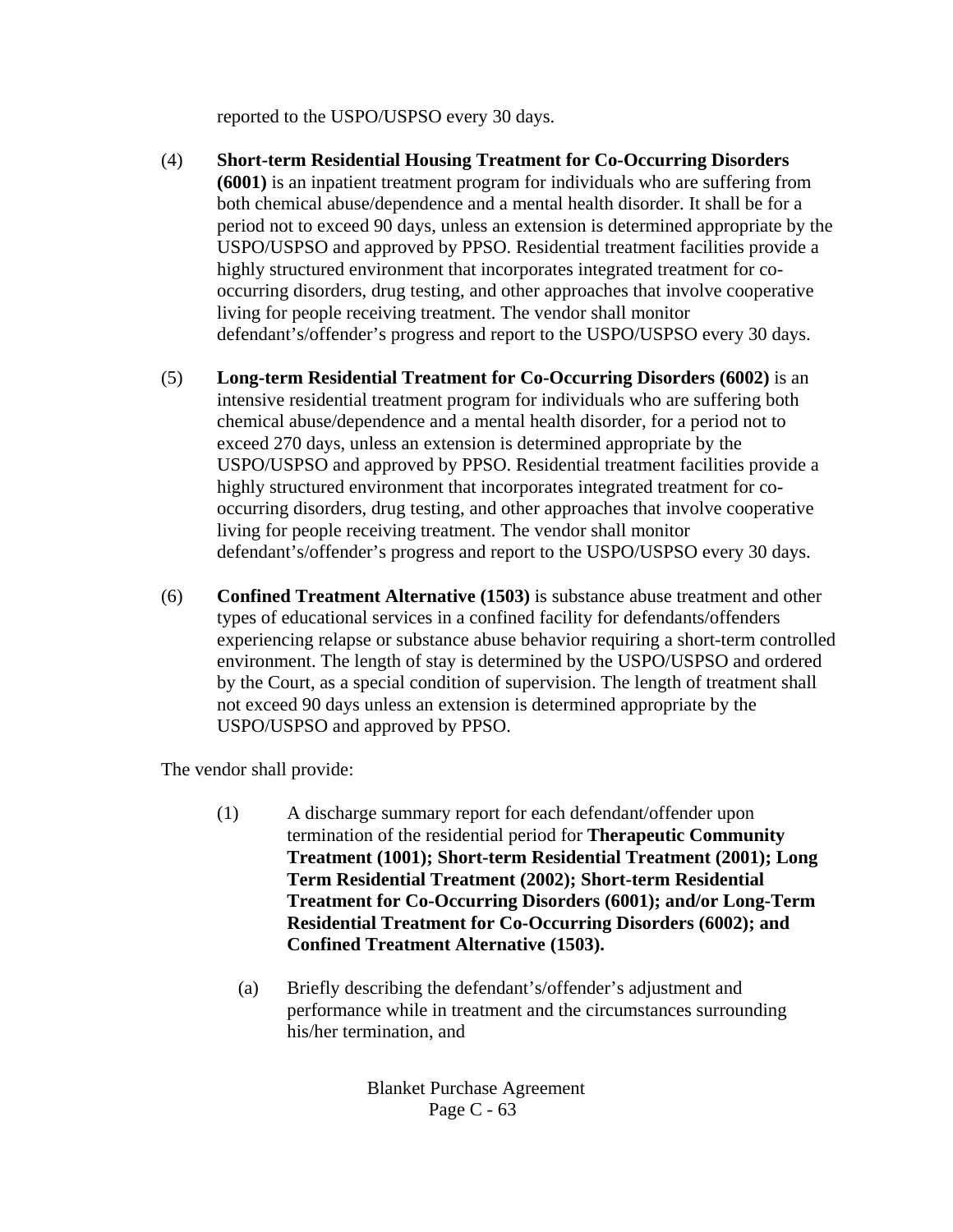(b) A typed summary to the USPO/USPSO within 10 calendar days of the defendant's/offender's discharge that includes recommendations for aftercare treatment.

### 27. **Residential Facilities Requirements (8010, 8030, 8050) and Residential Placements (1001, 1503, 2001, 2002, 6001, and 6002)**

All residential, housing and inpatient services listed above shall be provided at facilities that are licensed by the state and locality (if applicable) in which they are located and are in compliance with the Residential Facility Requirements (below).

#### a. **Defendant/Offender Information**

The vendor shall obtain at intake: the resident's name; home address; date of birth; race; gender; and special medication problems or needs; the name of the resident's personal physician (if applicable); the resident's legal status including conditions of release; and the names of parties to notify in case of an emergency. The vendor shall notify the USPO/USPSO immediately if the defendant/offender leaves the treatment facility without proper authorization and/or fails to report for treatment, and within 24 hours if conduct violating a condition of supervision occurs, or third-party risk issues are identified.

#### b. **Staff Qualifications**

The vendor shall ensure that the facilities:

- (1) Have adequately trained and physically able, paid staff on duty/premises to provide 24 hours, 7-days a week coverage. (Staff may not be asleep during their assigned shifts);
- (2) Use volunteers only at the discretion of the USPO/USPSO;
- (3) Keep written position descriptions that accurately describe current duties for all staff performing services under this agreement;
- (4) Establish minium employment qualifications for all staff performing services under this agreement;
- (5) Have, at a minium one staff member on each shift that is trained in emergency CPR and first aid;
- (6) Use practitioners providing clinical counseling services that have at least one of the following: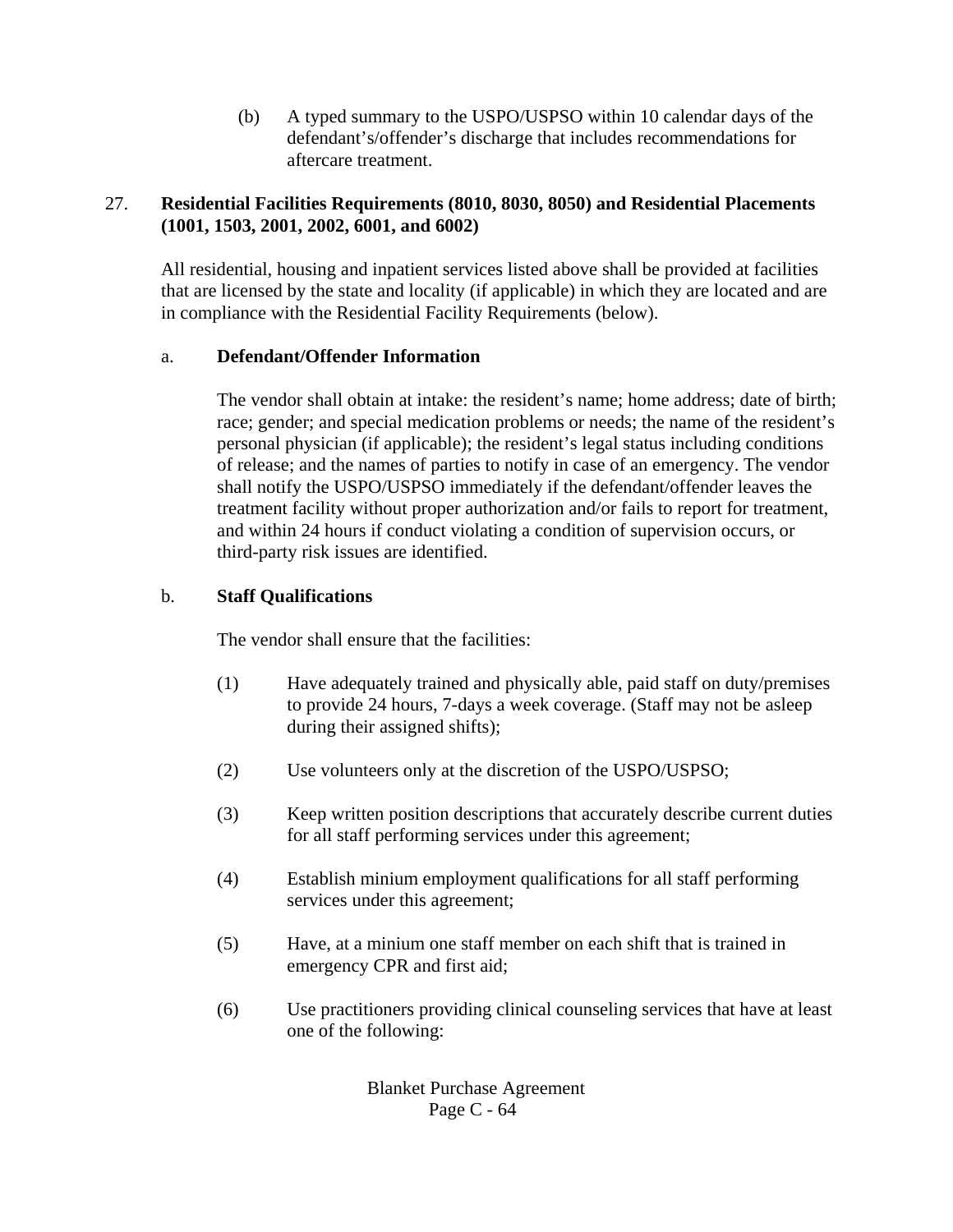(a) an advanced degree (masters or doctoral level) in behavioral science, preferably psychology or social work, or

(b) a BA/BS and at least two years of drug treatment training and/or experience;

- (7) Have counselors that are certified and/or have credentials to engage in substance abuse treatment intervention recognized by the state or local certifying authority; and
- (8) Only use paraprofessionals under the direct supervision of, and in conjunction with, a staff member who meets the requirements described in item (6) (a) and (b) above, and after obtaining the approval of the contracting officer or designee. Interns may be considered paraprofessionals.

### c. **Code Compliance**

The vendor shall:

- (1) Comply with all applicable (e.g., building sanitation, health, fire electrical, zoning) laws, ordinances and codes.
- (2) Upon request of the USPO/USPSO the vendor shall document compliance with, non-applicability of, any item in c. (1) above.

### d. **Sleeping and Bathroom Facilities**

The vendor shall:

- (1) Provide well-lit and ventilated sleeping quarters.
- (2) Supply each defendant/offender with a bed, mattress and storage space for personal articles.
- (3) Supply each defendant/offender with a complete set of bed linens and towels which are, at a minimum exchanged or washed weekly.
- (4) Provide toilet, sink, and bathing facilities on the premises.

### e. **Emergency Plans**

The vendor shall: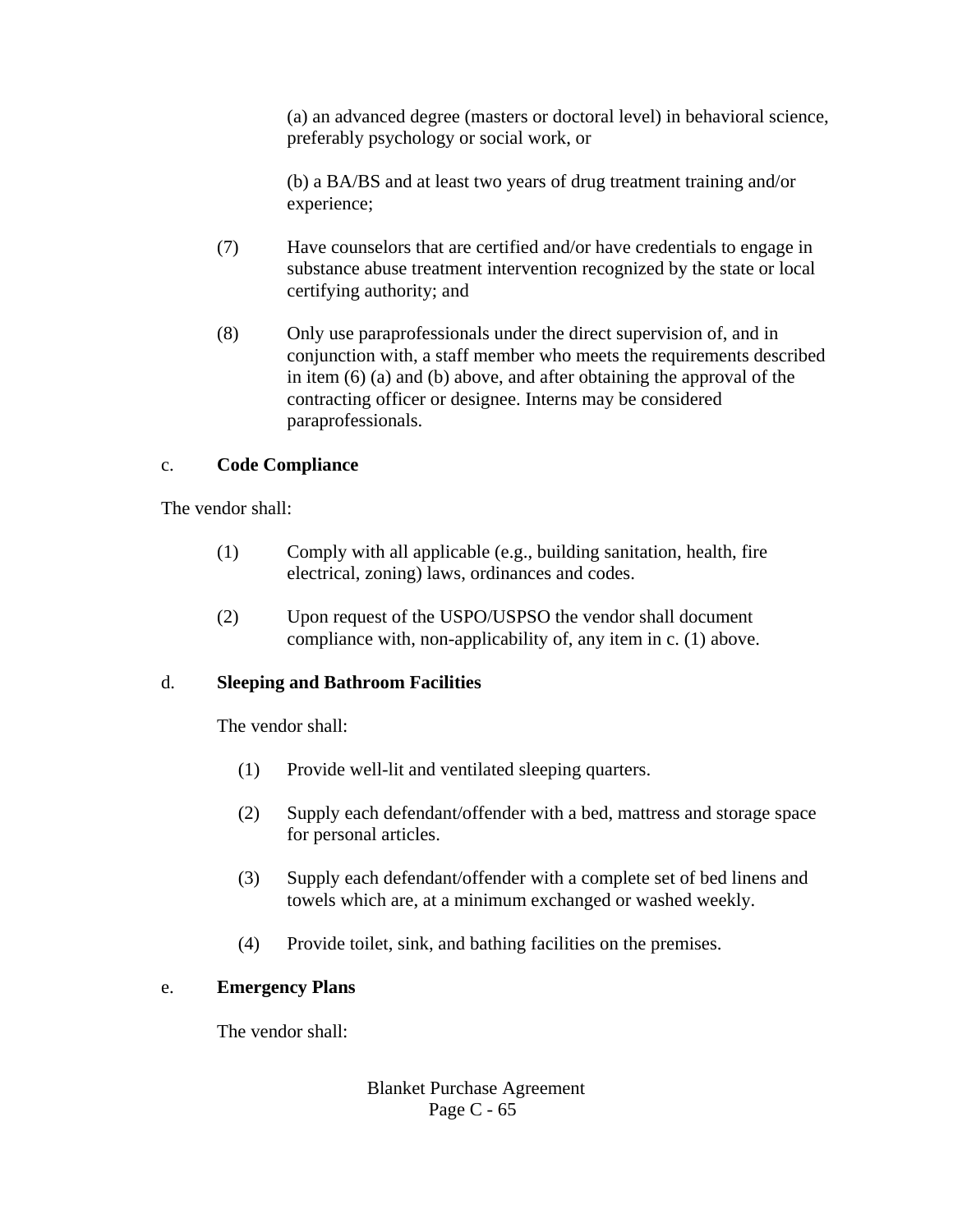- (1) Have annually updated, written emergency and evacuation plans and diagrams for emergencies (e.g., fire, natural disaster and severe weather) that are communicated to each arriving defendant/offender and shall be posted conspicuously in the facility.
- (2) Conduct quarterly evacuation drills when a representative number of defendant/offender and other residents are present and document such.
- (3) Train all facility personnel to implement the emergency and evacuation plans and document such training.

## f. **Safety Precautions**

The vendor shall provide:

- (1) At least two means of an exit from each floor level.
- (2) Smoke detectors on each floor providing complete and prompt coverage.
- (3) Electrically lighted exit signs and egress routes with backup battery powered emergency lighting.
- (4) Portable fire extinguishers throughout the facility appropriately rated and classed (i.e., Rated 2A; Class A extinguisher per 600 square feet for light hazard occupancy with a maximum travel distance of 75 feet to an extinguisher).
- (5) Clean and sanitary facilities and surrounding areas, and clear hallways, stairs and exits.
- (6) Fire inspections and testing of fire equipment by the equipment representative conducted at least semiannually.
- (7) No mattresses or pillows acquired after commencement of the contract that contain polyurethane or polystyrene.
- (8) Appropriate storage of all hazardous materials (e.g., paint adhesives, thinners, etc.are stored in metal containers away from areas such as sleeping quarters, kitchens, furnaces, stairwells, and exits).

### g. **General Food Service**

The vendor shall: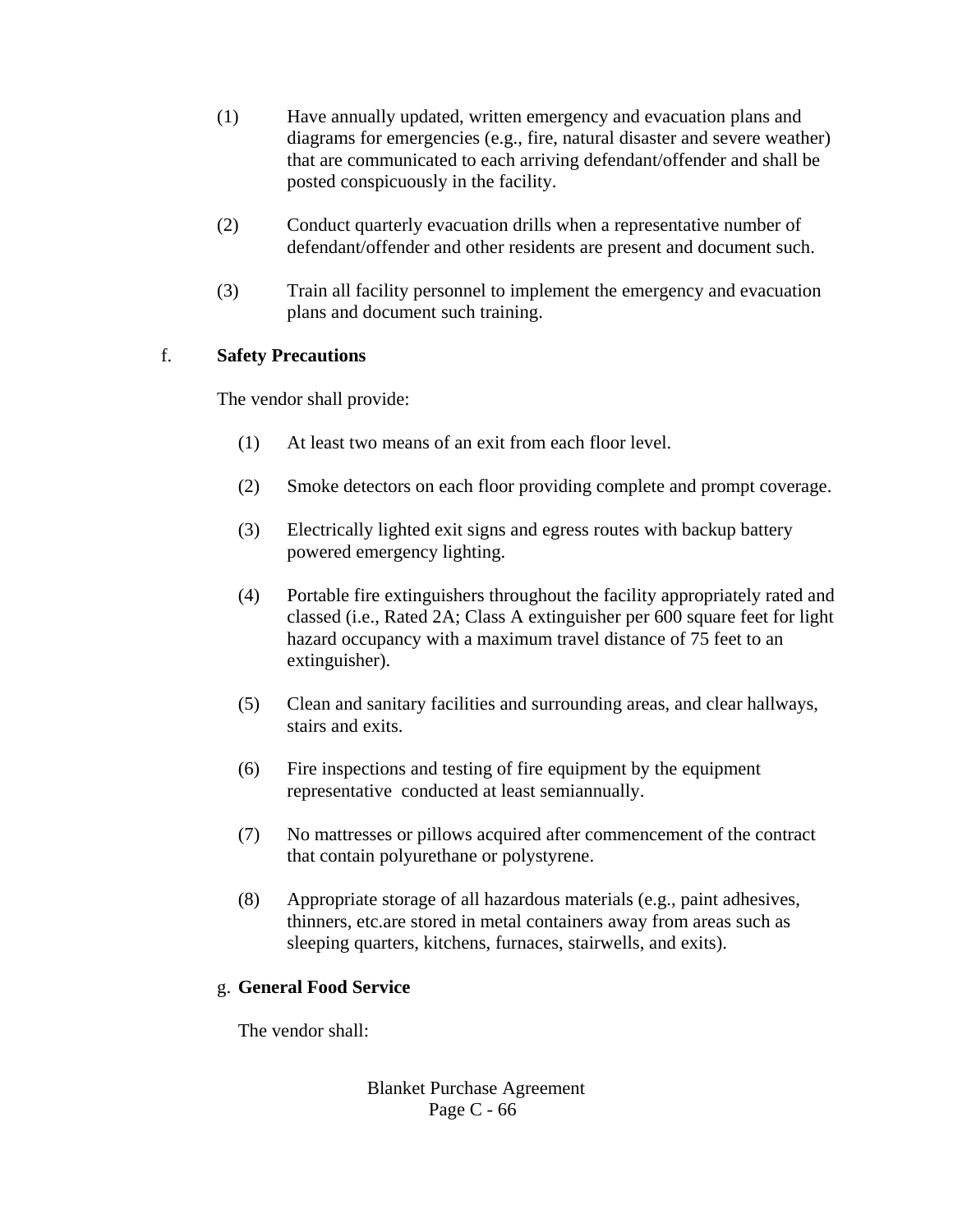- (1) Plan diets according to physicians requirements, if applicable.
- (2) Provide meals for defendants/offenders whose work schedules prevent them from eating at meal time.
- (3) Provide daily reasonable food selections.
- (4) Provide nutritiously, varied and balanced sack lunches for defendant/offenders requiring these.
- (5) Prepare menus at least a week in advance and keep menus for three months.
- (6) Have a registered dietitian or physician annually approve the nutritional value of fixed menus, and semiannually approve non-fixed menus and document such.
- (7) Ensure that all persons preparing food comply with applicable federal, state and local health laws, codes and regulations.

### h. **Department of Health, Education and Welfare Food Service Standards**

The U.S. Food and Drug Administration (FDA) publishes the *Food Code,* a model that assists food control jurisdiction at all levels of government by providing them with a scientifically sound technical and legal basis for regulating the retail and food service segment of the industry (restaurants and grocery stores and institutions such as nursing homes). Local, state, tribal and federal regulators use the *FDA Food Code* as a model to develop or update their own food safety rules and to be consistent with national food regulatory policy. At a minimum, the vendor shall comply with the standards set forth in the most recent version of the *FDA Food Code,* which can be found at http://www.cfsan.fda.gov/~dms/fc05-toc.html.

### I. **Vendor Meals Served in Restaurants**

The vendor shall ensure that restaurants preparing and serving food to residents are full-service; have valid state or local license, certificate or permit to operate, prepare and/or serve food; and meet all state and/or local sanitation and health laws, codes and regulations.

### j. **Emergency Medical Service**

The vendor shall: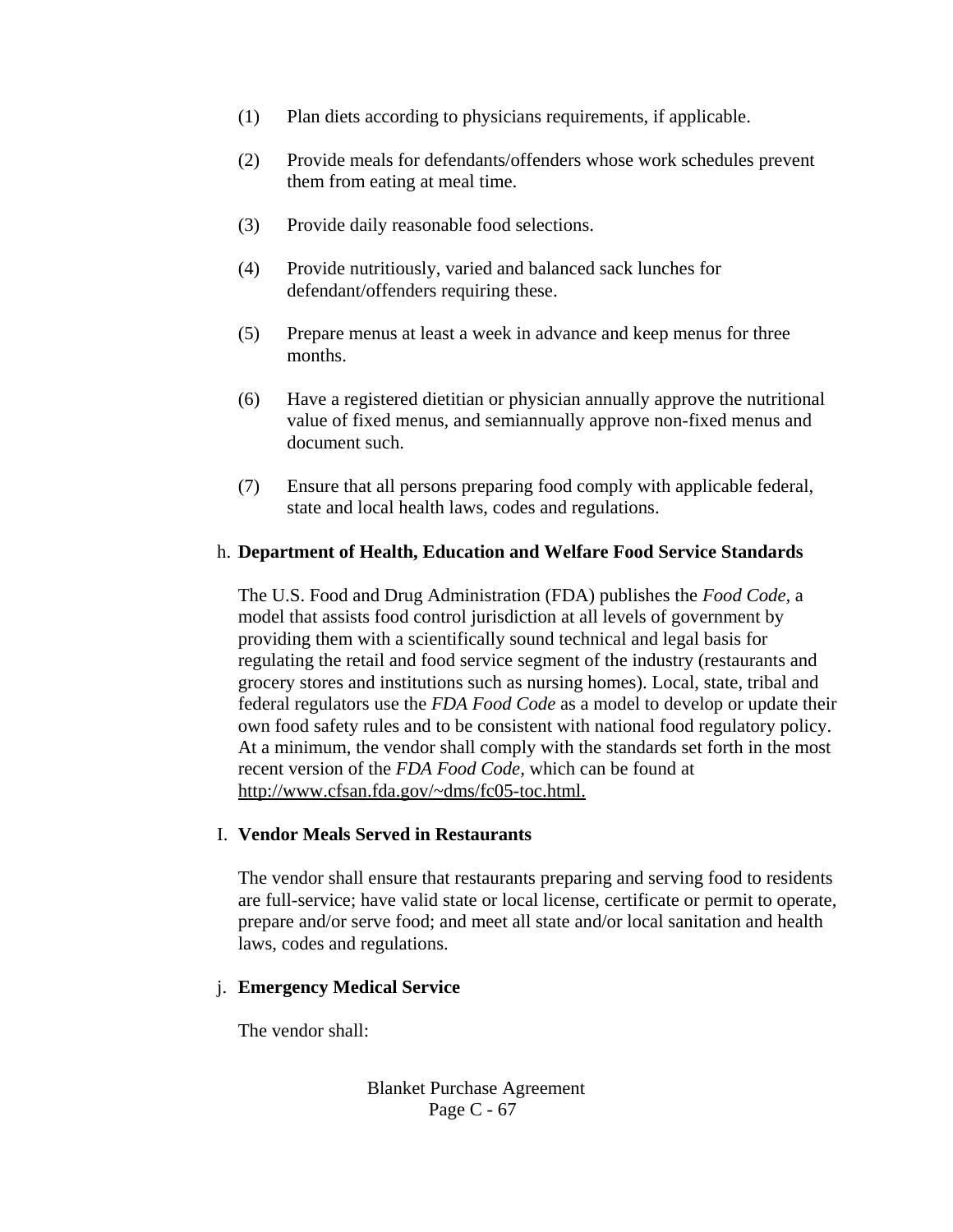- (1) Keep basic first aid supplies as set forth in the American Red Cross First Aid Manual on-site at all times.
- (2) Train at least one staff member on each shift in emergency first aid and CPR.
- (3) Ensure that emergency 24 hour, 7-days a week medical service is available with a licensed general hospital, private physician or clinic.
- (4) Ensure that residents are responsible for their own medical expenses and that staff assists residents in identifying available community resources.

### k. **Counseling and Programmatic Requirements (PC 2001, 2002, 6001, 6002)**

The vendor shall provide:

- (1) A minimum of 6 hours of structured programmatic activities per weekday (e.g., life skills training, GED, employment readiness, etc.), 3 hours of which shall be clinical group counseling.
- (2) A minimum of 1 hour of individual clinical counseling per week.

## 28. **Additional Resources for Mental Health-Specific Residential Placements 6001, and 6002:**

- a. The vendor shall invoice at the per diem rate for the services described in this section. The per diem rate includes:
	- (1) An initial mental health intake assessment and report and/or a psychiatric examination and report, and/or a psychological evaluation and report;
	- (2) Urine specimen collection and reporting results;
	- (3) Psychotropic medication;
	- (4) Administration of psychotropic medication;
	- (5) Medication monitoring;
	- (6) Clinical consultation with USPO/USPSO;
	- (7) Individual/group/family counseling.
- b. Within 15 days of admission of the defendant/offender, the vendor shall:
	- (1) Provide an individualized treatment plan emphasizing residential services with specific/measurable goals that are reviewed for progress and modification and include active family or significant other involvement. The plan shall be designed to reduce the specified symptoms or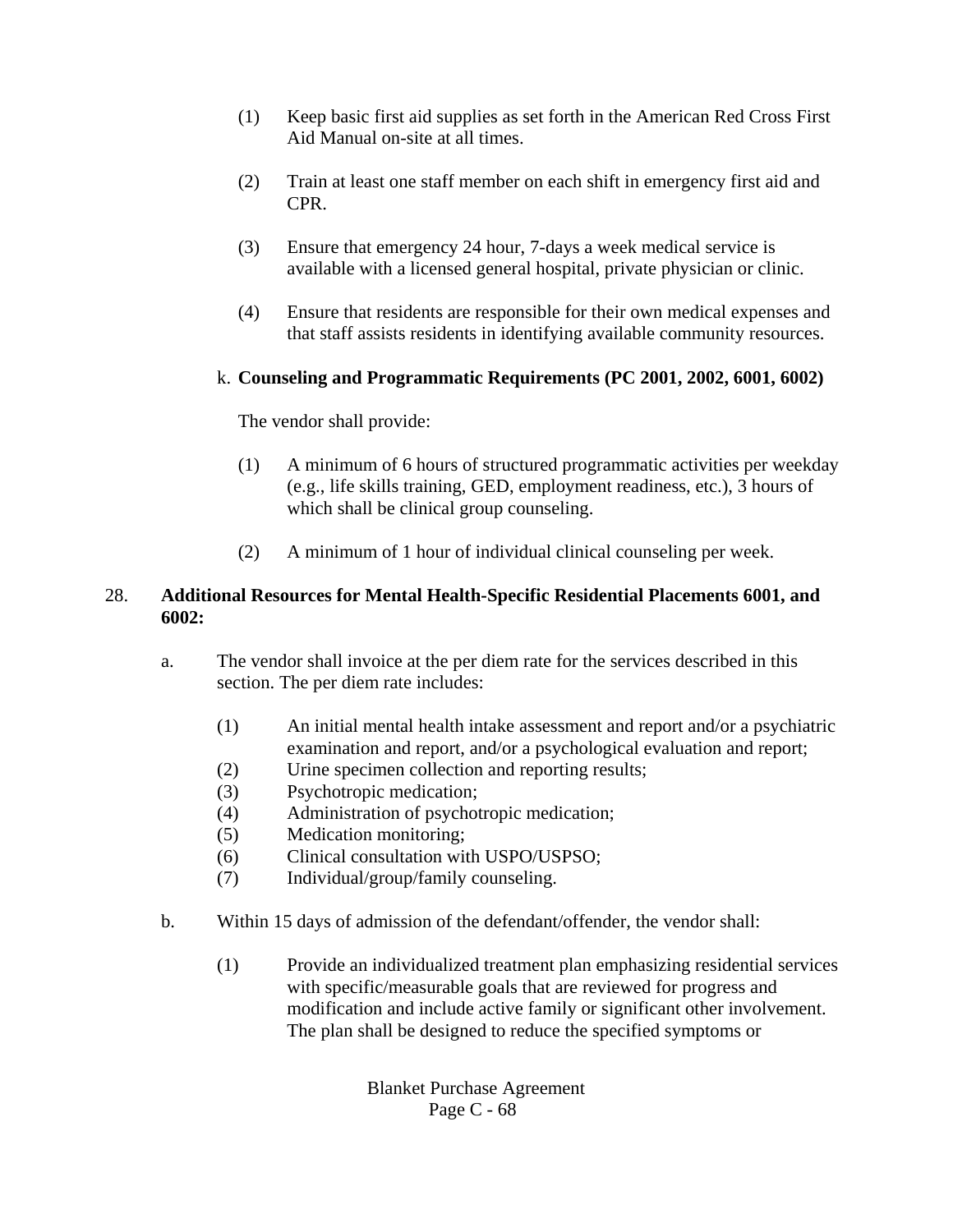impairment such that the defendant/offender is able to function effectively in a lower level of care. The treatment plan shall be attached to the monthly treatment report provided to the USPO/USPSO.

- (2) Ensure active documentation of case management and continuity of services that is coordinated with the USPO/USPSO and involves family/significant others as appropriate to mobilize family support and community resources.
- c. Within 15 days prior to discharge, the vendor shall provide:
	- (1) Discharge planning and referral services to the defendant/offender as coordinated with the USPO/USPSO.
	- (2) A discharge summary that shall include attendance, goal completion, reason/status for discharge (i.e., successful/unsuccessful discharge, interruption of treatment, etc.), family involvement, history of medication compliance, stage of change, diagnosis and prognosis, community referrals, and recommendations for follow up care.

**NOTE:** The vendor shall notify USPO/USPSO immediately if the defendant/offender leaves the treatment facility without proper authorization and/or fails to report for treatment, and within 24 hours if conduct violating a condition of supervision occurs, or third-party risk issues are identified.

# 29. **Defendant/Offender Transportation**

The vendor shall provide:

- a. **Defendant/Offender Transportation Expenses (1202)** for defendant/offender transportation to and from treatment facilities:
	- (1) For eligible defendants/offenders who the USPO/USPSO determines are unemployed or unable to pay transportation prices,
	- (2) That the USPO/USPSO authorizes and approves, **and**
	- (3) That does not exceed the price of public transportation via the most direct route. If public transportation is not available, the vendor must seek prior approval from the contracting officer or designee for reimbursement of alternative means of transportation accordance with the Judiciary Travel Regulations (JTR).
- **Note:** The vendor may charge an **Administrative Fee (1201)** for **Defendant/Offender Transportation Expenses (1202)** which is a reasonable monthly fee to administer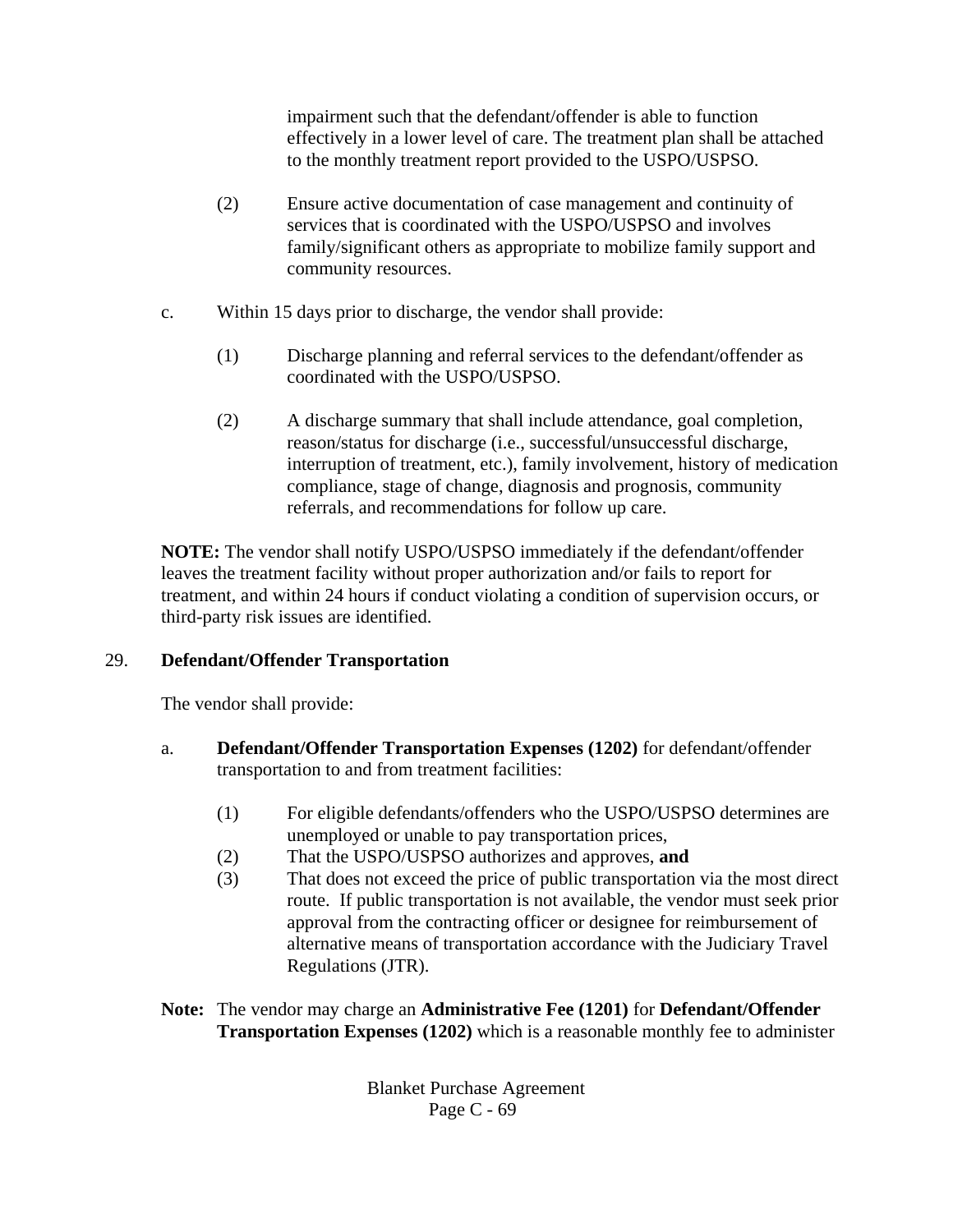transportation expense funds, not exceeding five (5) percent of the monthly funds distributed under **Defendant/Offender Transportation Expenses (1202)**.

#### 30. **Emergency Financial Assistance**

The vendor shall provide:

a. **Emergency Financial Assistance (1302)** for actual expenses that may need to be incurred, on an emergency basis only, to assist with and/or implement the required medical, educational, social, psychological, and other specific services authorized to be provided. Such expenses shall be authorized and the amount determined by the USPO/USPSO, and the vendor shall be reimbursed at actual price.

**Note:** The vendor may charge an **Administrative Fee (1301)** for **Emergency Financial Assistance (1302)** which is a reasonable monthly fee to administer emergency assistance funds, not exceeding five (5) percent of the monthly funds distributed under **Emergency Financial Assistance (1302)**

### 31. **Vendor Local Travel:**

The vendor may invoice for:

- a. **Vendor's Local Travel by Vehicle (1401)** for vendor or staff travel to defendants'/offenders' homes or employment, medical appointments or for other contract-related travel authorized and approved by the USPO/USPSO and conforming with the following:
	- (1) At a rate established in the Judiciary Travel Regulations **and**
	- (2) Recorded on Probation Form 17, Daily Travel Log, and limited to reimbursement of mileage per judiciary travel regulations.
- b. **Vendor's Local Travel by Common Carrier (1402)** (airfare is not approved travel under this statement of work) for travel outlined above in **Vendor Local Travel by Vehicle (1401)** and conforming with the following:
	- (1) Reimbursement at actual price as established in the Judiciary Travel Regulations. Any such travel must first be authorized by the USPO/USPSO to include the type, train or bus, and it must be at the lowest fare possible; **and**
	- (2) Recorded on Probation Form 17, Daily Travel Log.

### 32. **Defendant/Offender Reimbursement and Co-Payment**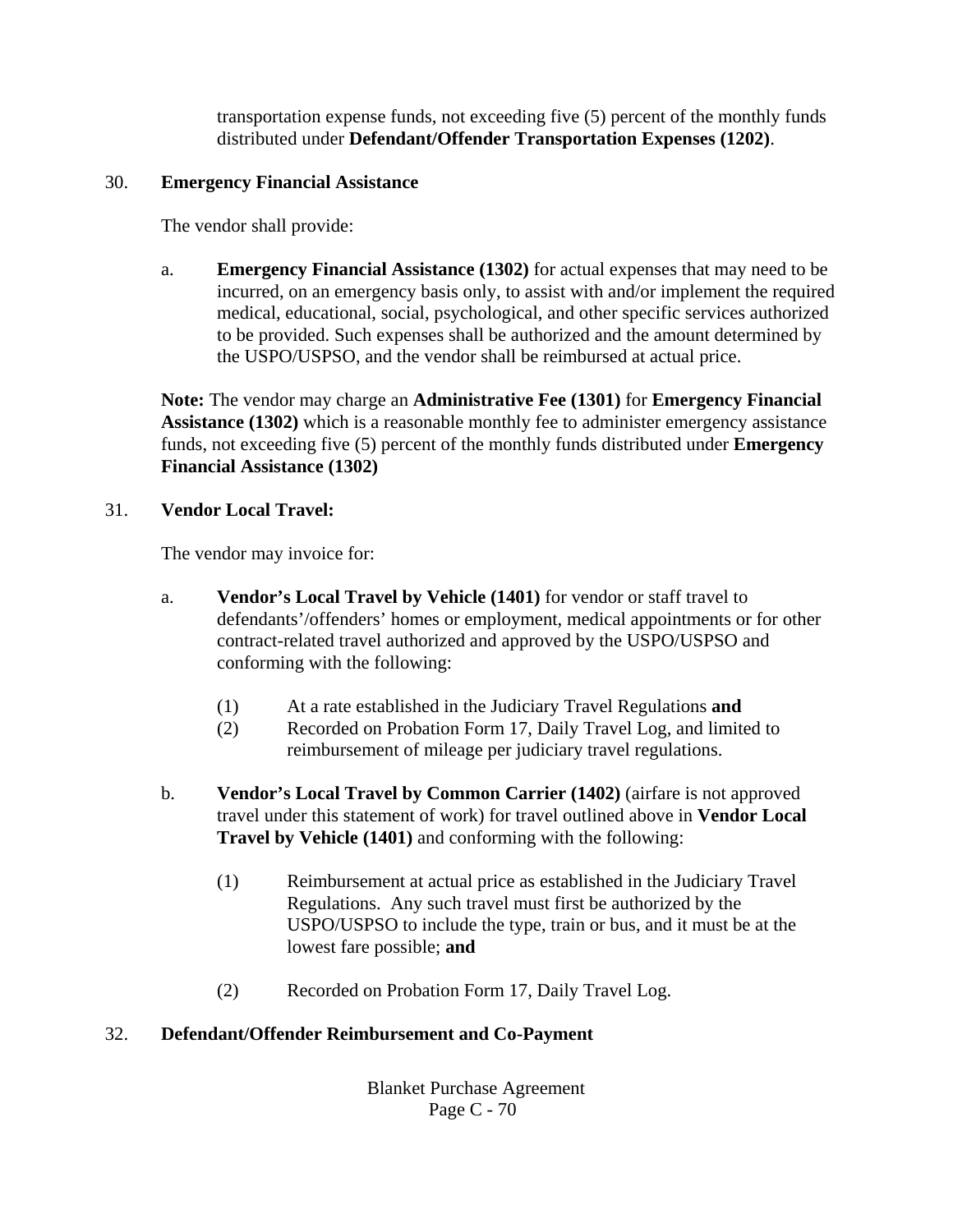The vendor shall:

- a. Collect any co-payment authorized on the Program Plan (Probation Form 45) and deduct any collected co-payment from the next invoice to be submitted to the judiciary;
- b. Provide bills and receipts for co-payments to defendants/offenders. The vendor shall keep an individualized record of co-payment collection, make it available for the USPO/USPSO review, and have systems in place to both follow-up on collection of outstanding amounts and to resolve any discrepancies in the amount owed;
- c. Document within the Monthly Treatment Report and the Sign-In/Sign-Out Daily Log any co-payment received or whether the expected co-payment was not provided, as well as the amount of any outstanding balance;
- d. Inform the USPO/USPSO within 10 calendar days of a defendant's/offender's failure to make a total of three consecutive scheduled co-payments;
- e. Reimburse the Judiciary as directed in Section G.

**Note:** The vendor may charge an **Administrative Fee (1501)** which is a reasonable monthly fee, to administer the collection of fees from defendants/offenders, not exceeding five (5) percent of the monthly funds collected.

### 33. **Deliverables**

# a. **Defendant/Offender Records and Conferences**

(1) File Maintenance

The vendor shall:

- (a) Maintain a secure filing system of information on all defendants/offenders to whom the vendor provides services under this contract/agreement. If information is maintained electronically, the vendor shall make a hard copy of all files available for review immediately upon request of the USPO/USPSO or designee.
- (b) Segregate defendant/offender files from other vendor records. This will facilitate monitoring and promote defendant/offender confidentiality.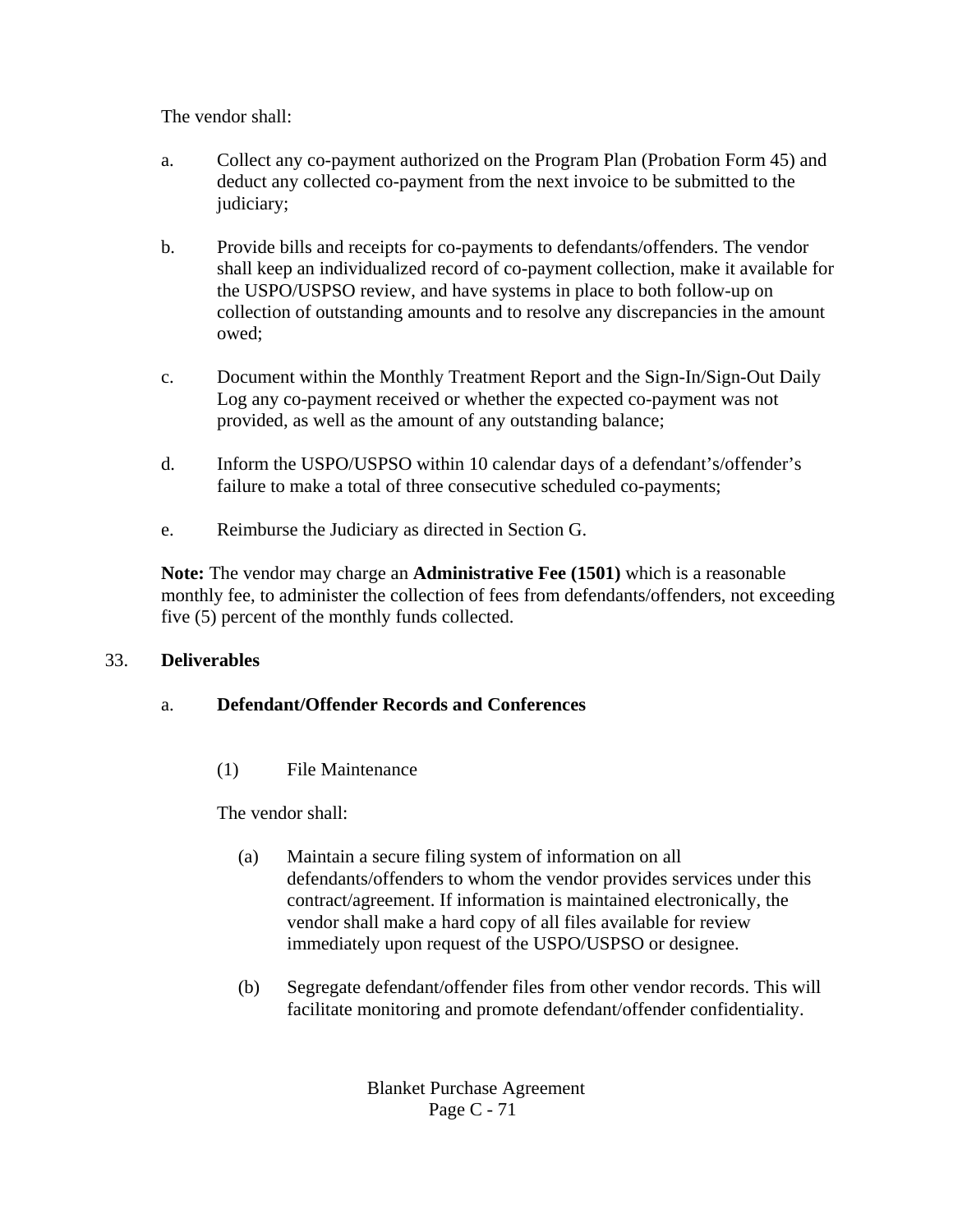- (c) Keep a separate file for each defendant/offender.
- (d) Create a separate file when a defendant on pretrial services supervision is sentenced to probation supervision, but continued in treatment with the vendor. The vendor may copy any information relevant from the pretrial services file and transfer it into the probation file, except for information covered under the Pretrial Services Confidentiality Regulations. The vendor and its subcontractors are authorized to access criminal history information available in pretrial services or probation records that have been provided by the USPO/USPSO. This information is provided solely for the purpose of providing services under this contract. Any unauthorized re-disclosure of this information may result in termination of this contract and the imposition of civil penalties.
- (e) Identify any records that disclose the identity of a defendant/offender as **CONFIDENTIAL.**
- (f) Keep all defendant/offender records for three years after the final payment is received for Judiciary inspection and review, **except** for litigation or settlement of claims arising out of the performance of this agreement, which records shall be maintained until final disposition of such appeals, litigation, or claims.
- (g) At the expiration of the performance period of this agreement the vendor shall provide the USPO/USPSO or designee a copy of all defendant/offender records that have not been previously furnished, including copies of chronological notes.

NOTE: The vendor shall comply with the HIPAA privacy rule Security Standards for the Protection of Electronic Protected Health Information set forth at 45 C.F.R. § 164.302 to 318 with regard to electronic information.

# b. **Disclosure**

The vendor shall:

- (1) Protect **CONFIDENTIAL** records from disclosure except in accordance with item number b.  $(2)$ ,  $(3)$ ,  $(4)$ ,  $(5)$ ,  $(6)$ , and  $(7)$  below.
- (2) Obtain defendant's/offender's authorization to disclose confidential health information to the USPO/USPSO. If the vendor is unable to obtain this disclosure, the vendor shall notify the USPO/USPSO immediately.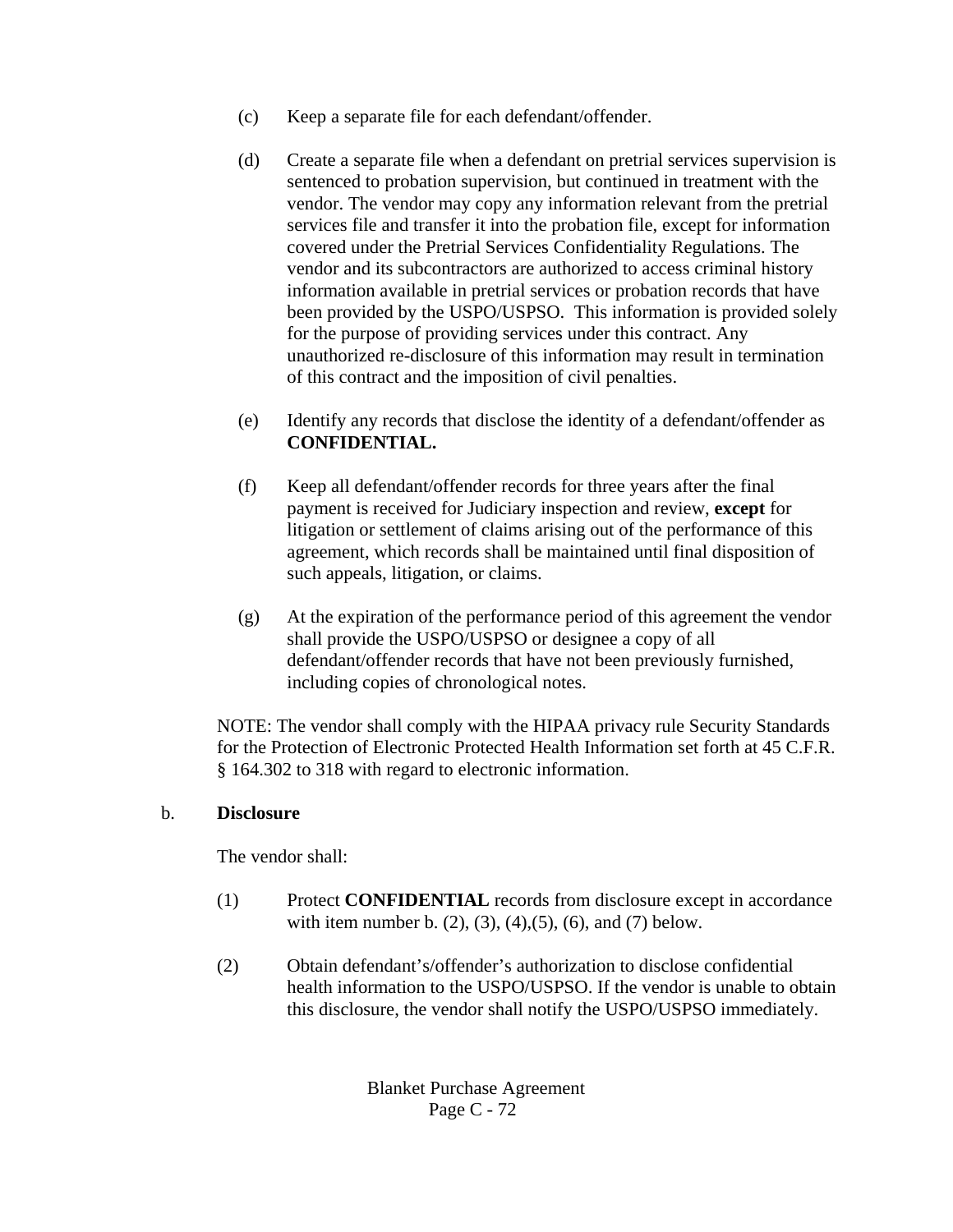- (3) Disclose defendant/offender records upon request of the USPO/USPSO or designee to the USPO/USPSO or designee.
- (4) Make its staff available to the USPO/USPSO to discuss treatment of a defendant/offender.
- (5) Disclose defendant/offender records only in accordance with 42 C.F.R. Part 2, and 45 C.F.R. § 160.201 to 205 and Part 164 (even if the vendor is not otherwise subject to 45 C.F.R. § 16.201 to 205, and Part 164). The vendor shall disclose records only after advising the USPO/USPSO of the request and any exceptions to the disclosure of, or an individual's right of access to, treatment or protected health information that might apply.
- (6) Not disclose "pretrial services information" concerning pretrial services clients. "Pretrial services information," as defined by the "Pretrial Services Confidentiality Regulations," is "any information, whether recorded or not, that is obtained or developed by a pretrial services officer (or a probation officer performing pretrial services duties) in the course of performing pretrial services." Pretrial Services Confidentiality Regulations, §2.A. Generally, any information developed by an officer performing pretrial services that is shared with the vendor will be confidential pretrial services information. Only a judicial officer or a Chief USPO/USPSO may authorize disclosure of pretrial services information to a third party pursuant to the Pretrial Services Confidentiality Regulations. Any doubts about whether a potential disclosure concerns pretrial services information must be resolved by consultation with the USPO/USPSO.
- (7) The vendor and its subcontractors are authorized to access criminal history information available in pretrial services or probation records that have been provided by the USPO/USPSO. This information is provided solely for the purpose of providing services under this contract. Any unauthorized re-disclosure of this information may result in termination of this contract and the imposition of civil penalties.
- (8) Ensure that all persons having access to or custody of defendant/offender records follow the disclosure and confidentiality requirements of this agreement and federal law.
- (9) Notify the USPO/USPSO immediately upon receipt of legal process requiring disclosure of defendant/offender records.

**Note:** The Judiciary agrees to provide any necessary consent forms that federal, state or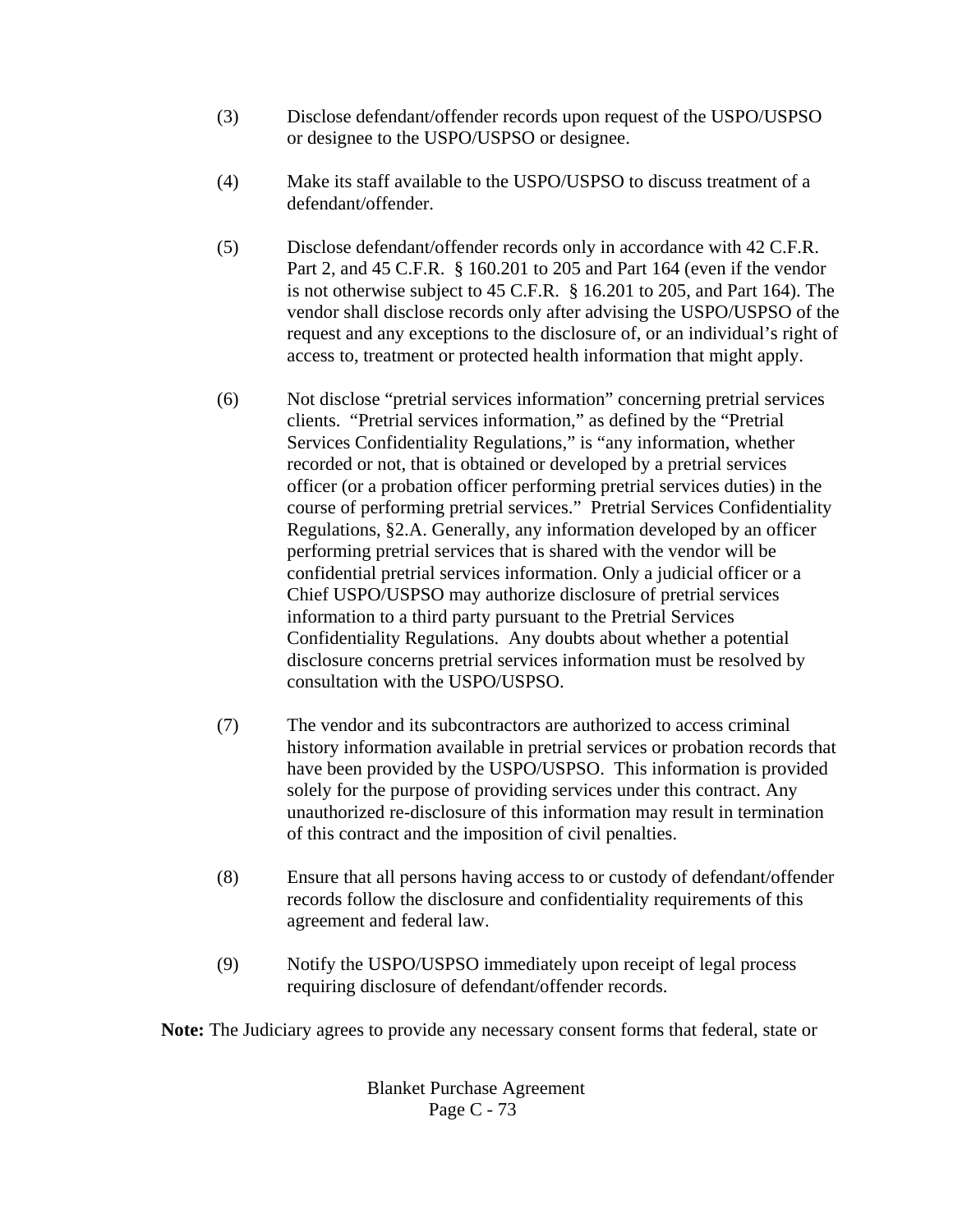local law requires.

## c. **File Content**

The vendor's file on each defendant/offender shall contain the following records:

- (1) **Chronological Notes** that:
	- (a) Record all contacts (e.g., face-to-face, telephone) with the defendant/offender including collateral contacts with family members, employers, USPO/USPSO and others. Records shall document all notifications of absences and any apparent conduct violating a condition of supervision occurs.
	- (b) Are in accordance with the professional standards of the individual disciplines and with the respective state law on health care records.
	- (c) Document the goals of treatment, the methods used, the defendant's/offender's observed progress, or lack thereof, toward reaching the goals in the treatment records. Specific achievements, failed assignments, rule violations and consequences given should be recorded.
	- (d) Accurately reflect the defendant's/offender's treatment progress, sessions attended, and changes in treatment.
	- (e) Are current and available for review by the USPO/USPSO or designee and by the Probation and Pretrial Services Office (PPSO) at the Administrative Office.
	- (f) Chronological notes shall be legible, and be dated and signed by the practitioner.
- (2) **Program Plan** (Probation Form 45) that:
	- (a) Identifies vendor services to be provided to the defendant/offender and billed to the Judiciary under the terms of agreement, and any copayments due by the defendant.
	- (b) USPO/USPSO prepares during or immediately after the case staffing conference. The program plan authorizes the vendor to provide services (e.g., **Intake Assessment and Report (2011))** to the defendant/offender.
	- (c) USPO/USPSO shall amend the Program Plan (Probation Form 45) when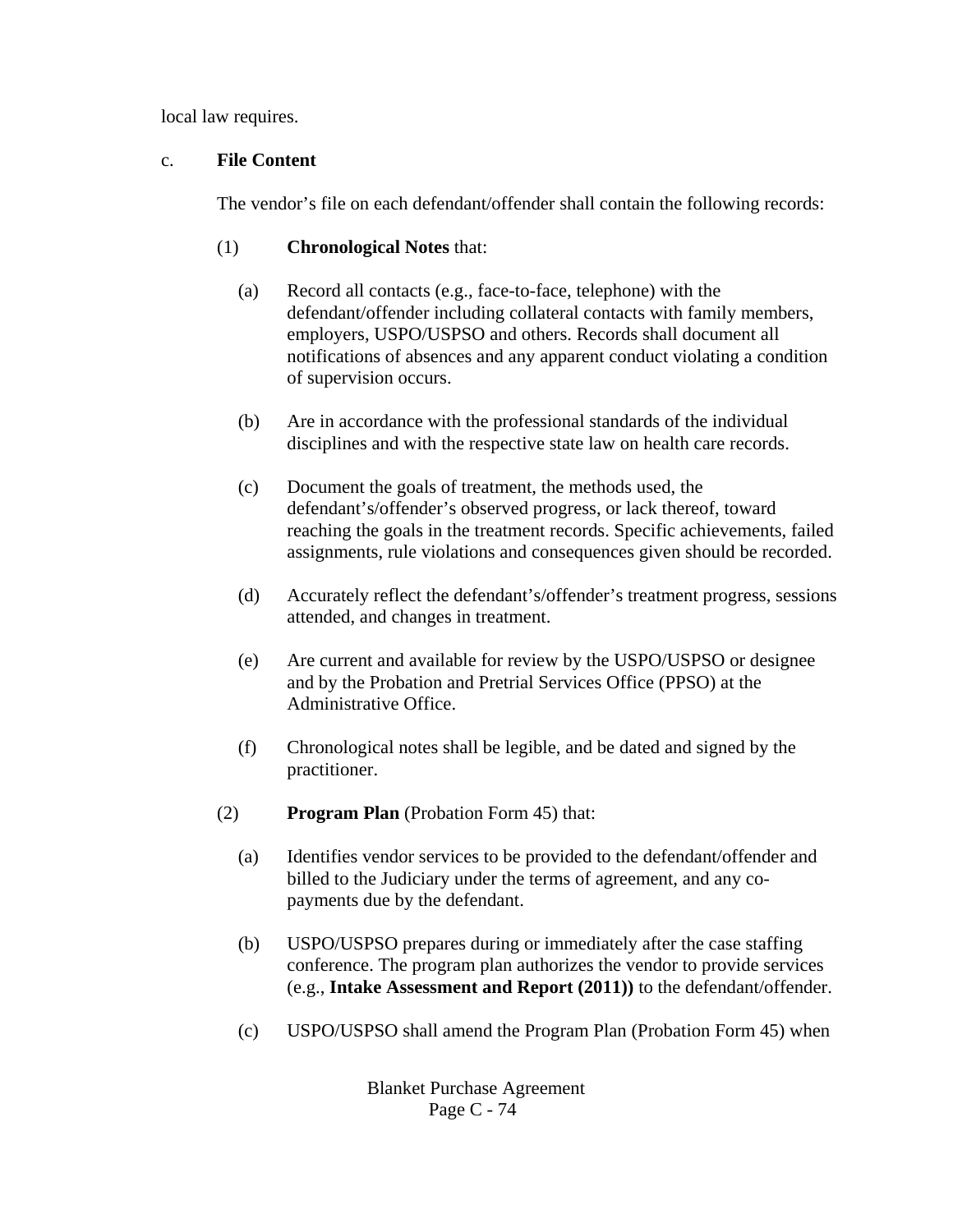changing the services the vendor shall perform, their frequency, or other administrative changes (e.g., co-payment amounts) and upon termination of services.

- (3) **Amended Program Plan (Probation Form 45)** (if applicable) that USPO/USPSO prepares:
	- (a) During or immediately following the case staffing conference, or any other changed circumstance if service delivery changes from existing Program Plan (Probation Form 45).
	- (b) To obtain additional services for a defendant/offender during the agreement or to change the frequency of a defendant/offender's urine collection.
	- (c) To document any other changes in co-payments, frequency of treatment, etc.
	- (d) To terminate services.

### (4) **Monthly Treatment Report (Probation Form 46)** that:

- (a) Is submitted along with the monthly invoice and the Daily log for the month for which the vendor is invoicing, except for clients who are receiving urinalysis services only (PC 1010, 1011).
- (b) Summarizes defendant/offender's activities during the month, lists attendance dates, and accompanies the monthly invoice.

(c) Documents defendant/offender progress (e.g., adjustment, responsiveness, significant problems, employment).

- (d) Reflects changes in the Program Plan (Probation Form 45).
- (e) Records urine collection and test results, if applicable.
- (f) Shall be typed if requested by the USPO/USPSO.
- (5) **Authorization to Release Confidential Information** (Probation Forms 11B, 11E, or 11I, and PSA Forms 6B, or 6D) that:
	- (a) The defendant/offender and USPO/USPSO sign prior to the defendant's/offender's first appointment with the treatment provider.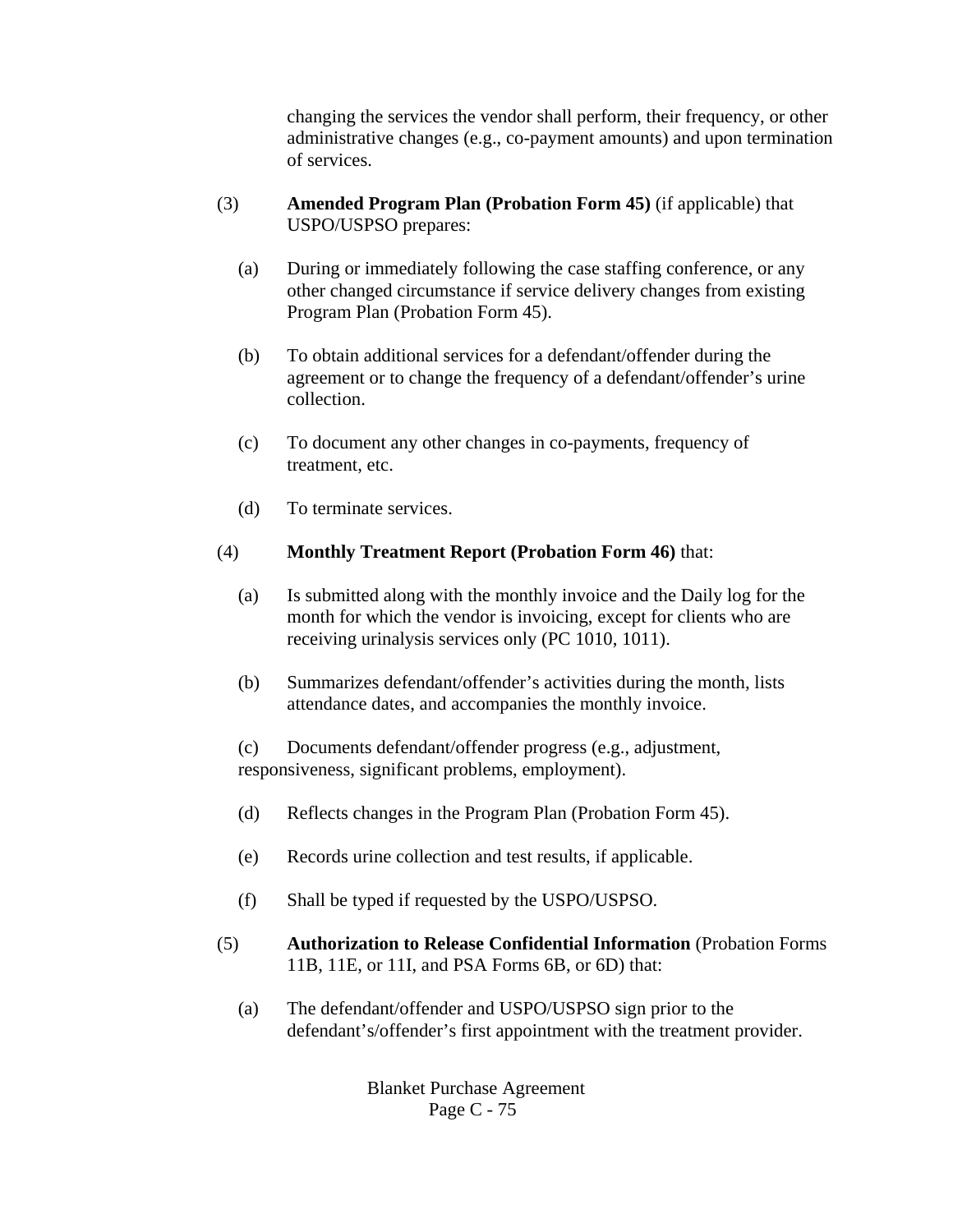- (b) The vendor shall obtain the defendant's/offender's signature before releasing any information regarding the defendant/offender or the defendant's/offender's treatment and progress to the USPO/USPSO**.**
- (6) **Daily Travel Log** (Probation Form 17) (if applicable) that:
	- (a) Vendor shall submit Probation Form 17 with the monthly invoice for **Vendor's Local Travel** by vendor or staff.

(1) By **Vehicle (1401)** (at the rate in the Judiciary Travel Regulations), or (2) By **Common Carrier (1402)** (at the rate in the Judiciary Travel Regulations)

- (7) **Sign-In, Sign-Out Daily Treatment Log** (if applicable) that:
	- (a) Along with the monthly invoice, is submitted for the month for which the vendor is invoicing.
	- (b) USPO/USPSO or designee uses to certify the monthly invoice.
	- (c) USPO/USPSO shall review for approval if vendor Daily Log form differs from the USPO/ USPSO sample form.
	- (d) Defendant/offender shall sign-in upon arrival and sign-out when leaving the vendor's facility.
	- (e) Documents any defendant/offender co-payment, and
	- (f) Vendor shall ensure that a defendant/offender signing or initialing an entry in the Daily Log cannot see the names or signatures of other defendants/offenders.

**NOTE:** Allowing anyone undergoing treatment to see the names or signatures of other defendants/offenders violates federal confidentiality regulations regarding treatment records.

- (8) **Urinalysis Testing Log** (If applicable) (Attachment J.9) that:
	- (a) Along with the monthly invoice, is submitted for the month for which the vendor is invoicing.
	- (b) Shall record all collected urinalysis specimens and indicate: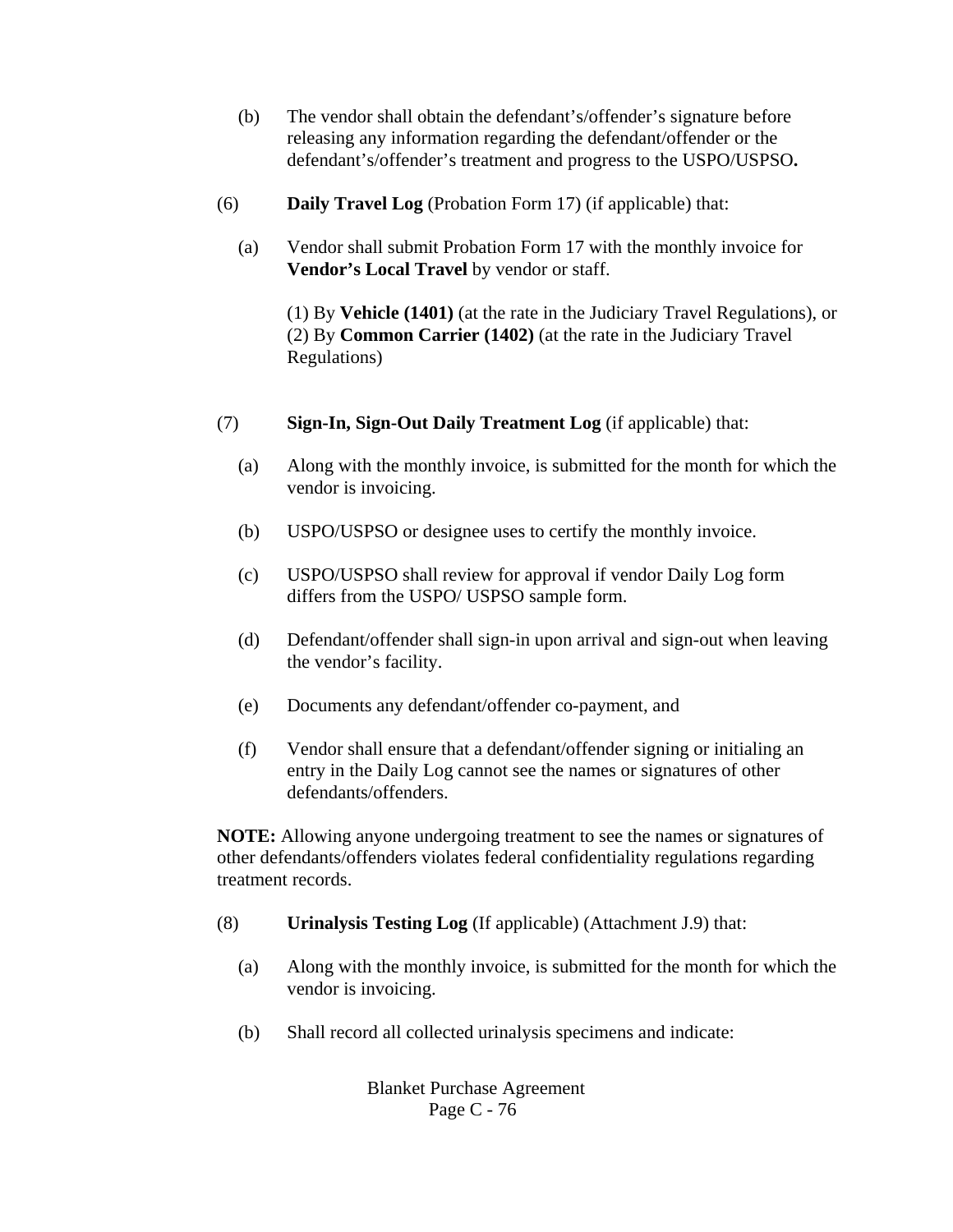- (1) Defendant or offender's name and PACTS number
- (2) Collection Date
- (3) Specimen (bar code) number
- (4) Collector's initials
- (5) Test results and date received (if applicable)
- (6) Drugs or medication taken, and
- (7) Special test requested
- (8) Co-pay collected (if applicable)
- (c) Shall record any unusual occurrences in the collection process, and in the specific gravity and temperature readings (if applicable).
- (d) The vendor shall submit for USPO/USPSO approval if vendor Daily Urinalysis Log form differs from the sample form provided in attachment J.9.
- (e) The vendor shall ensure that a defendant/offender signing or initialing an entry Urinalysis Log cannot see the names or signatures of other defendants/offenders.

**NOTE:** Allowing anyone undergoing treatment to see the names or signatures of other defendants/offenders violates federal confidentiality regulations regarding treatment records.

#### d. **Case Staffing Conference**

Upon USPO/USPSO referral of a defendant/offender to the vendor, the vendor shall:

- (1) Participate in a 3-way meeting with the USPO/USPSO, defendant/offender and vendor for an initial case staffing.
- (2) Meet with the USPO/USPSO face-to-face or via a telephone conference at least every 30 days to discuss the defendant's/offender's progress in treatment.
- (3) Consult and meet as requested by the USPO/USPSO.

**NOTE:** The price of case staffing conferences and consultations are included in the prices in Section B.

#### e. **Vendor Reports (Substance Abuse and Mental Health Reports)**

The vendor shall: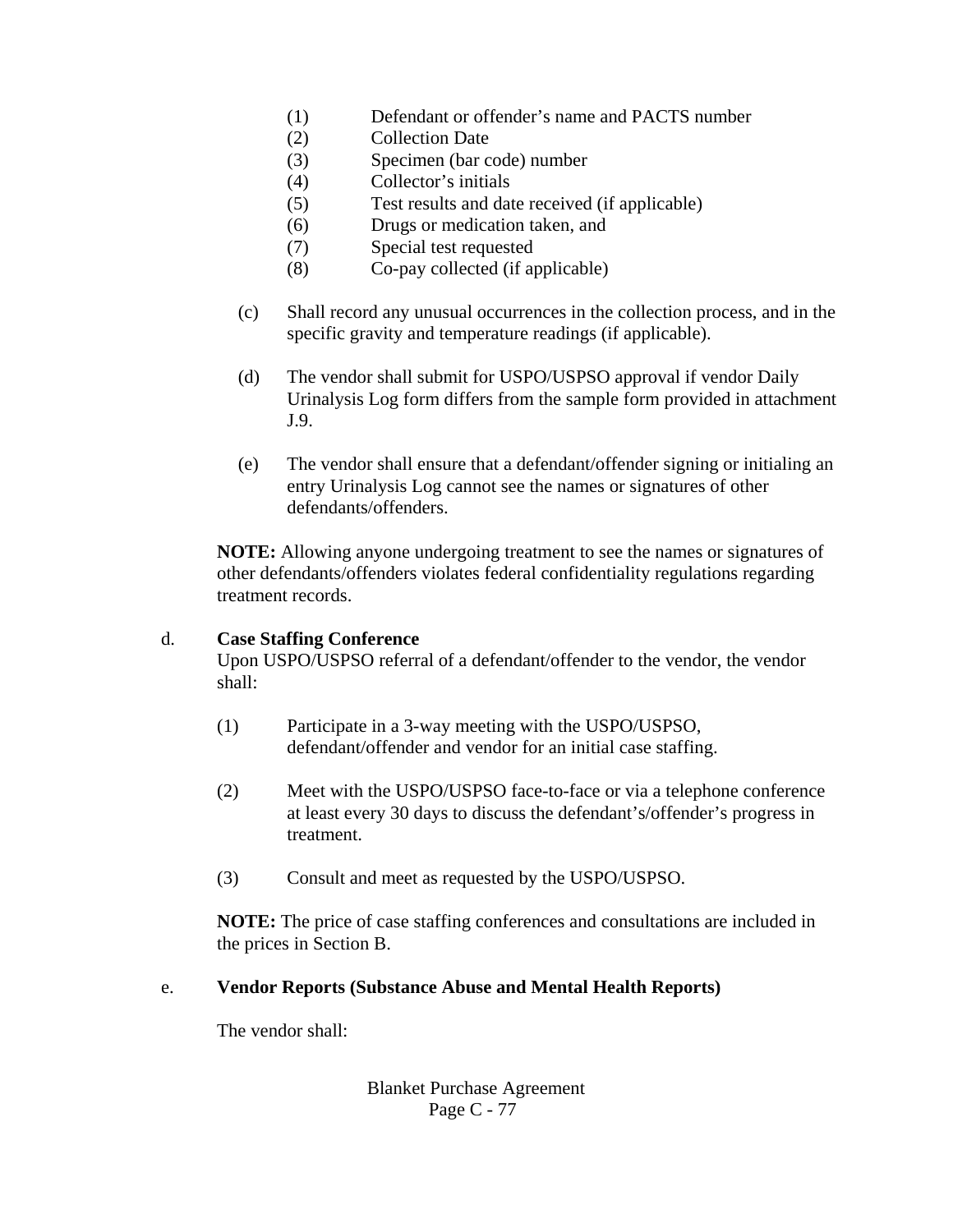- (1) Provide a report on the defendant's/offender's treatment progress upon USPO/USPSO's request. Reports shall include specific/measurable goals and objectives with target completion dates that are periodically reviewed.
- (2) Provide a written recommendation in the report to whether or not a defendant's/offender's treatment shall be continued or terminated.
- (3) If the vendor recommends treatment termination, the vendor shall provide a reason for this recommendation in the written report (i.e., whether the defendant/offender responded to treatment and no longer needs aftercare, or whether the defender/offender failed to respond to treatment)
- (4) Provide a written quarterly profile on all (one report on all or one report on each) defendants/offenders discharged from the program each quarter (see Attachment J.1).

# f. **Vendor Testimony**

The vendor, its staff, employees, and/or subcontractors shall:

(1) Appear or testify in legal proceedings convened by the federal court or Parole Commission only upon order of the federal court with jurisdiction, and

(I) a request by the United States Probation and/or Pretrial Services Offices, United States Attorney's Offices, or United States Parole Commission, or

(ii) in response to a subpoena.

- (2) Provide testimony including but not limited to a defendant's/offender's: attendance record; drug test results; general adjustment to program rules; type and dosage of medication; response to treatment; test results; and treatment programs.
- (3) Receive reimbursement for subpoenaed testimony through the Department of Justice based on its witness fee and expense schedule.
- (4) Receive necessary consent/release forms required under federal, state or local law from the Judiciary.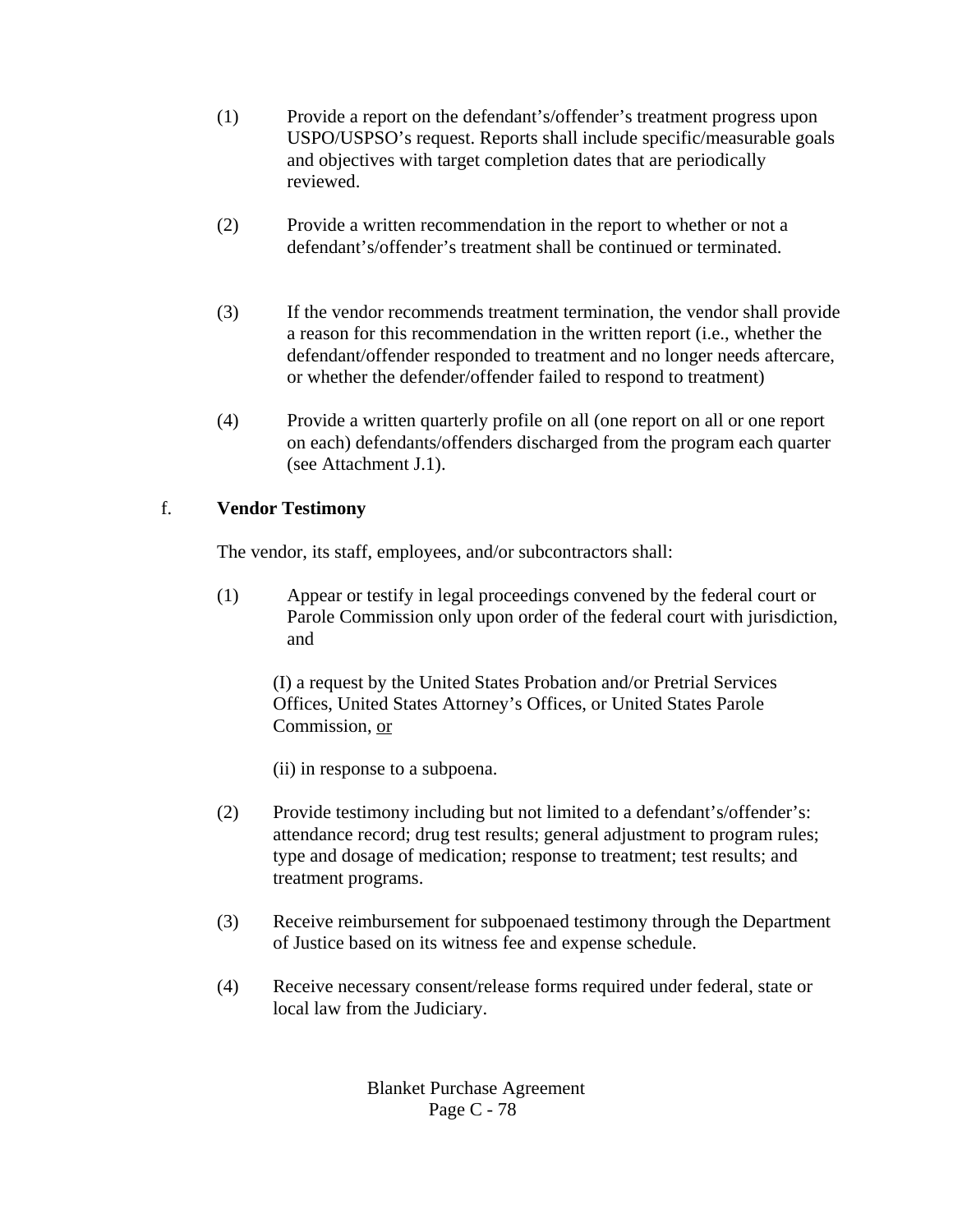(5) Not create, prepare, offer, or provide any opinions or reports, whether written or verbal that are not required by this statement of work and the treatment program unless such action is approved in writing by the Chief US Probation Officer or Chief US Pretrial Services Officer.

### g. **Emergency Contact Procedures**

The vendor shall establish and post emergency (24 hours/ 7 days a week) contact procedures (i.e., crisis intervention, schedule changes, local hotlines, and/or situations requiring immediate attention), for times when counselors are not available.

## 34. **Notifying USPO/USPSO of Defendant/Offender Behavior**

The vendor shall:

- a. Notify the USPO/USPSO within 24 hours or as specified in writing by the Contracting Officer of defendant/offender behavior including but not limited to:
	- (1) Positive drug or alcohol test results.
	- (2) Attempts to adulterate a urine specimen and/or compromise any drug detection methodology to determine illicit drug usage.
	- (3) Failure to produce a urine specimen for testing (i.e., stall; withholding a specimen or failure to produce a specimen of sufficient quantity for testing).
	- (4) Failure to appear as directed for urine collection, evaluation, counseling session or alcohol test (i.e., no show).
	- (5) Failure to follow vendor staff direction.
	- (6) Apparent failure to comply with conditions of supervision.
	- (7) Any behavior that might increase the risk of the defendant/offender to the community.

**Note:** Vendor shall report any information from any source regarding a defendant's/offender's apparent failure to comply with conditions of supervision.

## 35. **Staff Requirements and Restrictions**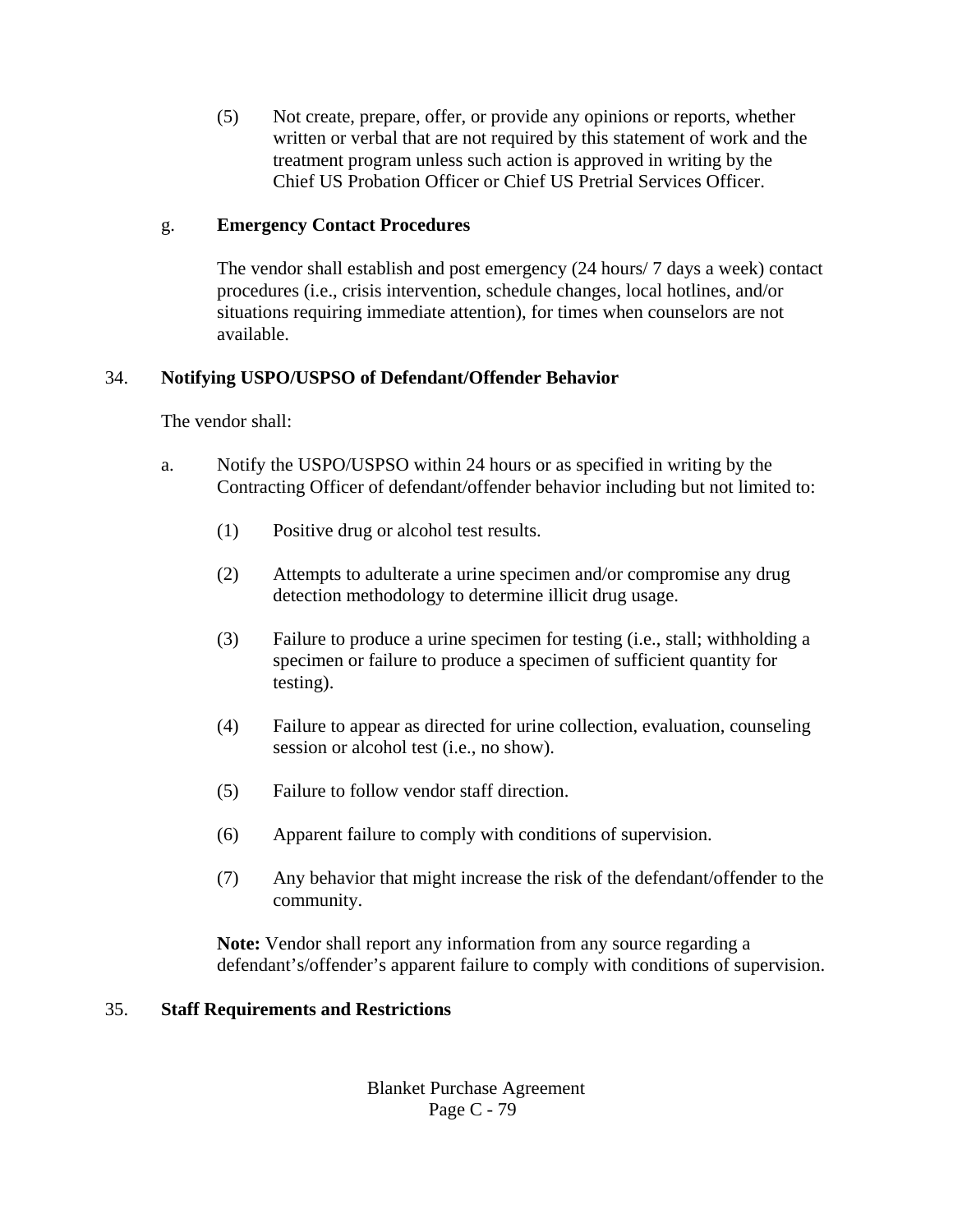The vendor shall ensure that:

- a. After award, persons currently under pretrial services, probation, parole, mandatory release, or supervised release (federal, state or local) shall not perform services under this agreement nor have access to defendant/offender files.
- b. After award, persons charged with or under investigation for a criminal offense shall not perform services under this agreement nor have access to defendant/offender files unless approved in writing by the Contracting Officer after consultation with PPSO and PMD.
- c. After award, persons convicted of any sexual offense (including but not limited to, child pornography offenses, child exploitation, sexual abuse, rape or sexual assault) or required under federal, state, or local law to register on the Sexual Offender registry shall not perform services under this agreement or contract nor shall they have access to defendant/offender files unless approved in writing by the Contracting Officer after consultation with PPSO and PMD.
- d. After award, persons with any restrictions on their licenses, certifications or practice (or those who voluntarily agree to such a restriction) based on negotiations or proceedings with any licensing authority, shall not perform services under this agreement or contract nor shall they have access to defendant/offender files unless approved in writing by the Contracting Officer after consultation with PPSO and PMD.
- e. The vendors and its employees shall:
	- (1) Avoid compromising relationships with defendants/offenders and probation or pretrial services staff, and
	- (2) Not employ, contract with, or pay any defendant/offender or defendant's/offender's firm or business to do any work for the vendor either at the vendor's facilities or personally for any of the vendor's employees during the period of this agreement.
	- (3) Report any such improprieties or the appearance thereof immediately to the USPO/USPSO or designee.
	- (4) Report to the USPO/USPSO any investigations, pending charges, arrests and/or convictions related to a criminal offense, any restrictions on staff licenses or certifications, whether imposed or voluntary, involving any staff performing services under this agreement within 48 hours of obtaining knowledge.